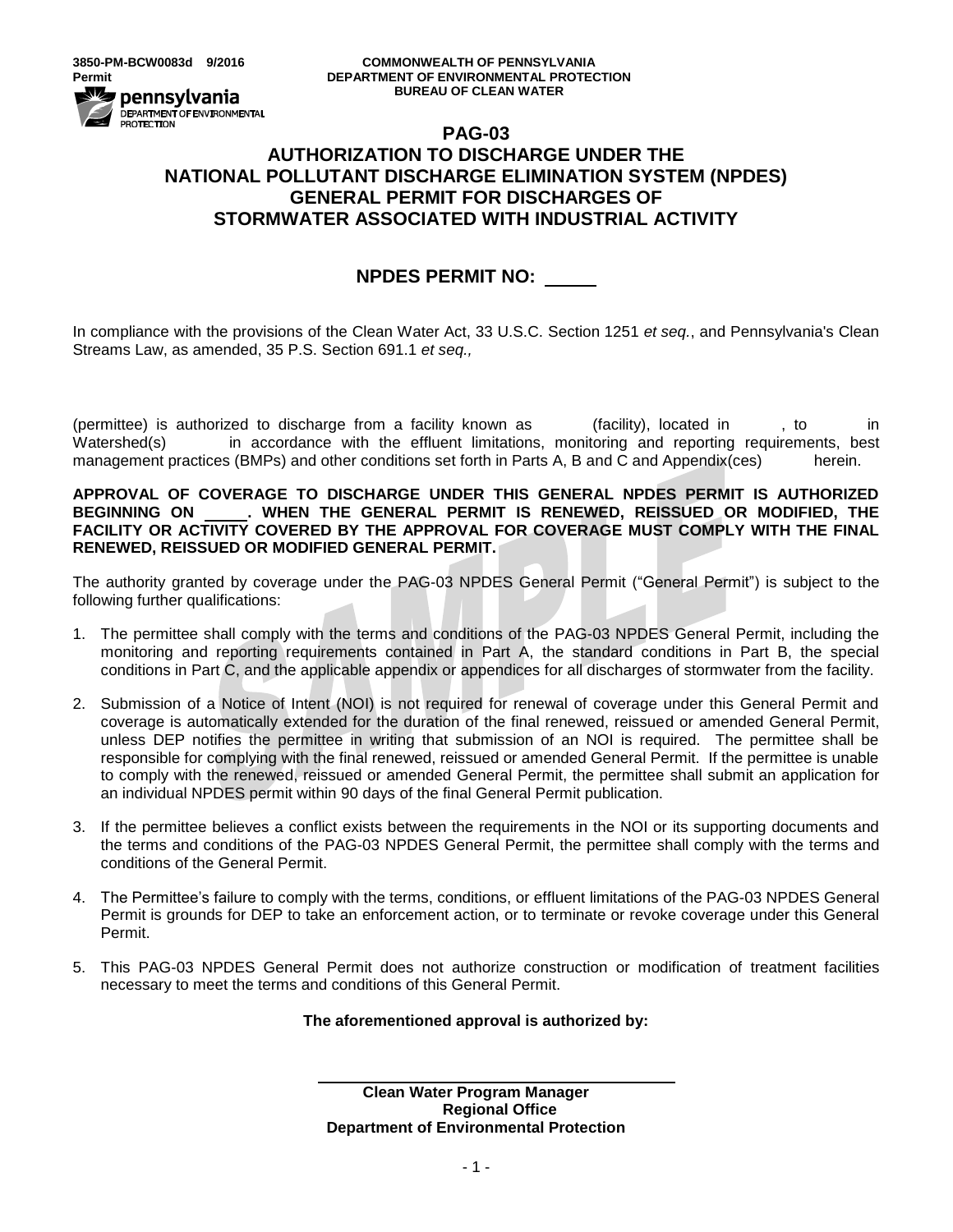#### **3850-PM-BCW0083d 9/2016 COMMONWEALTH OF PENNSYLVANIA Permit DEPARTMENT OF ENVIRONMENTAL PROTECTION BUREAU OF CLEAN WATER**

# **PAG-03 AUTHORIZATION TO DISCHARGE UNDER THE NATIONAL POLLUTANT DISCHARGE ELIMINATION SYSTEM (NPDES) GENERAL PERMIT FOR DISCHARGES OF STORMWATER ASSOCIATED WITH INDUSTRIAL ACTIVITY**

In compliance with the provisions of the Clean Water Act, 33 U.S.C. Section 1251 *et seq*. and Pennsylvania's Clean Streams Law, as amended, 35 P.S. Section 691.1 *et seq*., the Department of Environmental Protection (DEP) hereby authorizes, subject to the terms and conditions contained in this General Permit, the discharge of stormwater associated with industrial activity to surface waters of the Commonwealth. This General Permit authorizes discharges to surface waters in accordance with monitoring and reporting requirements, BMPs and other conditions set forth in Parts A, B and C and the applicable appendix or appendices herein.

An eligible discharger may not commence a new discharge under this General Permit until the following conditions have been met:

- 1. The discharger has submitted a complete NOI in accordance with the requirements of this General Permit, using the NOI form provided by DEP.
- 2. The discharger has received a signed copy of this General Permit from DEP authorizing coverage under this General Permit.

DEP may deny coverage under this General Permit and require submission of an application for an individual permit based on a review of the NOI or other relevant information, including monitoring data.

When coverage is approved under this General Permit, coverage continues automatically as the PAG-03 NPDES General Permit is modified or reissued. The submission of an NOI to renew coverage is not required unless DEP notifies the permittee in writing that the submission of an NOI is required to continue coverage.

# **SCOPE**

This PAG-03 General Permit is intended to provide NPDES permit coverage for discharges of stormwater associated with industrial activity, as defined at 40 CFR § 122.26(b)(14) (excluding §§ 122.26(b)(14)(iii) for mineral industry, 122.26(b)(14)(ix) for sewage treatment works and 122.26(b)(14)(x) for stormwater associated with construction activity), and other industrial stormwater discharges that may be required to obtain a permit under Pennsylvania's Clean Streams Law. An industrial facility that already has or is required to obtain an individual NPDES permit for non-stormwater discharges may not use the PAG-03 General Permit for coverage of its stormwater discharges, as the stormwater discharges are incorporated into the individual permit. An industrial facility whose non-stormwater discharges are not already covered by an individual permit may be eligible for General Permit coverage if the nonstormwater discharges are limited to those listed in Part C I.B. of this General Permit and the sector-specific non-stormwater discharges identified in the applicable appendix.

This PAG-03 General Permit contains Parts A, B and C, which apply to all facilities, and appendices that are sector-specific. Table 1 of the NOI Instructions (3850-PM-BCW0083a) identifies the PAG-03 appendices, the standard industrial classification (SIC) codes and industrial activities that are subject to the requirements in those appendices, and the source of the requirement for NPDES permit coverage (or otherwise no exposure certification). Facilities whose primary industrial activities do not fall within the SIC codes of a given appendix, but the activities are nonetheless similar, may be specified by DEP as needing to comply with that appendix.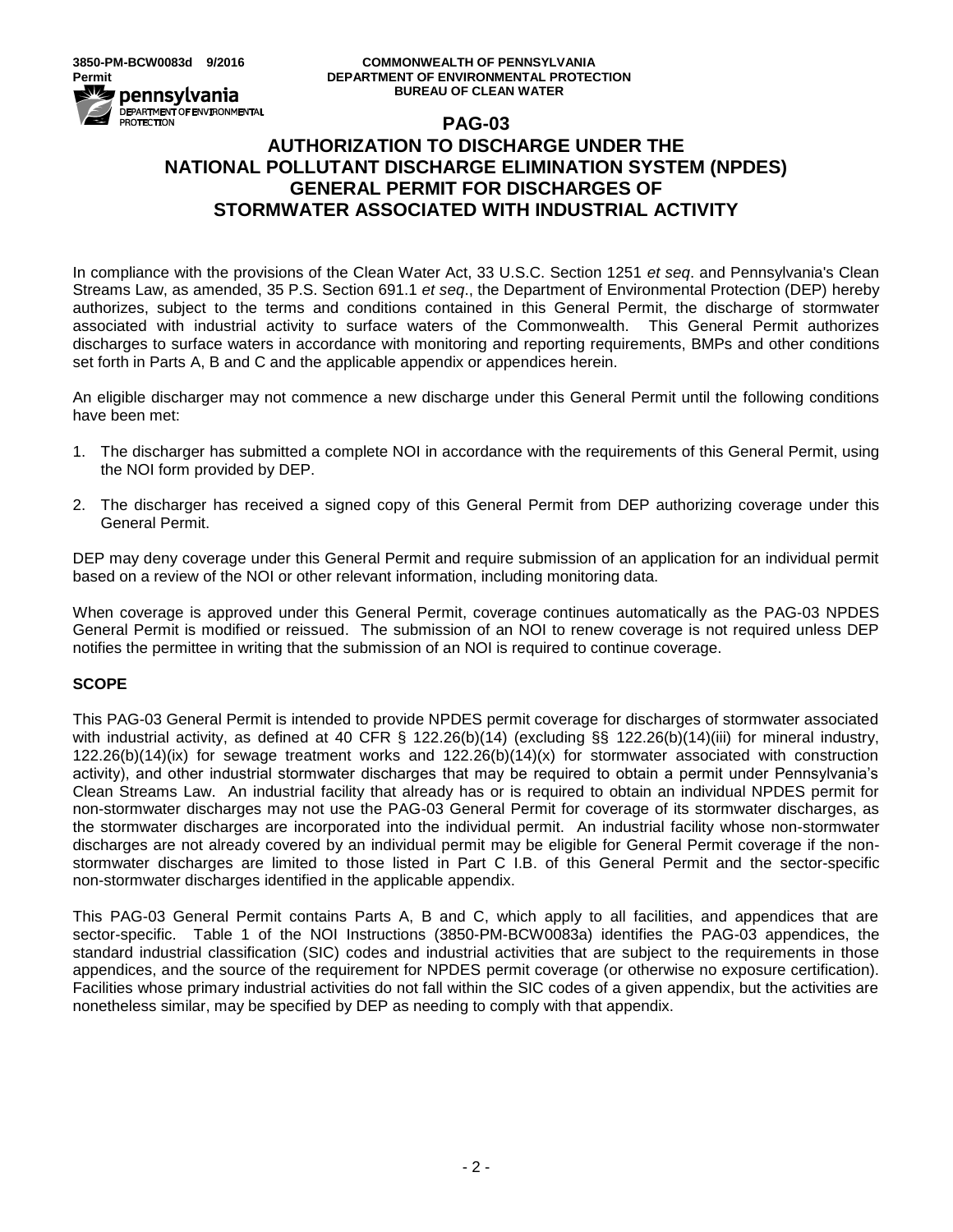### **NOI REQUIREMENTS**

#### **Deadlines for NOI**

A facility seeking coverage under this PAG-03 NPDES General Permit shall submit an administratively complete and acceptable NOI at least 60 days prior to the planned date for commencing any new discharge. A facility authorized to discharge stormwater under an individual NPDES permit who is seeking coverage under this General Permit may continue to discharge in accordance with the individual permit while DEP reviews the NOI and associated documents for coverage under this General Permit.

### **Contents of the NOI**

The discharger shall submit the information and attachments required by this General Permit and the NOI form provided by DEP, and shall properly sign the NOI in accordance with 25 Pa. Code § 92a.22 (relating to signatories to permit applications and reports) and 40 CFR § 122.22.

### **Where to Submit the NOI**

The NOI shall be submitted to the DEP regional office that has jurisdiction over the county where the facility is located (visit [www.dep.pa.gov](http://www.dep.pa.gov/) and select "Regional Resources").

# **DISCHARGES NOT AUTHORIZED BY THIS GENERAL PERMIT**

The following discharges are not authorized under this General Permit, and DEP may deny coverage under this General Permit when one or more of the following conditions exist:

- 1. Stormwater discharges that, individually or in combination with other similar discharges, are or have the potential to be a contributor of pollution, as defined in the Pennsylvania Clean Streams Law, which are more appropriately controlled under an individual permit. (25 Pa. Code § 92a.54(e)(1))
- 2. The discharger is not, or will not be, in compliance with any one or more of the conditions of the General Permit. (25 Pa. Code § 92a.54(e)(2))
- 3. Stormwater discharges proposed by a person responsible for other activities regulated by DEP who has failed and continues to fail to comply or has shown a lack of ability or intention to comply with a regulation, permit, schedule of compliance or order issued by DEP. (25 Pa. Code § 92a.54(e)(3))
- 4. Stormwater discharges that contain pollutants for which a change has occurred in the availability of demonstrated technology or practices for the control or abatement of the pollutants. ( $25$  Pa. Code § 92a.54(e)(4))
- 5. Stormwater discharges for which categorical point source effluent limitations are promulgated by the U.S. Environmental Protection Agency (EPA) and other sector-specific prohibited discharges identified in the appendices to this General Permit. (25 Pa. Code § 92a.54(e)(5))
- 6. Stormwater discharges that are not in compliance or will not result in compliance with an applicable effluent limitation or water quality standard.  $(25 \text{ Pa. Code } \S$  92a.54(e)(6))
- 7. Stormwater discharges from a facility for which an individual permit is required for other point source discharges, and issuance of both an individual permit and authorization for coverage under a General Permit for the facility would constitute an undue administrative burden on DEP. (25 Pa. Code § 92a.54(e)(7))
- 8. Stormwater discharges that DEP determines require an individual NPDES permit to ensure compliance with the Federal Clean Water Act, the Pennsylvania Clean Streams Law or DEP regulations. 25 Pa. Code § 92a.54(e)(8))
- 9. Stormwater discharges to surface waters classified as High Quality (HQ) or Exceptional Value (EV) waters under 25 Pa. Code Chapter 93 (relating to Water Quality Standards), unless such discharges are "grandfathered." (25 Pa. Code § 92a.54(e)(9))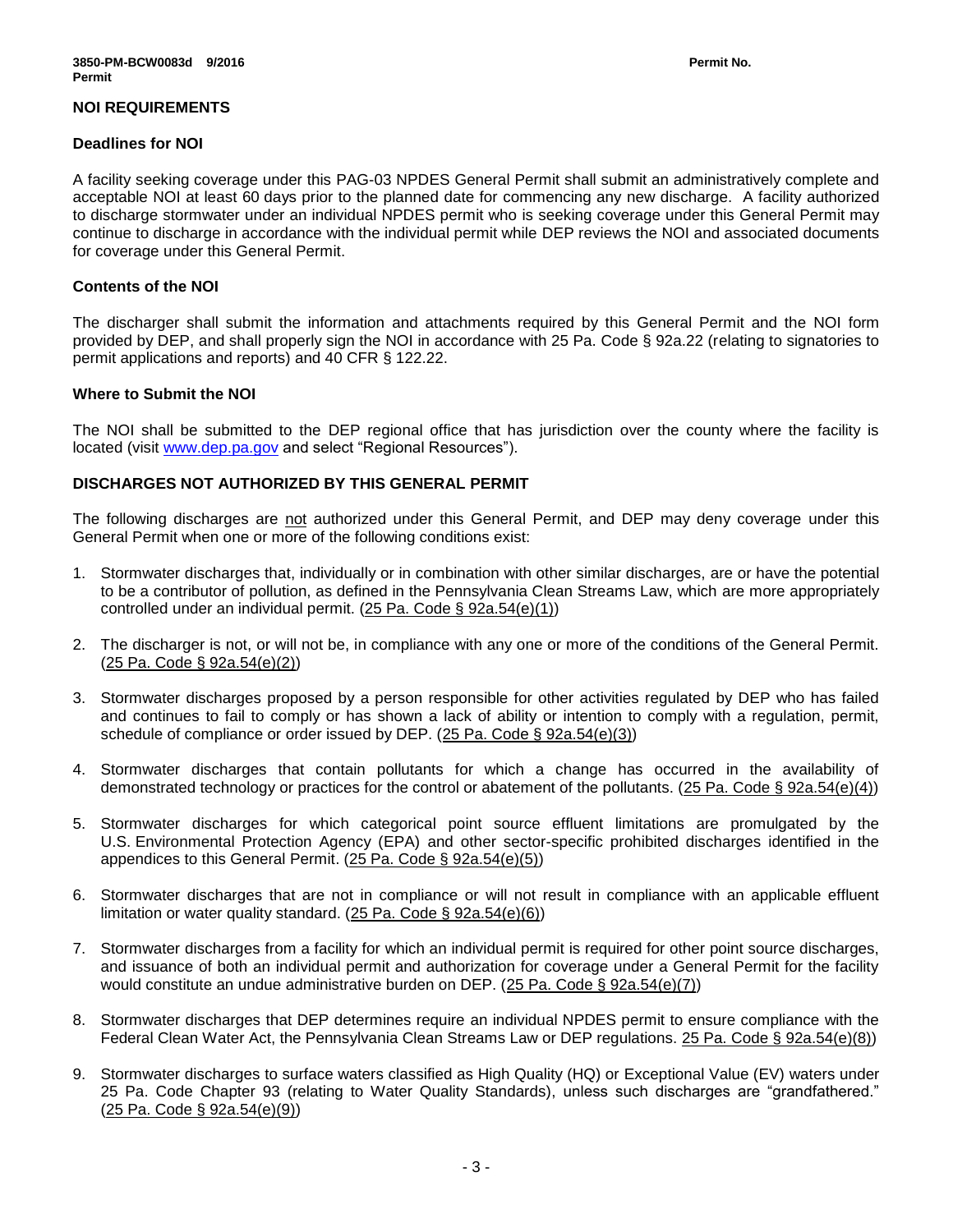- 10. Stormwater discharges containing toxic or hazardous pollutants as defined in sections 307 and 311 of the Clean Water Act (33 U.S.C. §§ 1317 and 1321), or any other substance which, because of its quantity, concentration or physical, chemical or infectious characteristics, may cause or contribute to an increase in mortality or morbidity in either an individual or the total population, or pose a substantial present or future hazard to human health or the environment when discharged into surface waters. (25 Pa. Code § 92a.54(a)(5))
- 11. Stormwater discharges that individually or cumulatively have the potential to cause or contribute to a violation of an applicable water quality standard established under 25 Pa. Code Chapter 93 (relating to water quality standards) or cause significant adverse environmental impact. (25 Pa. Code § 92a.54(a)(7))
- 12. Stormwater discharges to impaired waters (with or without an approved Total Maximum Daily Load (TMDL)) where the discharges contain or are expected to contain parameters at concentrations that have the potential to cause or contribute to the impairment, and stormwater discharges that are subject to a wasteload allocation (WLA) in a TMDL.
- 13. Stormwater discharges that would adversely affect a listed endangered or threatened species or its critical habitat. (25 Pa. Code § 92a.12(c))
- 14. Stormwater discharges from a facility covered by an individual permit when coverage under the General Permit would result in less stringent effluent limitations or terms and conditions.
- 15. Non-stormwater discharges and stormwater discharges containing pollutants that are intentionally introduced by the permittee, unless specifically authorized by DEP.
- 16. Stormwater discharges associated with construction activity as defined in 40 CFR § 122.26(b)(14)(x) or 40 CFR § 122.26(b)(15); stormwater discharges associated with mineral extraction activity as defined in 40 CFR § 122.26(b)(14)(iii); and stormwater discharges associated with treatment works treating domestic sewage as defined in 40 CFR § 122.26(b)(14)(ix).
- 17. Stormwater discharges that occur at new or existing facilities with cooling water intake structures as defined in 40 CFR §§125.81 and 125.91, respectively.
- 18. Stormwater discharges where one or more of the sector-specific discharge prohibitions apply, as identified in the appendices to the General Permit.

# **THE AUTHORITY GRANTED BY THIS GENERAL PERMIT IS SUBJECT TO THE FOLLOWING CONDITIONS:**

1. DEP may require a permittee with a discharge(s) authorized by this General Permit to apply for and obtain an individual NPDES permit by notifying the permittee in writing that an individual NPDES permit application is required. Any interested person may petition DEP to require an individual NPDES permit for a discharge authorized under this General Permit.

DEP's notice will include the following:

- A brief statement of the reason(s) for this decision;
- An individual NPDES permit application form;
- A deadline for the owner or operator to submit the application; and
- A statement that the permittee's failure to submit an individual NPDES permit application by the required deadline will result in termination of the permittee's authorization to discharge under this General Permit.
- 2. Any person authorized to discharge by this General Permit may request to be excluded from the coverage of this General Permit by applying for an individual NPDES permit.
- 3. This General Permit does not authorize the discharge of any waste streams other than stormwater associated with industrial activity and authorized non-stormwater discharges.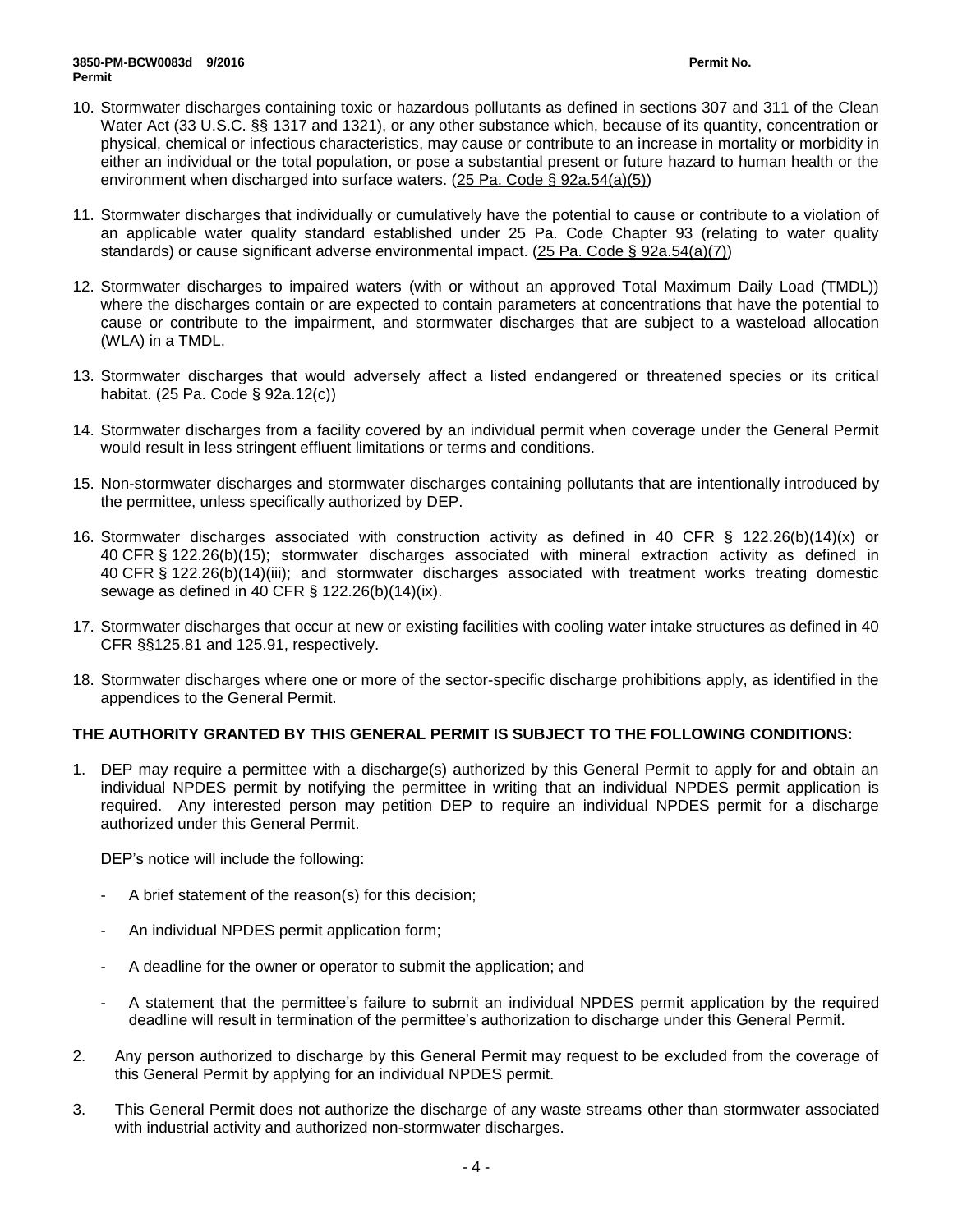- 4. When DEP issues an individual NPDES permit to a person whose discharge(s) is covered by this General Permit, the applicability of this General Permit is automatically terminated on the effective date of the individual permit. When DEP denies an individual permit to a person whose discharge(s) is covered by this General Permit, the person may continue discharging if DEP advises that all eligibility requirements under this General Permit are met, or shall cease discharging if DEP advised that such requirements are not met.
- 5. This General Permit will expire 5 years from the date of its issuance. If DEP reissues this General Permit upon expiration, modifies this General Permit during its current term, or revokes this General Permit during its current term and reissues it for a new 5-year term, a permittee with approved coverage under this General Permit may continue to discharge in accordance with the terms and conditions of the modified or reissued General Permit, unless DEP notifies the permittee in writing that the permittee must submit an NOI to continue coverage. (25 Pa. Code § 92a.54(b))
- 6. To modify or reissue this General Permit, DEP will publish a notice in the *Pennsylvania Bulletin* of a draft General Permit and provide a 30-day public comment period. After the comment period, DEP will publish notice of the final modified or reissued General Permit in the *Pennsylvania Bulletin*. The permittee shall comply with the final modified or reissued General Permit. If the permittee is unable to comply with the modified or reissued General Permit, the permittee shall submit an application for an individual permit within 90 days of publication of the final General Permit. (25 Pa. Code § 92a.84)
- 7. If a discharge approved for coverage under this General Permit subsequently exhibits a condition that renders the discharge ineligible for coverage (see "Discharges Not Authorized by this General Permit", above), the permittee promptly shall take action to restore eligibility, to notify DEP in writing of the condition, and, if eligibility cannot be restored, to submit an individual NPDES permit application to DEP. DEP may revoke coverage under this General Permit if potential or actual adverse impacts to water quality occur as a result of the permittee's discharge(s).
- 8. No condition of this General Permit releases the permittee from any responsibility or requirements under other federal or Pennsylvania environmental statutes or regulations or local ordinances.

General Permit **By** (PAG-03) Issued **Director**

**Bureau of Clean Water**

Effective **9/24/2016**

Expires **9/23/2021**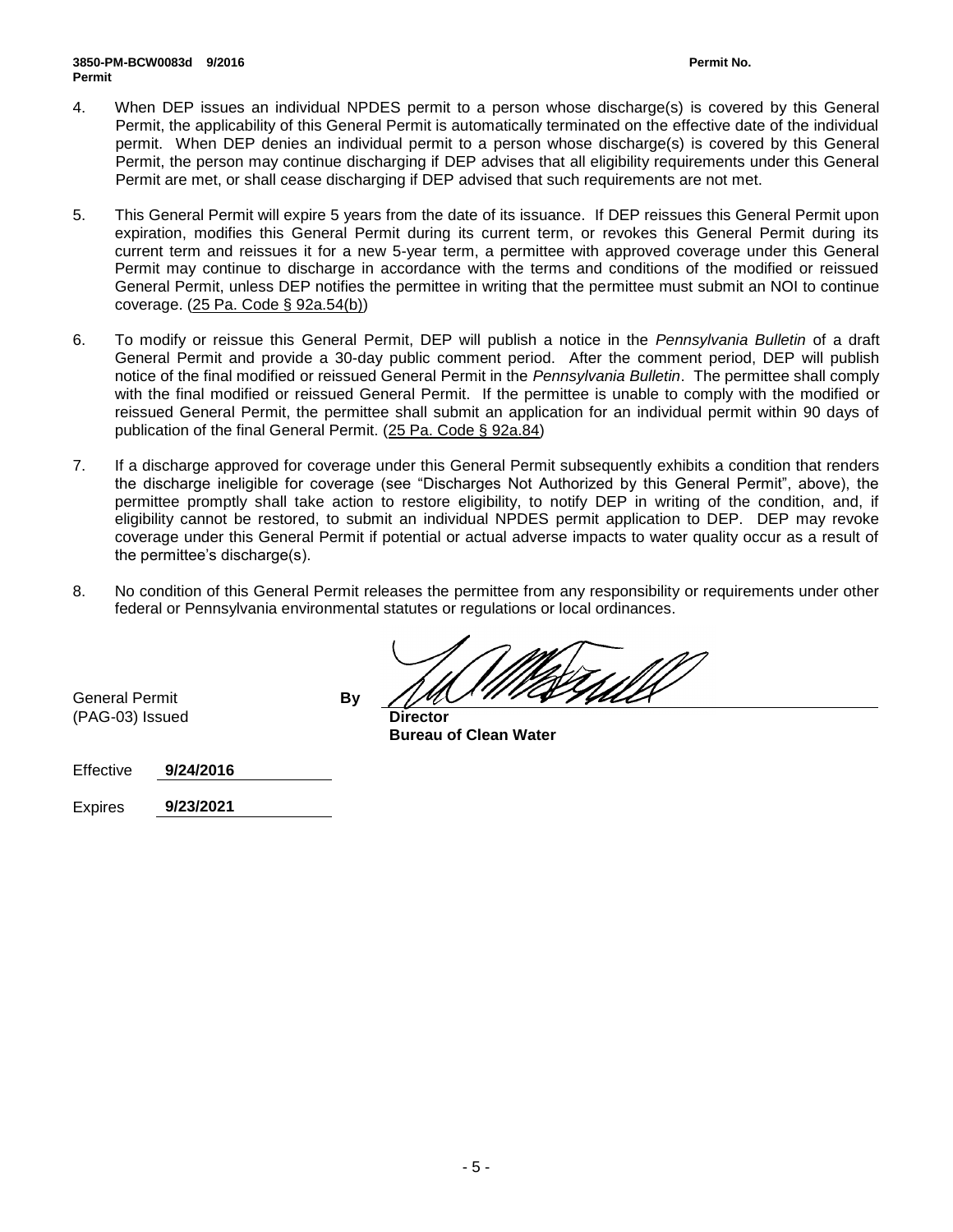### **PART A**

#### **EFFLUENT LIMITATIONS, MONITORING, RECORDKEEPING AND REPORTING REQUIREMENTS**

#### **I. EFFLUENT LIMITATIONS**

- A. This General Permit establishes effluent limitations through the implementation of best management practices (BMPs), as specified in Part C II and the sector-specific appendices of this General Permit, to reduce the discharge of pollutants in stormwater discharges associated with industrial activity.
- B. All stormwater discharges must comply with all applicable requirements established in accordance with 25 Pa. Code Chapters 91-96, 102, and 105 of DEP's rules and regulations. For all permittees covered under this General Permit, DEP may, upon written notice, require additional BMPs or other control measures to ensure that the water quality standards of the receiving waters are attained.
- C. The permittee may not discharge:
	- 1. Floating solids, scum, sheen or substances that result in observed deposits in the receiving water. (25 Pa. Code § 92a.41(c))
	- 2. Oil and grease in amounts that cause a film or sheen upon or discoloration of the waters of this Commonwealth or adjoining shoreline. (25 Pa. Code §§ 92a.47(a)(7), 95.2(2))
	- 3. Substances in concentration or amounts sufficient to be inimical or harmful to the water uses to be protected or to human, animal, plant or aquatic life. (25 Pa. Code § 93.6(a))
	- 4. Foam or substances that produce an observable change in the color, taste, odor or turbidity of the receiving water. (25 Pa. Code § 92a.41(c))

#### **II. DEFINITIONS**

*At Outfall (XXX)* means a sampling location in outfall line XXX below the last point at which wastes are added to outfall line (XXX), or where otherwise specified.

*Benchmark Value* means the concentration of a pollutant that serves as the threshold for the determination of whether existing site best management practices are effective in controlling stormwater pollution. Benchmark values are not effluent limitations. Two consecutive monitoring period exceedances of benchmark values triggers the requirement to develop and submit a corrective action plan.

*Best Management Practices* (BMPs) means schedules of activities, prohibitions of practices, maintenance procedures and other management practices to prevent or reduce the pollutant loading to surface waters of the Commonwealth. The term also includes treatment requirements, operating procedures and practices to control plant site runoff, spillage or leaks, sludge or waste disposal, or drainage from raw material storage. The term includes activities, facilities, measures, planning or procedures used to minimize accelerated erosion and sedimentation and manage stormwater to protect, maintain, reclaim, and restore the quality of waters and the existing and designated uses of waters within this Commonwealth before, during and after earth disturbance activities. (25 Pa. Code § 92a.2)

*Bypass* means the intentional diversion of waste streams from any portion of a treatment facility. (25 Pa. Code §§ 92a.3(c), 92a.41(a) and 40 CFR § 122.41(m)(1)(i))

*Clean Water Act* means the Federal Water Pollution Control Act, as amended. (33 U.S.C. §§ 1251 to 1387).

*Chemical Additive* means a chemical product (including products of disassociation and degradation, collectively "products") introduced into a waste stream that is used for cleaning, disinfecting, or maintenance and which may be detected in effluent discharged to waters of the Commonwealth. The term generally excludes chemicals used for neutralization of waste streams, the production of goods, and treatment of wastewater.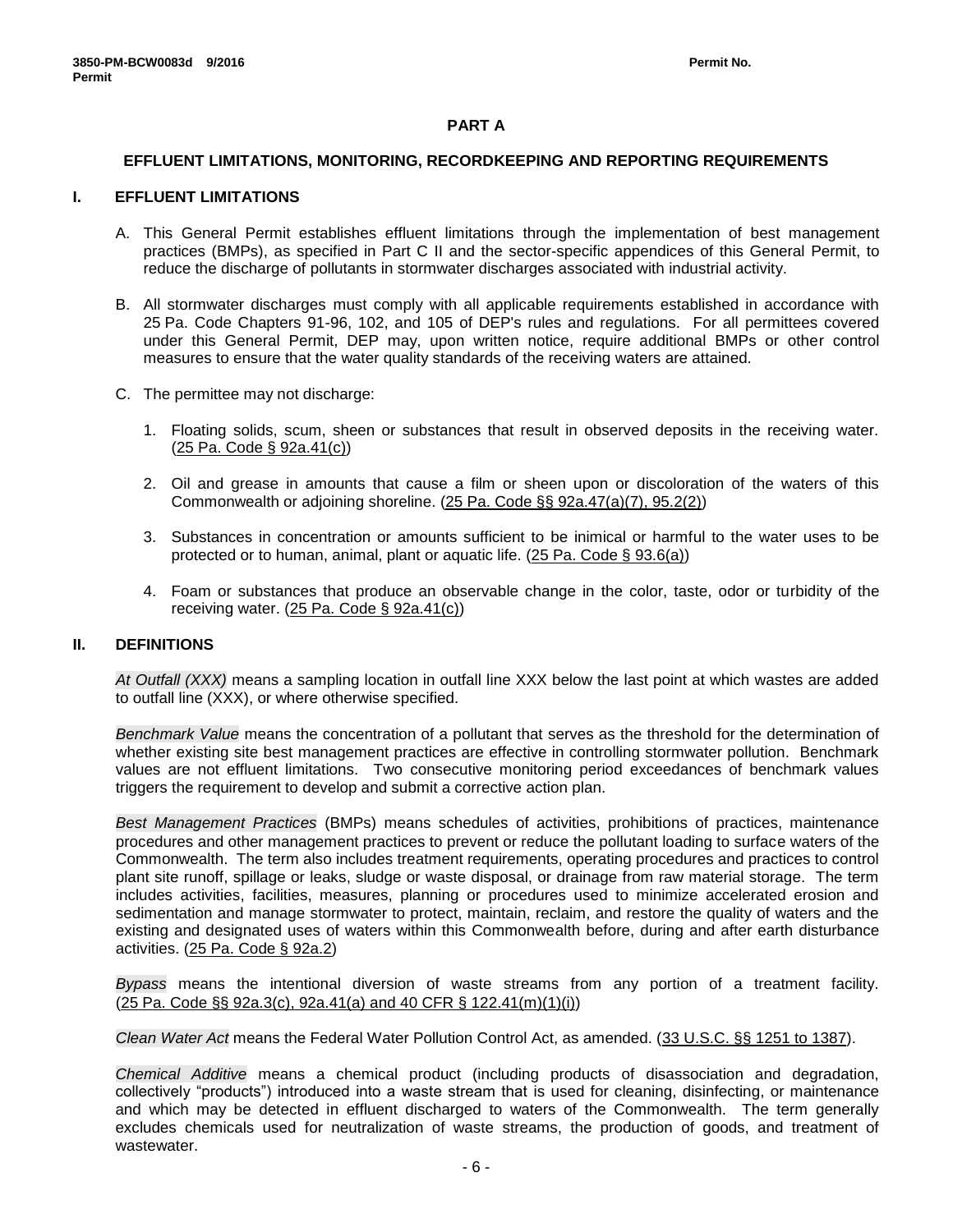*Composite Sample* means the sample collected by combining individual samples for chemical analysis. For all analyses except gas chromatography / mass spectroscopy (GC/MS) volatile organic analysis, a composite sample consists of a combination of individual samples (at least eight for a 24-hour period or four for an 8-hour period) of at least 100 milliliters (mL) each obtained at spaced time intervals during the compositing period. The composite must be flow-proportional; either the volume of each individual sample is proportional to discharge flow rates, or the sampling interval is proportional to the flow rates over the time period used to produce the composite.

For GC/MS volatile organic analysis, a composite sample consists of at least four aliquots or grab samples collected during the sampling event (not necessarily flow proportioned). The samples must be combined in the laboratory immediately before analysis and then one analysis is performed. (EPA Form 2C)

*Corrective Action Plan* means a document or correspondence submitted to DEP that identifies additional pollutant control measures or BMPs that will be implemented by the permittee in order to reduce the concentration of pollutants in stormwater discharges to levels at or below benchmark values specified in sector-specific appendices of the PAG-03 General Permit, along with an implementation schedule.

*Daily Discharge* means the discharge of a pollutant measured during a calendar day or any 24-hour period that reasonably represents the calendar day for purposes of sampling. For pollutants with limitations expressed in units of mass, the "daily discharge" is calculated as the total mass of the pollutant discharged over the day. For pollutants with limitations expressed in other units of measurement, the "daily discharge" is calculated as the average measurement of the pollutant over the day. (25 Pa. Code §§ 92a.2, 92a.3(b)(1) and 40 CFR § 122.2)

*Daily Maximum Discharge Limitation* means the highest allowable "daily discharge."

*Dike Area* means the area included within the protective dike around tank storage areas.

*Discharge Monitoring Report* (DMR) means the DEP or EPA supplied form(s) for the reporting of self-monitoring results by the permittee. (25 Pa. Code §§ 92a.2, 92a.3(b)(1) and 40 CFR § 122.2)

*Grab Sample* means an individual sample of at least 100 mL collected at a randomly selected time over a period not to exceed 15 minutes. (EPA Form 2C)

*Hazardous Substance* means any substance designated under 40 CFR Part 116 pursuant to Section 311 of the Clean Water Act. (25 Pa. Code § 92a.3(b)(1), 40 CFR § 122.2)

*Hazardous Waste* means a solid waste, as defined in 40 CFR § 261.2, if it meets any of the criteria in 40 CFR § 261.3, except 40 CFR § 261.3(c)(2)(ii)(C). (25 Pa. Code § 261.3)

*Impaired Waters* means surface waters that fail to attain one or more of its designated uses under 25 Pa. Code Chapter 93 and as listed in Categories 4 and 5 of Pennsylvania's Integrated Water Quality Monitoring and Assessment Report.

*Industrial Waste* means a liquid, gaseous, radioactive, solid or other substance, not sewage, resulting from manufacturing or industry, or from an establishment, and mine drainage, refuse, silt, coal mine solids, rock, debris, dirt and clay from coal mines, coal collieries, breakers or other coal processing operations (the term includes all of these substances whether or not generally characterized as a waste). (25 Pa. Code § 92a.2)

*Monitoring Period* (Reporting Period) means the period of time in which activities occur that are subject to reporting to DEP, based on the calendar year; for example, where samples must be collected and analyzed for stormwater pollutant concentrations every six months, the monitoring periods are the semiannual periods of January 1 – June 30 and July 1 – December 31.

*No Exposure* means a condition where industrial materials and activities are protected by a storm-resistant shelter to prevent exposure to stormwater. Industrial materials and activities include, but are not limited to, material handling equipment or activities, industrial machinery, raw materials, intermediate products, byproducts, final products or waste products. Material handling activities include the storage, loading and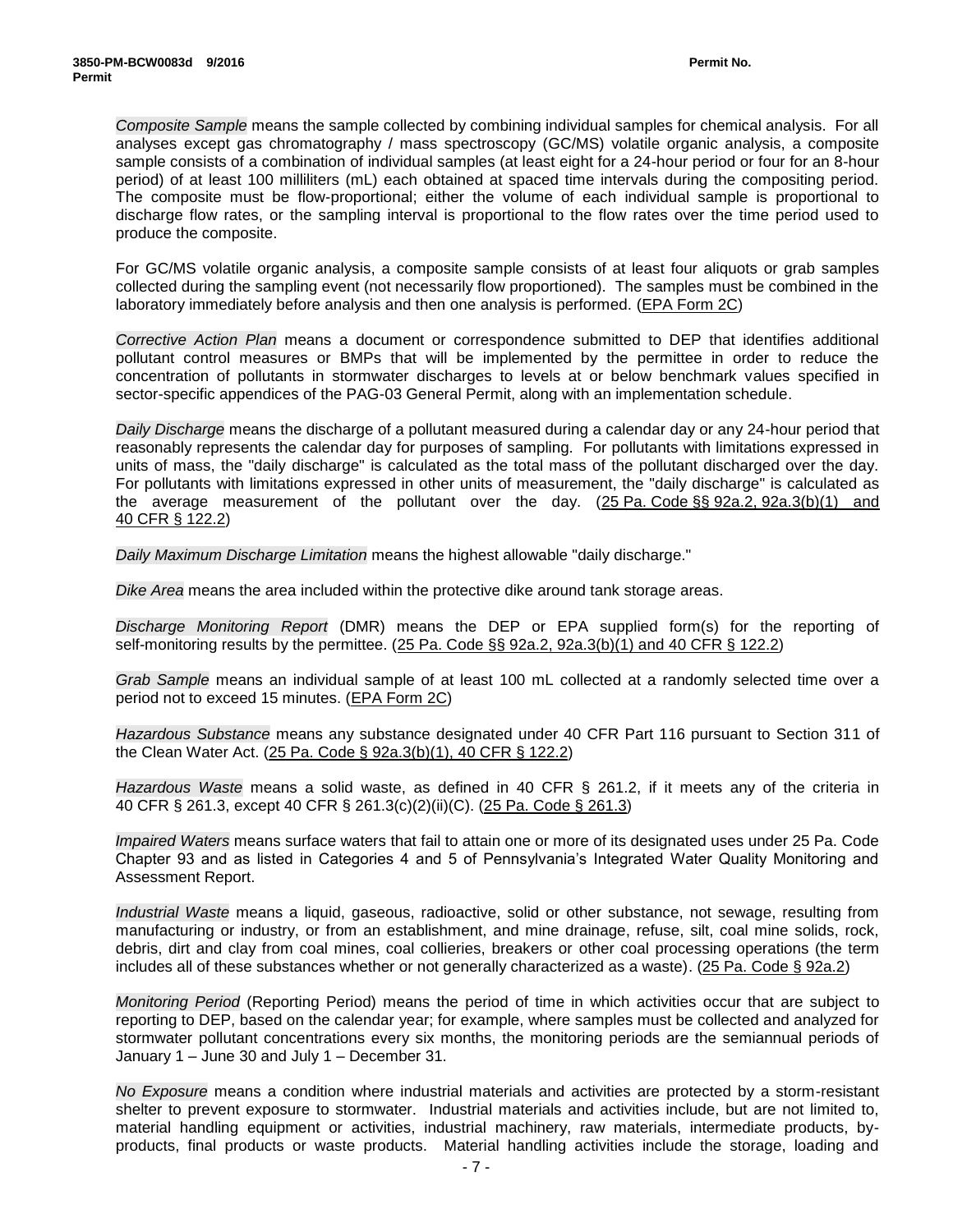unloading, transportation, or conveyance of any raw material, intermediate product, final product or waste product. (25 Pa. Code § 92a.2)

*Non-Stormwater Discharges* means discharges that do not originate from storm events. They can include, but are not limited to, discharges of process water, air conditioner condensate, non-contact cooling water, pavement wash water, external building washdown, irrigation water, or uncontaminated ground water or spring water.

*Oil and Grease* means the parameter that is quantified using EPA Test Method 1664, Revision A: N-Hexane Extractable Material (HEM; Oil and Grease) and Silica Gel Treated N-Hexane Extractable Material (SGT-HEM; Non-polar Material) by Extraction and Gravimetric.

*Person* means any individual, public or private corporation, partnership, association, municipality or political subdivision of this Commonwealth, institution, authority, firm, trust, estate, receiver, guardian, personal representative, successor, joint venture, joint stock company, fiduciary; department, agency or instrumentality of State, Federal or local government, or an agent or employee thereof; or any other legal entity. (25 Pa. Code § 92a.2)

*Petroleum Products* means gasoline, diesel fuel, aviation fuel, fuel oils, additives, petroleum lubricants, solvents, asphalts, and related materials which are stored, used, or handled on-site.

*Point Source* (Outfall) means a discernible, confined and discrete conveyance, including, but not limited to, any pipe, ditch, channel, tunnel, conduit, well, discrete fissure, container, rolling stock, Concentrated Aquatic Animal Production (CAAP) facility, Concentrated Animal Feeding Operation (CAFO), landfill leachate collection system, or vessel or other floating craft, from which pollutants are or may be discharged. (25 Pa. Code §§ 92a.2, 92a.3(b)(1) and 40 CFR § 122.2)

*Pollutant* means a contaminant or other alteration of the physical, chemical, biological or adiological integrity of surface water that causes or has the potential to cause pollution as defined in Section 1 of the State Act (35 P.S. § 691.1). (25 Pa. Code §§ 92a.2, 92a.3(b)(1) and 40 CFR § 122.2)

*Representative Outfall* means a point source selected by the permittee or DEP to represent the quality of stormwater for pollutant monitoring purposes because its drainage area characteristics are substantially identical in nature to the drainage area(s) of other point source(s) at the facility or site.

*Severe Property Damage* means substantial physical damage to property, damage to the treatment facilities that causes them to become inoperable, or substantial and permanent loss of natural resources that can reasonably be expected to occur in the absence of a bypass. Severe property damage does not mean economic loss caused by delays in production. (25 Pa. Code §§ 92a.3(c), 92a.41(a) and 40 CFR § 122.41(m)(1)(ii))

*Stormwater* means the runoff from precipitation, snow melt runoff, and surface runoff and drainage. (25 Pa. Code § 92a.2 and 40 CFR § 122.26(b)(13))

*Stormwater Associated With Industrial Activity* means the discharge from any conveyance that is used for collecting and conveying stormwater and that is directly related to manufacturing, processing, or raw materials storage areas at an industrial plant, and as defined at 40 CFR §§ 122.26(b)(14) (i) - (ix) and (xi). (25 Pa. Code § 92a.2)

*Surface Waters* means perennial and intermittent streams, rivers, lakes, reservoirs, ponds, wetlands, springs, natural seeps and estuaries, excluding water at facilities approved for wastewater treatment such as wastewater treatment impoundments, cooling water ponds and constructed wetlands used as part of a wastewater treatment process. (25 Pa. Code § 92a.2)

*Tank Bottom Water* means water that accumulates at the bottom of petroleum product storage tanks as a result of either condensate from the stored product or precipitation/infiltration around the roof cover perimeter seals and roof drains of storage tanks.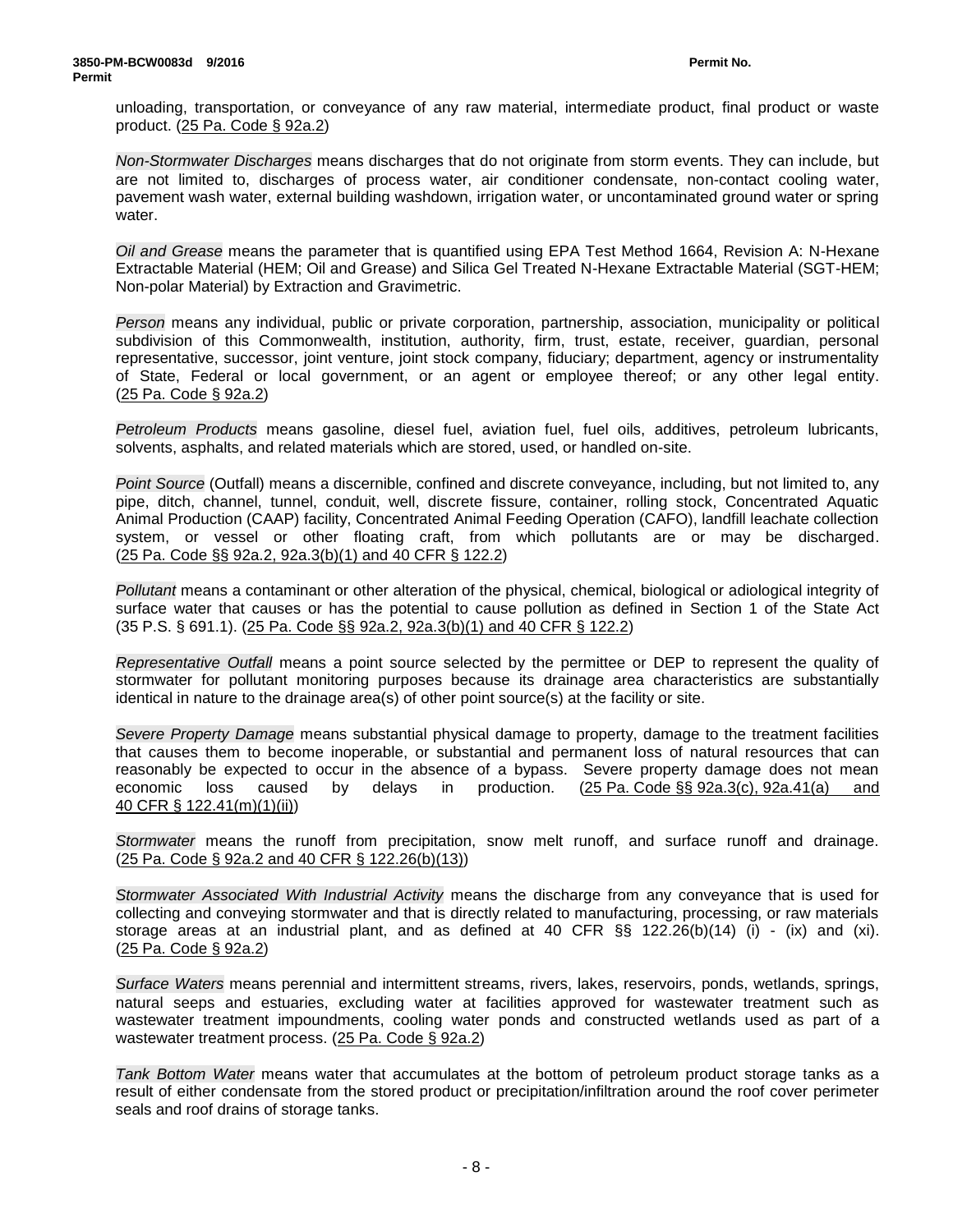*Total Dissolved Solids* means the total dissolved (filterable) solids as determined by use of the method specified in 40 CFR Part 136.

*Total Maximum Daily Load (TMDL)* means the sum of individual waste load allocations for point sources, load allocations for nonpoint sources and natural quality and a margin of safety expressed in terms of mass per time, toxicity or other appropriate measures. (25 Pa. Code § 96.1)

*Toxic Pollutant* means those pollutants, or combinations of pollutants, including disease-causing agents, which after discharge and upon exposure, ingestion, inhalation or assimilation into any organism, either directly from the environment or indirectly by ingestion through food chains may, on the basis of information available to DEP cause death, disease, behavioral abnormalities, cancer, genetic mutations, physiological malfunctions, including malfunctions in reproduction, or physical deformations in these organisms or their offspring. (25 Pa. Code § 92a.2)

*Wasteload Allocation (WLA)* means the portion of a surface water's loading capacity that is allocated to existing and future point source discharges. (25 Pa. Code § 96.1)

### **III. SELF-MONITORING, REPORTING AND RECORDKEEPING**

- A. Representative Sampling and Recordkeeping
	- 1. The permittee shall take representative samples and measurements to monitor compliance with this permit. (25 Pa. Code §§ 92a.3(c), 92a.41(a), 92a.61(e) and 40 CFR § 122.41(j)(1))
	- 2. Records Retention (25 Pa. Code §§ 92a.3(c), 92a.41(a), 92a.61(f)(2) and 40 CFR § 122.41(j)(2))

The permittee shall retain all records of monitoring activities and results, copies of all reports required by this permit, and records of all data used to complete the application for this permit for 3 years from the date of the sample measurement, report or application, unless a longer retention period is required by the permit. The permittee shall retain records beyond the 3-year period as requested by DEP or the EPA Regional Administrator.

3. Recording of Results (25 Pa. Code §§ 92a.3(c), 92a.41(a), 92a.61(f)(1) and 40 CFR § 122.41(j)(3))

For each measurement or sample taken pursuant to the requirements of this permit, the permittee shall record the following information:

- a. The exact place, date and time of sampling or measurements.
- b. The person(s) who performed the sampling or measurements.
- c. The date(s) the analyses were performed.
- d. The person(s) who performed the analyses.
- e. The analytical techniques or methods used; and the associated detection level.
- f. The results of such analyses.
- 4. Test Procedures
	- a. The permittee shall use facilities in compliance with laboratory accreditation requirements of The Environmental Laboratory Accreditation Act (27 Pa. C.S. §§ 4101-4113) and 25 Pa. Code Chapter 252 (relating to environmental laboratory accreditation) to test or analyze samples used to demonstrate compliance with this permit. (25 Pa. Code § 92a.61(b))
	- b. Test procedures (methods) for the analysis of pollutants or pollutant parameters shall be those approved under 40 CFR Part 136 or required under 40 CFR Chapter I, Subchapters N or O, unless the method is specified in this permit or has been otherwise approved in writing by DEP. (25 Pa. Code §§ 92a.3(c), 92a.41(a), 92a.44 and 40 CFR §§ 122.41(j)(4), 122.44(i)(1)(iv))
	- c. Test procedures (methods) for the analysis of pollutants or pollutant parameters shall be sufficiently sensitive. A method is sufficiently sensitive when 1) the method minimum level is at or below the level of the effluent limit established in the permit for the measured pollutant or pollutant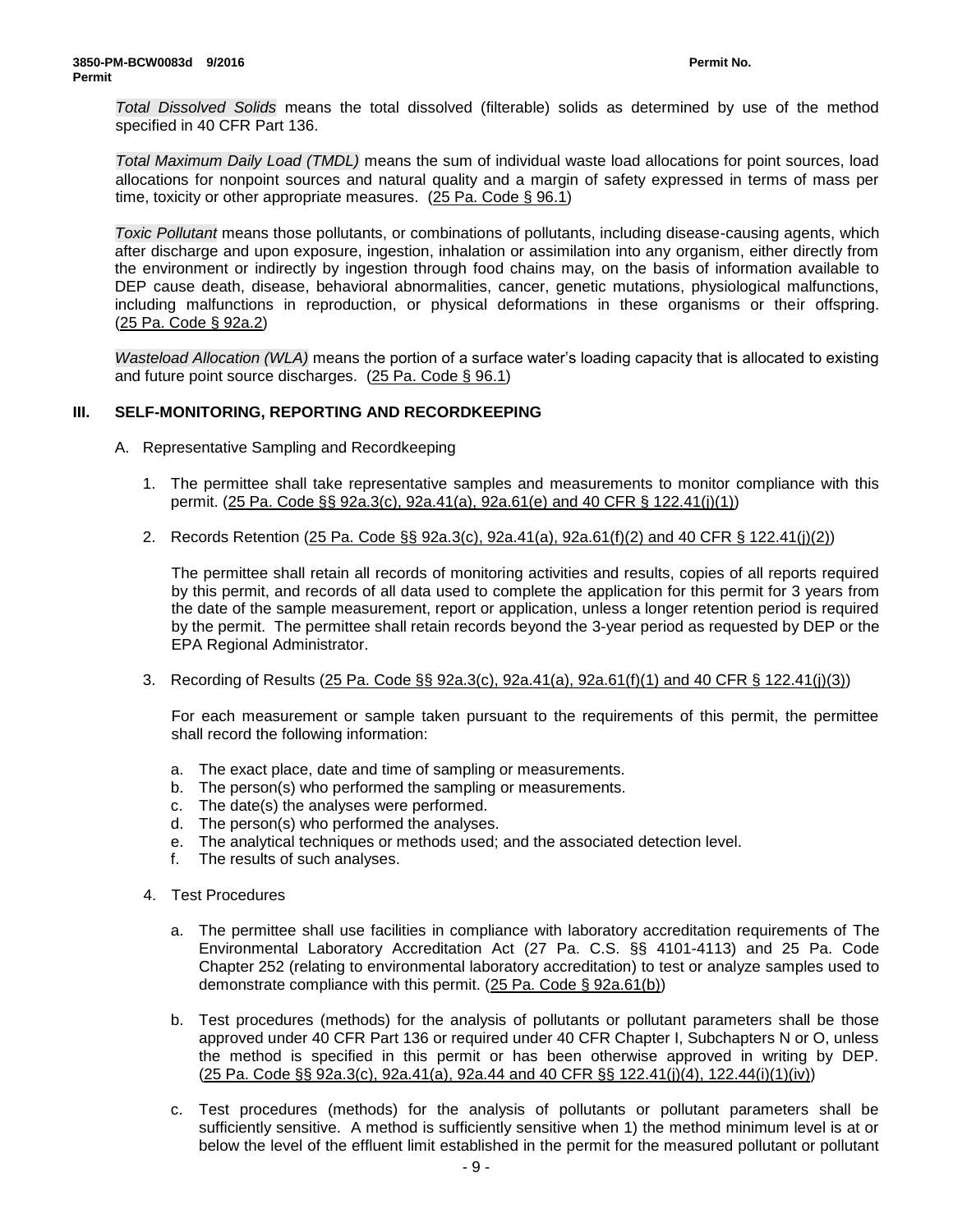parameter; or 2) the method has the lowest minimum level of the analytical methods approved under 40 CFR Part 136 or required under 40 CFR Chapter I, Subchapters N or O, for the measured pollutant or pollutant parameter; or 3) the method is specified in this permit or has been otherwise approved in writing by DEP for the measured pollutant or pollutant parameter. Permittees have the option of providing matrix or sample-specific minimum levels rather than the published levels. (25 Pa. Code §§ 92a.3(c), 92a.44 and 40 CFR § 122.44(i)(1)(iv))

5. Quality/Assurance/Control

In an effort to assure accurate self-monitoring analyses results:

- a. The permittee shall participate in, or shall use a laboratory that agrees to participate in, periodic scheduled quality assurance inspections conducted by DEP or EPA. (25 Pa. Code §§ 92a.3(c), 92a.41(a), 92a.61(i) and 40 CFR §§ 122.41(e), 122.41(i)(3))
- b. The permittee shall develop and implement, or shall use a laboratory that has developed and implemented a program to assure the quality and accurateness of the analyses performed to satisfy the requirements of this permit, in accordance with 40 CFR Part 136. (25 Pa. Code §§ 92a.3(c), 92a.41(a), 92a.61(i) and 40 CFR § 122.41(j)(4))
- B. Reporting of Monitoring Results
	- 1. The permittee shall effectively monitor the operation and efficiency of all treatment and control facilities, as applicable, and the quantity and quality of the discharge(s) as specified in this permit. (25 Pa. Code §§ 92a.3(c), 92a.41(a), 92a.44, 92a.61(i) and 40 CFR §§ 122.41(e), 122.44(i)(1))
	- 2. The permittee shall use DEP's electronic Discharge Monitoring Report (eDMR) system to report the results of compliance monitoring. Existing permittees (as of the effective date of this General Permit) that are not using the eDMR system shall submit the necessary registration and trading partner agreement forms to DEP's Bureau of Clean Water (BCW) by December 21, 2016, and begin using the eDMR system when notified by DEP BCW to do so. New permittees that are not using the eDMR system shall submit the necessary registration and trading partner agreement forms to DEP BCW within 30 days following approval of coverage under this General Permit and begin using the eDMR system when notified by DEP BCW to do so. During the interim period between submission of the registration and trading partner agreement forms to DEP and DEP's notification to begin using the eDMR system, the permittee shall mail a physical copy of a DMR form to the DEP regional office that approved coverage under this General Permit using the appropriate appendix-specific DMR form (3850-PM-BCW0083g). (25 Pa. Code §§ 92a.3(c), 92a.41(a), 92a.61(g) and 40 CFR § 122.41(l)(4))
	- 4. DMRs must be completed in accordance with DEP's published DMR instructions (3800-FM-BPNPSM0463). DMRs must be received by DEP no later than 28 days following the end of the monitoring period. A separate DMR is required for each representative discharge point (outfall). DEP's Supplemental Laboratory Accreditation Form (3800-FM-BPNPSM0189) must be completed and submitted to DEP with the first DMR following approval of coverage under this General Permit, and anytime thereafter when changes to laboratories or methods occur. (25 Pa. Code §§ 92a.3(c), 92a.41(a), 92a.61(g) and 40 CFR § 122.41(l)(4))
	- 5. DMRs are based on calendar reporting periods and must be received by the DEP office that approved coverage under this General Permit in accordance with the following schedule:
		- Semiannual DMRs must be received within 28 days following the end of each calendar semiannual period, i.e., January 28 for the period July 1 – December 31 and July 28 for the period January 1 – June 30.
		- Annual DMRs must be received within 28 days following the end of each calendar year, i.e., January 28 for the period January 1 – December 31.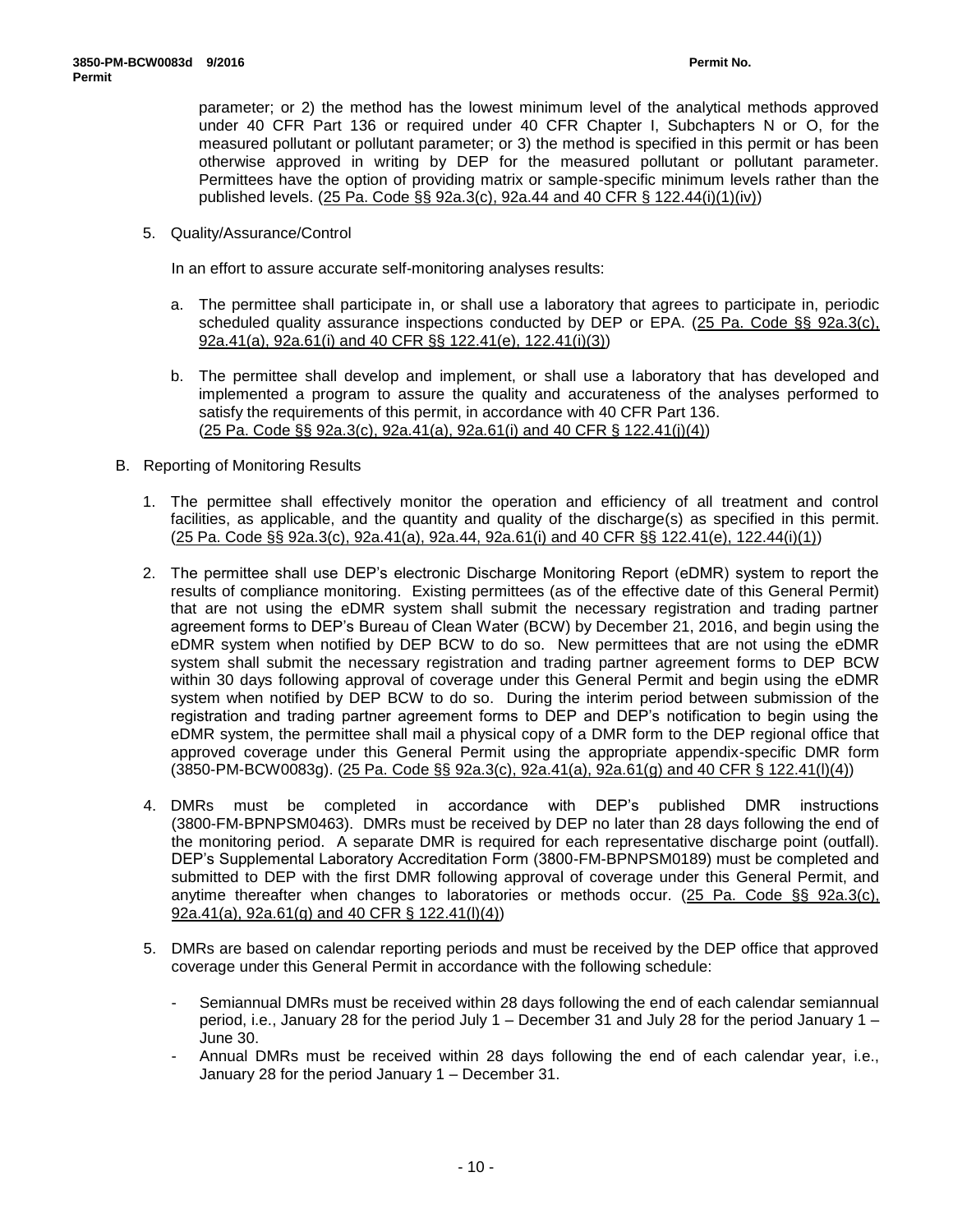- 6. Completed DMRs and all other reports, applications, and information submitted to DEP shall be signed and certified by the following person, as applicable:
	- For a corporation By the president, vice president, secretary or treasurer of the corporation, or an authorized representative, if the representative is responsible for the overall operation of the facility from which the discharge described in the NPDES form originates.
	- For a partnership or sole proprietorship By a general partner or the proprietor, respectively.
	- For a municipality, state, federal or other public agency By a principal executive officer or ranking elected official.

If signed by a person other than the above, written notification of delegation of signatory authority shall be submitted to DEP in advance of, or along with, the DMR. (25 Pa. Code §§ 92a.3(c), 92a.22 and 40 CFR § 122.22)

- 7. If the permittee monitors any pollutant at monitoring points as designated by this permit, using analytical methods described in Part A III.A.4. herein, more frequently than the permit requires, the results of this monitoring shall be incorporated, as appropriate, into the calculations used to report self-monitoring data on the DMR. (25 Pa. Code §§ 92a.3(c), 92a.41(a), 92a.61(g) and 40 CFR § 122.41(l)(4)(ii))
- C. Reporting Requirements and NOI Fee
	- 1. Annual Report The permittee shall submit a complete Annual Report to the DEP office that issued the approval of General Permit coverage by May 1 each year using DEP's PAG-03 Annual Report template, 3850-PM-BCW0083h. The Annual Report shall address activities under the General Permit for the previous calendar year. The permittee shall submit the Annual Report electronically if notified by DEP in writing. If the permittee discharges to a municipal separate storm sewer system (MS4), a copy of the Annual Report shall be submitted to the operator of the MS4.  $(25 \text{ Pa. Code } \S$  92a.61(g))
	- 2. Planned Changes to Physical Facilities The permittee shall give notice to DEP as soon as possible but no later than 30 days prior to planned physical alterations or additions to the permitted facility. A permit application, or other written submission to DEP, can be used to satisfy the notification requirements of this section.

Notice is required when:

- a. The alteration or addition to a permitted facility may meet one of the criteria for determining whether a facility is a new source in 40 CFR § 122.29(b). (25 Pa. Code §§ 92a.3(c), 92a.41(a) and 40 CFR § 122.41(l)(1)(i))
- b. The alteration or addition could significantly change the nature or increase the quantity of pollutants discharged. This notification applies to pollutants which are not subject to effluent limitations in this permit (25 Pa. Code §§ 92a.3(c), 92a.41(a) and 40 CFR § 122.41(l)(1)(ii)). For stormwater discharges, this may include the establishment of:
	- (i) New impervious surfaces.
	- (ii) New bulk chemicals or solid wastes that are exposed to precipitation or stormwater runoff.
	- (iii) An alteration to the site that would allow stormwater from off-site to flow onto the site.
- c. The planned change may result in non-compliance with permit requirements.  $(25 \text{ Pa. Code } \S \S$  92a.3(c), 92a.41(a) and 40 CFR  $\S$  122.41(l)(2))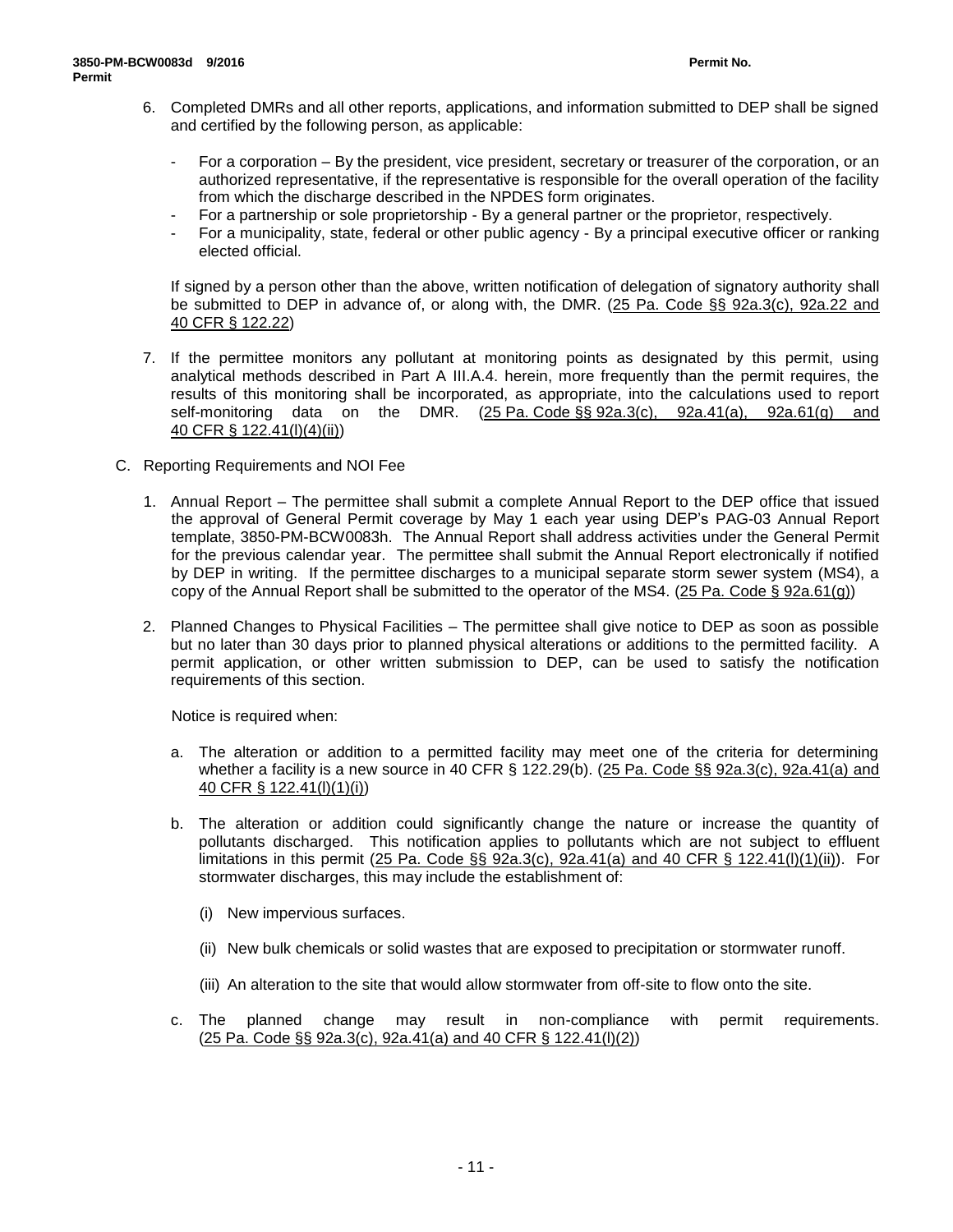- 3. Unanticipated Non-Compliance or Potential Pollution Reporting
	- a. Immediate Reporting The permittee shall immediately report any incident causing or threatening pollution in accordance with the requirements of 25 Pa. Code §§ 91.33 and 92a.41(b).
		- (i) If, because of an accident, other activity or incident a toxic substance or another substance is discharged which would endanger users downstream from the discharge, or would otherwise result in pollution or create a danger of pollution or would damage property, the permittee shall immediately notify DEP by telephone of the location and nature of the danger. Oral notification to DEP is required as soon as possible, but no later than 4 hours after the permittee becomes aware of the incident causing or threatening pollution. If the discharge is to an MS4, notification shall also be provided to the operator of the MS4 in accordance with this paragraph. Visit DEP's website, [www.dep.pa.gov](http://www.dep.pa.gov/) (select Regional Resources) for DEP regional office emergency phone numbers.
		- (ii) If reasonably possible to do so, the permittee shall immediately notify downstream users of the waters of the Commonwealth to which the substance was discharged. Such notice shall include the location and nature of the danger.
		- (iii) The permittee shall immediately take or cause to be taken steps necessary to prevent injury to property and downstream users of the waters from pollution or a danger of pollution and, in addition, within 15 days from the incident, shall remove the residual substances from the ground and from the affected waters of this Commonwealth to the extent required by applicable law.
	- b. The permittee shall report any non-compliance which may endanger human health or the environment  $(25 \text{ Pa. Code } \S \S 92a.3(c), 92a.41(a)$  and 40 CFR  $\S \S 122.41(l)(6), 122.44(g))$ . These requirements include the following obligations:
		- (i) 24 Hour Reporting The permittee shall orally report any non-compliance with this permit which may endanger health or the environment within 24 hours from the time the permittee becomes aware of the circumstances. The permittee shall include the following information when reporting under this paragraph:
			- (1) Any unanticipated bypass which exceeds any effluent limitation in the permit;
			- (2) Any upset which exceeds any effluent limitation in the permit; and
			- (3) Violation of the maximum daily discharge limitation for any of the pollutants listed in the permit as being subject to the 24-hour reporting requirement.
		- (ii) Written Report The permittee shall submit a written report to DEP within 5 days of the time the permittee becomes aware of any non-compliance which may endanger human health or the environment, unless DEP has advised the permittee in writing that this requirement has been waived. The permittee shall provide in the report a description of the non-compliance and its cause; the period of non-compliance, including exact dates and times, and if the noncompliance has not been corrected, the anticipated time it is expected to continue; and steps taken or planned to reduce, eliminate, and prevent reoccurrence of the non-compliance.
		- (iii) Waiver of Written Report DEP may waive the written report on a case-by-case basis if the associated oral report has been received within 24 hours from the time the permittee becomes aware of the circumstances which may endanger human health or the environment. Unless such a waiver is granted by DEP in writing, the permittee shall submit a written report in accordance with this paragraph.  $(40 \text{ CFR } \S~122.41(l)(6)(iii))$
- 4. Other Non-Compliance

In addition to the reporting requirements in paragraphs B. and C., the permittee shall report to DEP all other instances of non-compliance, including non-compliance with specific requirements of compliance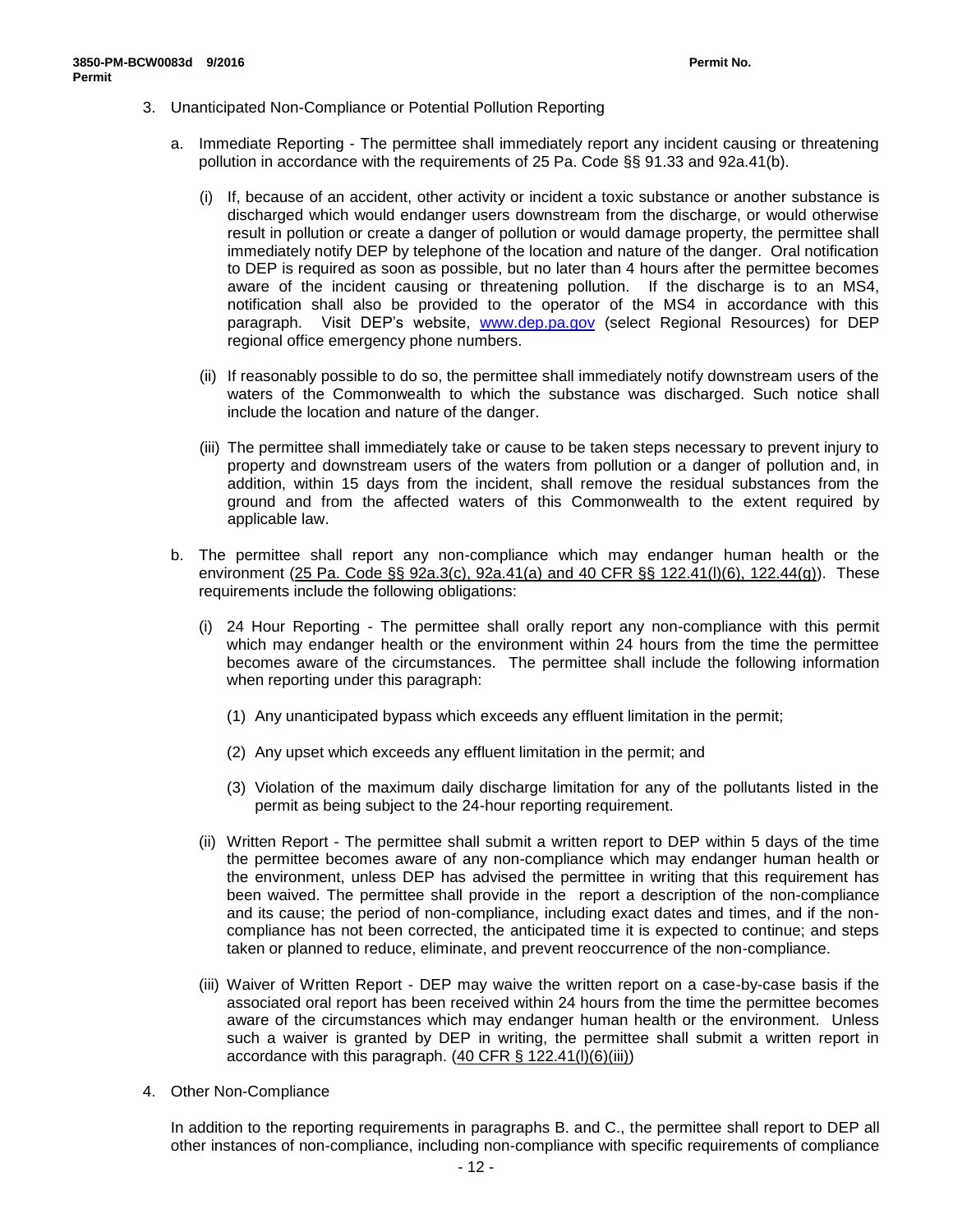schedules, at the time DMRs are submitted, on the Non-Compliance Reporting Form (3800-FM-BPNPSM0440). The permittee shall provide the information listed in paragraph C.3.b.(ii) of this section for applicable instances of non-compliance. (25 Pa. Code §§ 92a.3(c), 92a.41(a) and 40 CFR § 122.41(l)(7))

- 5. Annual NOI Fee
	- a. By May 1 of each year, the permittee shall submit a check or money order for \$500 payable to the "Commonwealth of Pennsylvania" for the annual installment of the NOI fee. (25 Pa. Code § 92a.26(g))
	- b. The permittee shall submit the NOI fee to the following address:

PA Department of Environmental Protection Bureau of Clean Water Rachel Carson State Office Building 400 Market Street, PO Box 8466 Harrisburg, PA 17105-8466

c. The annual installment of the NOI fee is not required if the permittee advises DEP in writing by the date the payment is due that all stormwater discharges associated with industrial activity have been or will be terminated as of that date. The annual installment of the NOI fee is required in all other circumstances.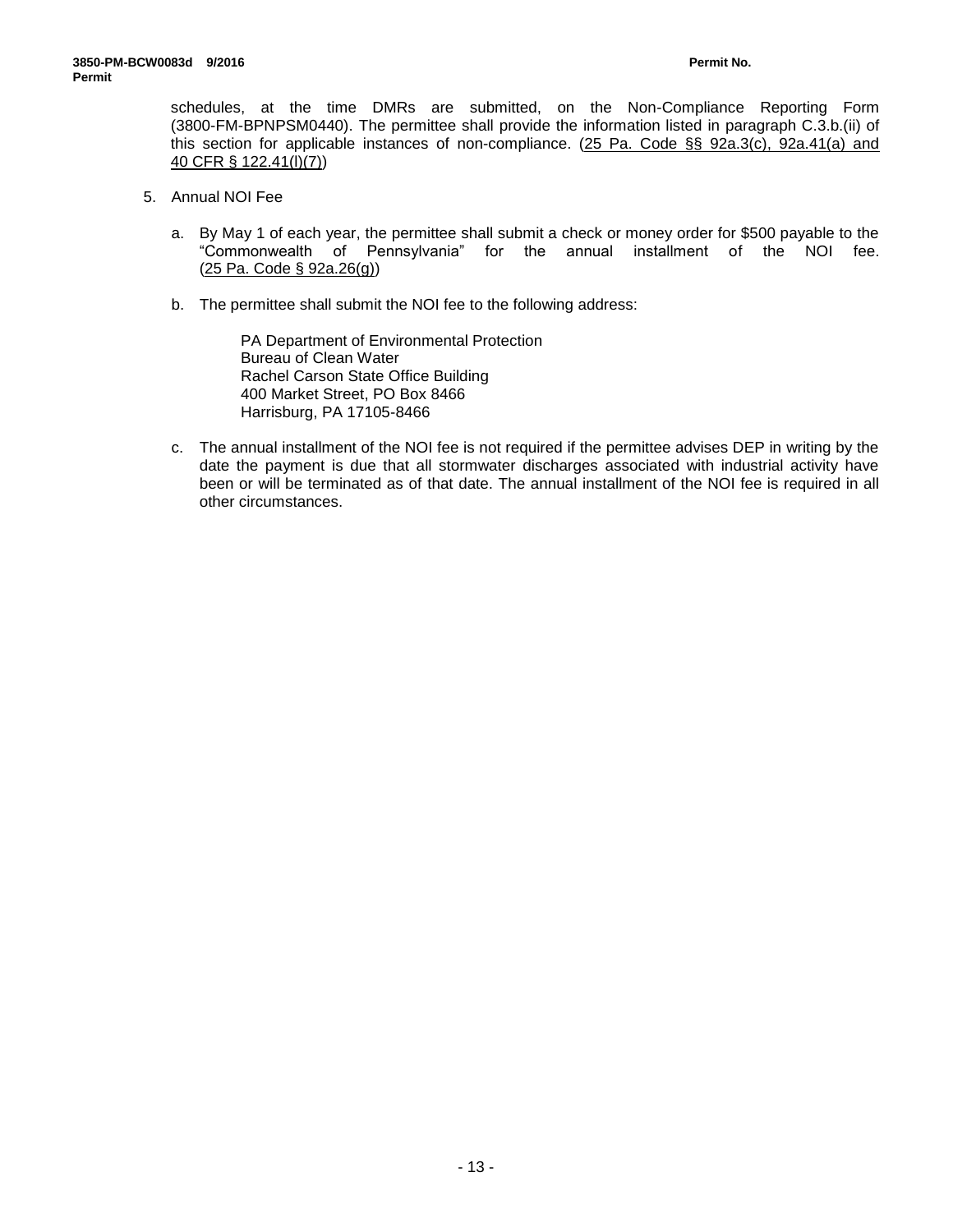# **PART B**

# **STANDARD CONDITIONS**

### **I. MANAGEMENT REQUIREMENTS**

### A. Compliance

The permittee shall comply with all conditions of this General Permit. Any permit non-compliance constitutes a violation of the Clean Water Act and is grounds for enforcement action, for permit termination, revocation and reissuance, or modification, or denial of a permit renewal application. (25 Pa. Code §§ 92a.3(c), 92a.41(a) and 40 CFR § 122.41(a))

- B. Permit Modification, Termination, or Revocation and Reissuance
	- 1. DEP may modify, terminate or revoke and reissue this General Permit during its term. (25 Pa. Code §§ 92a.3, 92a.41(a), 92a.72 – 92a.75 and 40 CFR § 122.41(f))
	- 2. The filing of a request by the permittee for a permit modification, revocation and reissuance, or termination, or a notification of planned changes or anticipated non-compliance, does not stay any permit condition. (25 Pa. Code §§ 92a.3, 92a.41(a) and 40 CFR § 122.41(f))
	- 3. In the absence of DEP action to modify or revoke and reissue this General Permit, the permittee shall comply with effluent standards or prohibitions established under Section 307(a) of the Clean Water Act for toxic pollutants within the time specified in the regulations that establish those standards or prohibitions. (25 Pa. Code §§ 92a.3(c), 92a.41(a) and 40 CFR § 122.41(a)(1))
- C. Duty to Provide Information
	- 1. The permittee shall furnish to DEP, within a reasonable time, any information which DEP may request to determine whether cause exists for modifying, revoking and reissuing, or terminating coverage under this General Permit, or to determine compliance with this General Permit. (25 Pa. Code §§ 92a.3(c), 92a.41(a) and 40 CFR § 122.41(h))
	- 2. The permittee shall furnish to DEP, upon request, copies of records required to be kept by this General Permit. (25 Pa. Code §§ 92a.3(c), 92a.41(a) and 40 CFR § 122.41(h))
	- 3. Other Information Where the permittee becomes aware that it failed to submit any relevant facts in an NOI, or submitted incorrect information in an NOI or in any report to DEP, it shall promptly submit the correct and complete facts or information. (25 Pa. Code §§ 92a.3(c), 92a.41(a) and 40 CFR § 122.41(l)(8))
- D. Proper Operation and Maintenance

The permittee shall at all times properly operate and maintain all facilities and systems of treatment and control (and related appurtenances), including BMPs that are installed or used by the permittee to achieve compliance with the terms and conditions of this General Permit. Proper operation and maintenance includes, but is not limited to, adequate laboratory controls such as appropriate quality assurance procedures. The permittee shall properly operate and maintain backup or auxiliary facilities or similar systems installed by the permittee, as necessary to achieve compliance with the terms and conditions of this General Permit. (25 Pa. Code §§ 92a.3(c), 92a.41(a) and 40 CFR § 122.41(e))

E. Duty to Mitigate

The permittee shall take all reasonable steps to minimize or prevent any discharge, sludge use or disposal in violation of this permit that has a reasonable likelihood of adversely affecting human health or the environment. (25 Pa. Code §§ 92a.3(c), 92a.41(a) and 40 CFR § 122.41(d))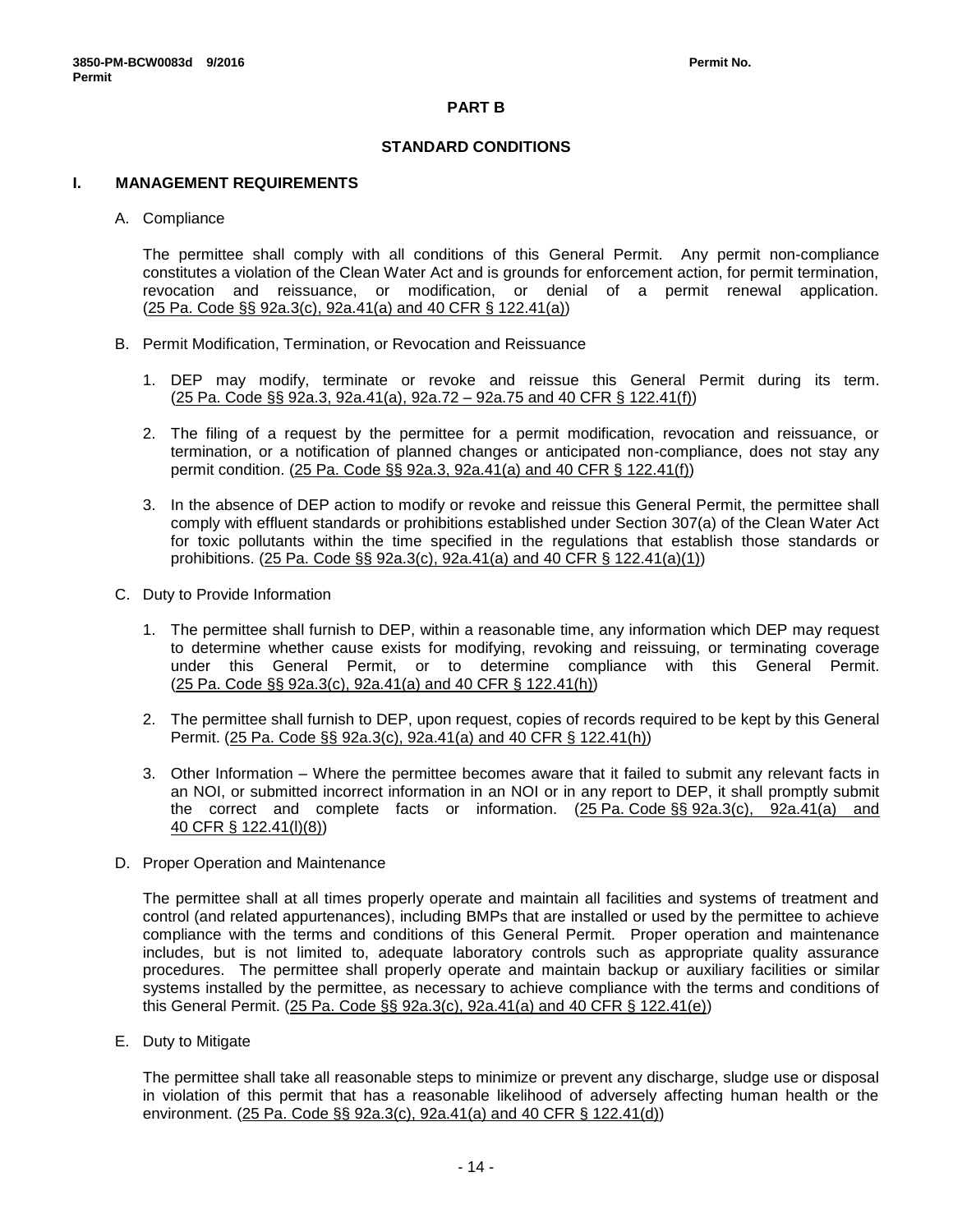- F. Bypassing
	- 1. Bypassing Not Exceeding Permit Limitations The permittee may allow a bypass to occur which does not cause effluent limitations to be exceeded, but only if it also is for essential maintenance to assure efficient operation. These bypasses are not subject to the provisions in paragraphs F.2, F.3 and F.4 of this section. (25 Pa. Code §§ 92a.3(c), 92a.41(a) and 40 CFR § 122.41(m)(2))
	- 2. Other Bypassing In all other situations, bypassing is prohibited and DEP may take enforcement action against the permittee for bypass unless:
		- a. A bypass is unavoidable to prevent loss of life, personal injury or "severe property damage." (25 Pa. Code §§ 92a.3(c), 92a.41(a) and 40 CFR § 122.41(m)(4)(i)(A))
		- b. No feasible alternatives to the bypass, such as the use of auxiliary treatment facilities, retention of untreated wastes, or maintenance during normal periods of equipment downtime are available. This condition is not satisfied if adequate backup equipment should have been installed in the exercise of reasonable engineering judgment to prevent a bypass which occurred during normal periods of equipment downtime or preventive maintenance. (25 Pa. Code §§ 92a.3(c), 92a.41(a) and 40 CFR § 122.41(m)(4)(i)(B))
		- c. The permittee submitted the necessary notice required in paragraph F.4 of this section below.  $(25 \text{ Pa. Code } \S \S 92a.3(c), 92a.41(a) \text{ and } 40 \text{ CFR } \S 122.41(m)(4)(i)(C))$
	- 3. DEP may approve an anticipated bypass, after considering its adverse effects, if DEP determines that it will meet the conditions listed in F.2. of this section. (25 Pa. Code §§ 92a.3(c), 92a.41(a) and 40 CFR 122.41(m)(4)(ii))
	- 4. Notice
		- a. Anticipated Bypass If the permittee knows in advance of the need for a bypass, it shall submit prior notice, if possible, at least 10 days before the bypass. (25 Pa. Code §§ 92a.3(c), 92a.41(a) and 40 CFR § 122.41(m)(3)(i))
		- b. Unanticipated Bypass The permittee shall submit oral notice of any other unanticipated bypass within 24 hours, regardless of whether the bypass may endanger human health or the environment or whether the bypass exceeds effluent limitations. The notice shall be in accordance with Part A III.C.3.b. (25 Pa. Code §§ 92a.3(c), 92a.41(a) and 40 CFR § 122.41(m)(3)(ii))

# **II. PENALTIES AND LIABILITY**

A. Violations of Permit Conditions

DEP may take an enforcement action to restrain violations, to impose criminal or civil penalties, to withhold a permit, or to seek other remedies or relief as authorized by the Clean Streams Law against a permittee that violates any condition or limitation of this General Permit, or any rule, regulation or order issued by DEP pursuant to the Clean Streams Law.

In addition, EPA may take an enforcement action to restrain violations, to impose criminal or civil penalties, or to seek other remedies or relief as authorized by the Clean Water Act against a permittee that violates any condition or limitation of this General Permit, or any rule, regulation or order issued by EPA pursuant to the Clean Water Act.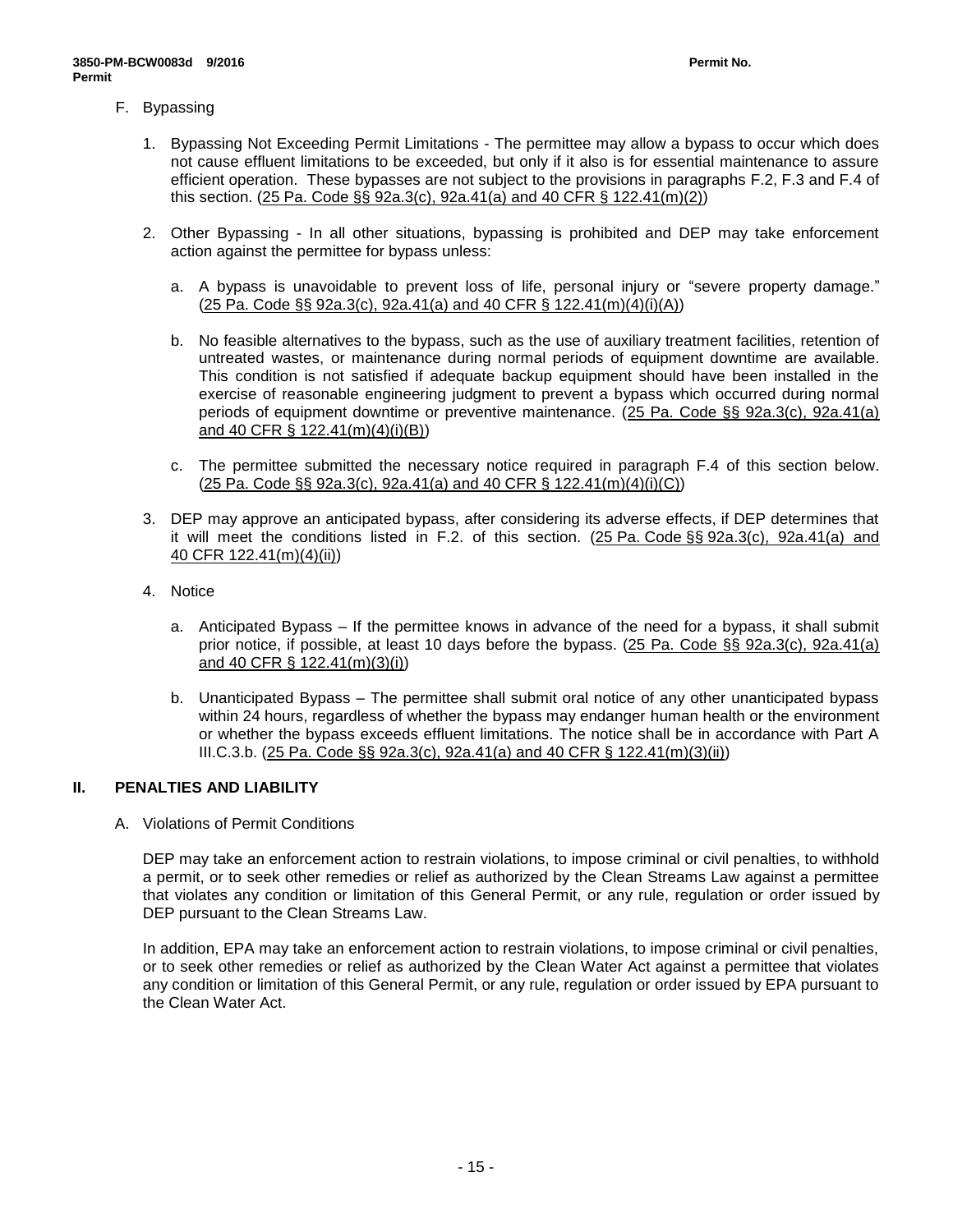### B. Falsifying Information

The permittee or any person who engages in the conduct described below may, upon conviction, be punished by a fine and/or imprisonment pursuant to 18 Pa.C.S. § 4904, or 40 CFR 122.41(j)(5) or (k)(2). (25 Pa. Code §§ 92a.3(c), 92a.41(c))

- Falsifies, tampers with, or knowingly renders inaccurate any monitoring device or method required to be maintained under this General Permit, or
- Knowingly makes any false statement, representation, or certification in any record or other document submitted or required to be maintained under this General Permit (including monitoring reports or reports of compliance or non-compliance)
- C. Liability

Nothing in this General Permit shall be construed to relieve the permittee from civil or criminal penalties for non-compliance pursuant to Section 309 of the Clean Water Act or Sections 602, 603 or 605 of the Clean Streams Law.

Nothing in this General Permit shall be construed to preclude the institution of any legal action or to relieve the permittee from any responsibilities, liabilities or penalties to which the permittee is or may be subject to under the Clean Water Act and the Clean Streams Law.

D. Need to Halt or Reduce Activity Not a Defense

The permittee may not maintain as a defense in an enforcement action that it would have been necessary to halt or reduce the permitted activity in order to maintain compliance with the conditions of this General Permit. (25 Pa. Code §§ 92a.3(c), 92a.41(a) and 40 CFR § 122.41(c))

### **III. OTHER RESPONSIBILITIES**

A. Right of Entry

The permittee shall allow authorized representatives of DEP and EPA to conduct the following activities upon the presentation of credentials and other documents as may be required by law (35 P.S. §§ 691.5(b) and 305, 25 Pa. Code §§ 92a.3(c), 92a.41(a) and 40 CFR § 122.41(i)(2)):

- 1. To enter upon the permittee's premises where a regulated facility or activity is located or conducted, or where records must be kept under the conditions of this General Permit;  $(40 \text{ CFR} \text{ } \text{\&} 122.41(i)(1))$
- 2. To have access to and copy, at reasonable times, any records that must be kept under the conditions of this General Permit; (40 CFR § 122.41(i)(2))
- 3. To inspect at reasonable times any facilities, equipment (including monitoring and control equipment), practices or operations regulated or required under this General Permit; and (40 CFR § 122.41(i)(3))
- 4. To sample or monitor at reasonable times, for the purposes of assuring permit compliance or as otherwise authorized by the Clean Water Act or the Clean Streams Law, any substances or parameters at any location.  $(40 \text{ CFR} \text{ § } 122.41(i)(4))$
- B. Transfer of Permits
	- 1. Transfers by modification. Except as provided in paragraph B.2 of this section, General Permit coverage may be transferred by the permittee to a new owner or operator only if both parties request a modification of General Permit coverage and DEP approves the modification or revokes and reissues the General Permit coverage. General Permit coverage may be transferred both during the term of this General Permit and during period(s) of administrative extension of this General Permit. (25 Pa. Code §§ 92a.3(c), 92a.71 and 40 CFR 122.61(a))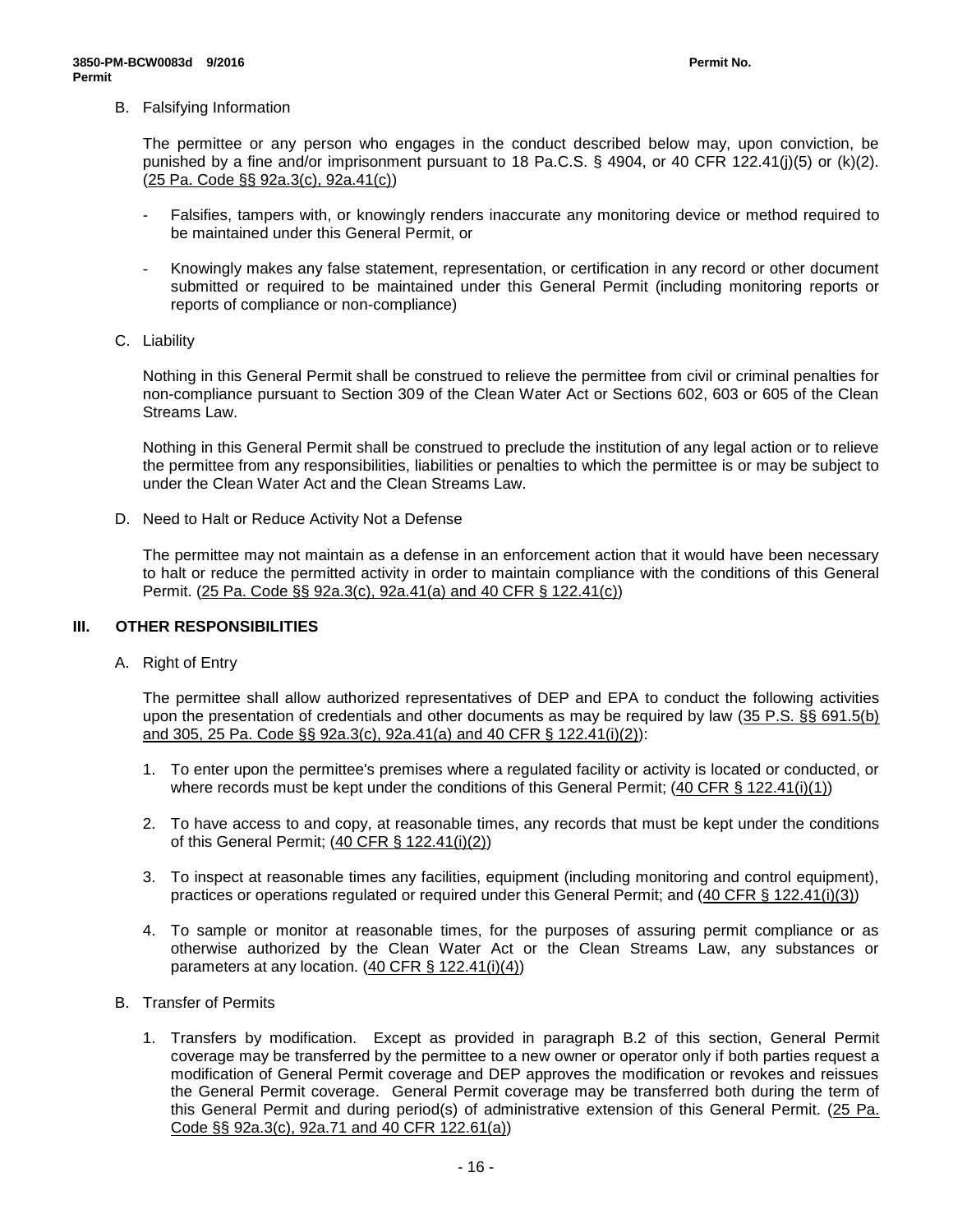- 2. Automatic transfers. As an alternative to transfers under paragraph B.1 of this section, any NPDES permit may be automatically transferred to a new permittee on the date identified in paragraph 2.b. of this section if (25 Pa. Code §§ 92a.3(c), 92a.71):
	- a. The current permittee notifies DEP at least 30 days in advance of the proposed transfer date in paragraph 2.b. of this section;  $(40 \text{ CFR} \text{S} 122.61(b)(1))$
	- b. The notice includes the appropriate DEP transfer form signed by the existing and new permittees containing a specific date for transfer of permit responsibility, coverage and liability between them; (40 CFR § 122.61(b)(2))
	- c. DEP does not notify the existing permittee and the proposed new permittee in writing prior to the transfer date of its intent to modify or revoke and reissue this permit; and (40 CFR § 122.61(b)(3))
	- d. The new permittee is in compliance with existing DEP issued permits, regulations, orders and schedules of compliance, or has demonstrated that any non-compliance with the existing permits has been resolved by an appropriate compliance action or by the terms and conditions of the permit (including compliance schedules set forth in the permit), consistent with 25 Pa. Code § 92a.51 (relating to schedules of compliance) and other appropriate DEP regulations. (25 Pa. Code § 92a.71)
- 3. In the event DEP does not approve transfer of this General Permit, the new owner or operator must submit a new NOI.
- C. Property Rights

The approval of coverage under this General Permit does not convey any property rights, or any exclusive privilege. (25 Pa. Code §§ 92a.3(c), 92a.41(a) and 40 CFR 122.41(g))

D. Duty to Reapply

The permittee must submit a new NOI to renew coverage under this General Permit when notified by DEP in writing. (25 Pa. Code §§ 92a.3(c), 92a.41(a) and 40 CFR 122.41(b))

E. Other Laws

The approval of coverage under this General Permit does not authorize any injury to persons or property or invasion of other private rights, or any infringement of state or local law or regulations.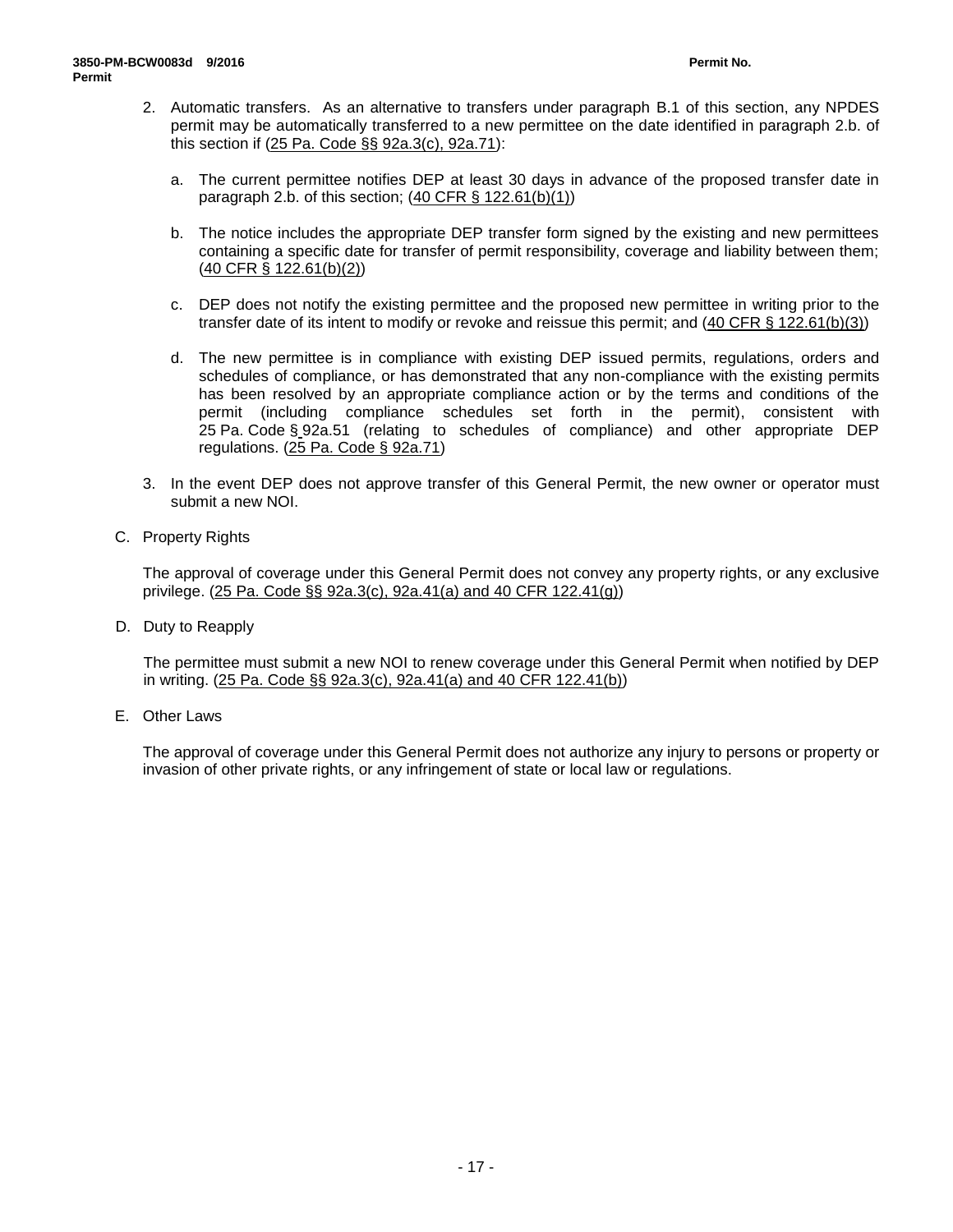# **PART C**

### **SPECIAL CONDITIONS**

# **I. GENERAL**

- A. The permittee is authorized to discharge stormwater associated with industrial activity from its site, alone or in combination with authorized non-stormwater discharges, through the outfalls identified in the NOI submitted for coverage under this General Permit.
- B. The permittee is authorized to discharge the following non-stormwater discharges under this General Permit:
	- Discharges from emergency/unplanned fire-fighting activities;
	- Potable water, including water line flushings and fire hydrant flushings, that do not contain measurable concentrations of Total Residual Chlorine (TRC);
	- Uncontaminated condensate from air conditioners, coolers/chillers, and other compressors (if treatment through an oil/water separator is provided) and from the outside storage of refrigerated gases or liquids;
	- Irrigation drainage;
	- Landscape water if such water does not contain pesticides, herbicides or fertilizers;
	- Pavement wash waters where no detergents or hazardous cleaning products are used, and the wash waters do not come into contact with oil and grease deposits, sources of pollutants associated with industrial activities, or any other toxic or hazardous materials;
	- Routine external building washdown / power wash water that does not use detergents or hazardous cleaning products (e.g., those containing bleach, hydrofluoric acid, muriatic acid, sodium hydroxide, nonylphenols);
	- Uncontaminated ground water or spring water;
	- Foundation or footing drains where flows are not contaminated with process materials; and
	- Incidental windblown mist from cooling towers that collects on rooftops or adjacent portions of a facility, but not intentional discharges from the cooling tower.

The permittee is also authorized to discharge sector-specific non-stormwater discharges identified in the appropriate appendix of this General Permit, if applicable. Collectively, these types of discharges are "authorized non-stormwater discharges."

- C. The approval herein given is specifically made contingent upon the permittee acquiring all necessary property rights by easement or otherwise, providing for the satisfactory construction, operation, maintenance or replacement of all structures associated with the herein approved discharge in, along, or across private property, with full rights of ingress, egress and regress.
- D. The permittee shall handle, recycle and/or dispose of collected screenings, slurries, sludges, and other solids shall be handled, recycled and/or disposed of in compliance with state and federal law, including the Solid Waste Management Act (35 P.S. §§ 6018.101 – 6018.1003), 25 Pa. Code Chapters 287, 288, 289, 291, 295, 297, and 299 (relating to requirements for landfilling, impoundments, land application, composting, processing, and storage of residual waste), Chapters 261a, 262a, 263a, and 270a (related to identification of hazardous waste, requirements for generators and transporters, and hazardous waste, requirements for generators and transporters, and hazardous waste permit programs), federal regulation 40 CFR Part 257, The Clean Streams Law, and the Federal Clean Water Act.

The permittee is responsible to obtain or assure that contracted agents have all necessary permits and approvals for the handling, storage, transport and disposal of solid waste materials generated as a result of stormwater management and/or treatment.

### **II. BMPs APPLICABLE TO ALL PERMITTEES**

Permittee shall implement and, as necessary, maintain the following BMPs to remain in compliance with this General Permit. Permittees who had coverage under the previous version of the PAG-03 General Permit,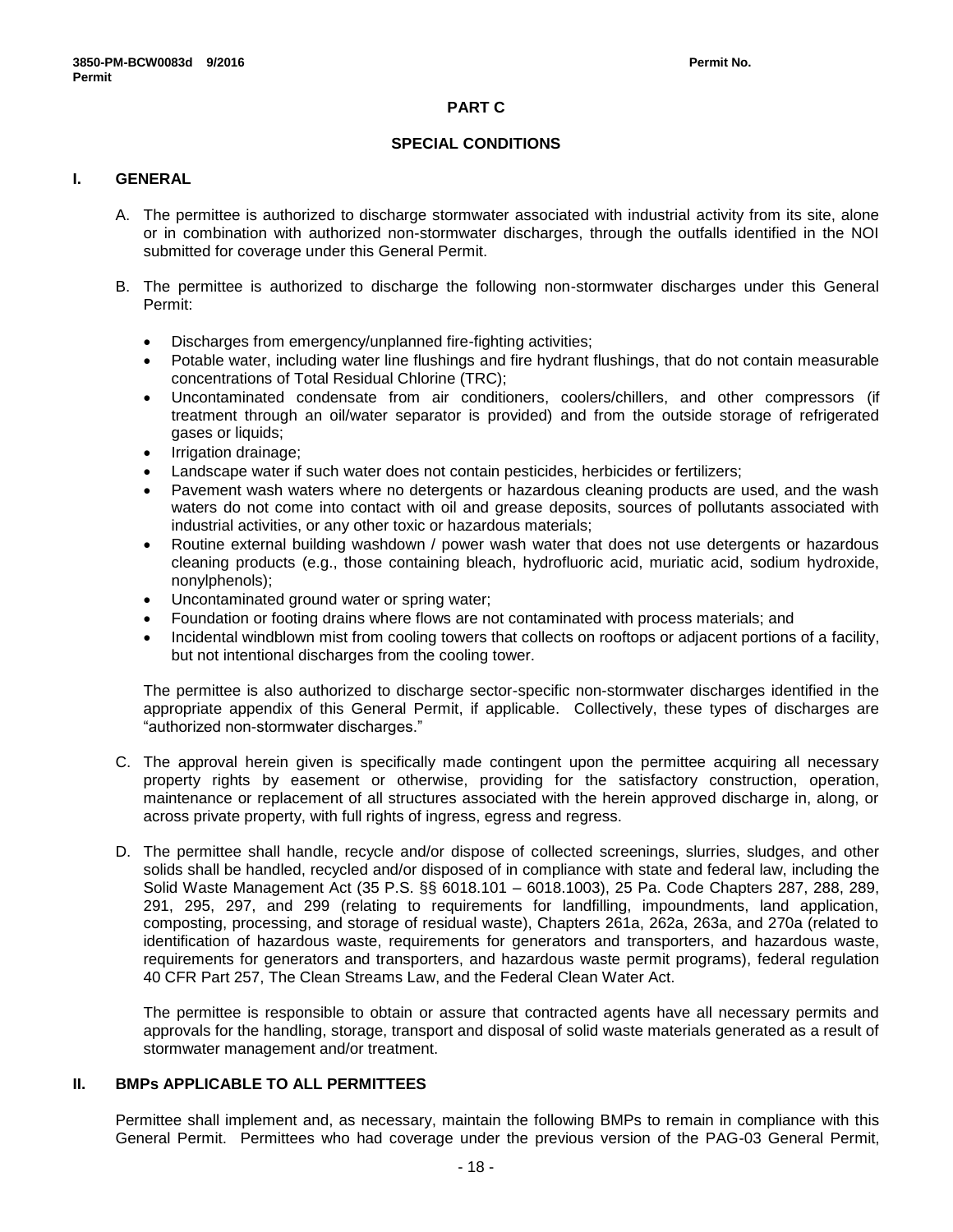effective December 5, 2010, are provided one year from the effective date of this General Permit to implement BMPs that were not prescribed by the previous General Permit.

- A. The permittee shall implement and maintain all BMPs specified in the applicable sector-specific appendix or appendices, as identified on page 1 of this General Permit, unless DEP makes a determination and notifies the permittee that alternative pollution prevention measures provide equivalent protection.
- B. Pollution Prevention and Exposure Minimization.

The permittee shall minimize the exposure of manufacturing, processing, and material storage areas (including loading and unloading, storage, disposal, cleaning, maintenance, and fueling operations) to rain, snow, snowmelt, and runoff in order to minimize pollutant discharges by either locating industrial materials and activities inside or protecting them with storm resistant coverings wherever feasible. The permittee shall implement and maintain the following measures, at a minimum:

- 1. Use grading, berming or curbing to prevent runoff of polluted stormwater and divert run-on away from areas that contain polluted stormwater.
- 2. Locate materials, equipment, and activities so that potential leaks and spills are contained or able to be contained or diverted before discharge to surface waters.
- 3. Clean up spills and leaks promptly using dry methods (e.g., absorbents) to prevent the discharge of pollutants to surface waters.
- 4. Store leaky vehicles and equipment indoors or, if stored outdoors, use drip pans and absorbents to prevent the release of pollutants to the environment.
- 5. Use spill/overflow protection equipment.
- 6. Perform all vehicle and/or equipment cleaning operations indoors, under cover, or in bermed areas that prevent runoff and run-on and also that capture any overspray.
- 7. Drain fluids from equipment and vehicles that will be decommissioned, and, for any equipment and vehicles that will remain unused for extended periods of time, inspect at least monthly for leaks.
- 8. Keep all dumpster lids closed when not in use. For dumpsters and roll off boxes that do not have lids, ensure that discharges have a control (e.g., secondary containment, treatment). This General Permit does not authorize dry weather discharges from dumpsters or roll off boxes.
- 9. Minimize contamination of stormwater runoff from fueling areas by implementing the following BMPs where determined to be feasible: cover fueling areas; install oil/water separators or oil and grease traps in fueling area storm drains; use berms to prevent run-on to and runoff from fueling areas; use spill/overflow protection and cleanup equipment; use dry cleanup methods; and/or treat and/or recycle collected stormwater runoff.
- 10. Train employees routinely (no less than annually) on pollution prevention practices as contained in the PPC Plan.
- C. Good Housekeeping.

The permittee shall perform good housekeeping measures in order to minimize pollutant discharges including the routine implementation of the following measures, at a minimum:

- 1. Implement a routine cleaning and maintenance program for all impervious areas of the facility where particulate matter, dust or debris may accumulate to minimize the discharge of pollutants in stormwater. The cleaning and maintenance program must encompass, as appropriate, areas where material loading and unloading, storage, handling and processing occur.
- 2. Store materials in appropriate containers.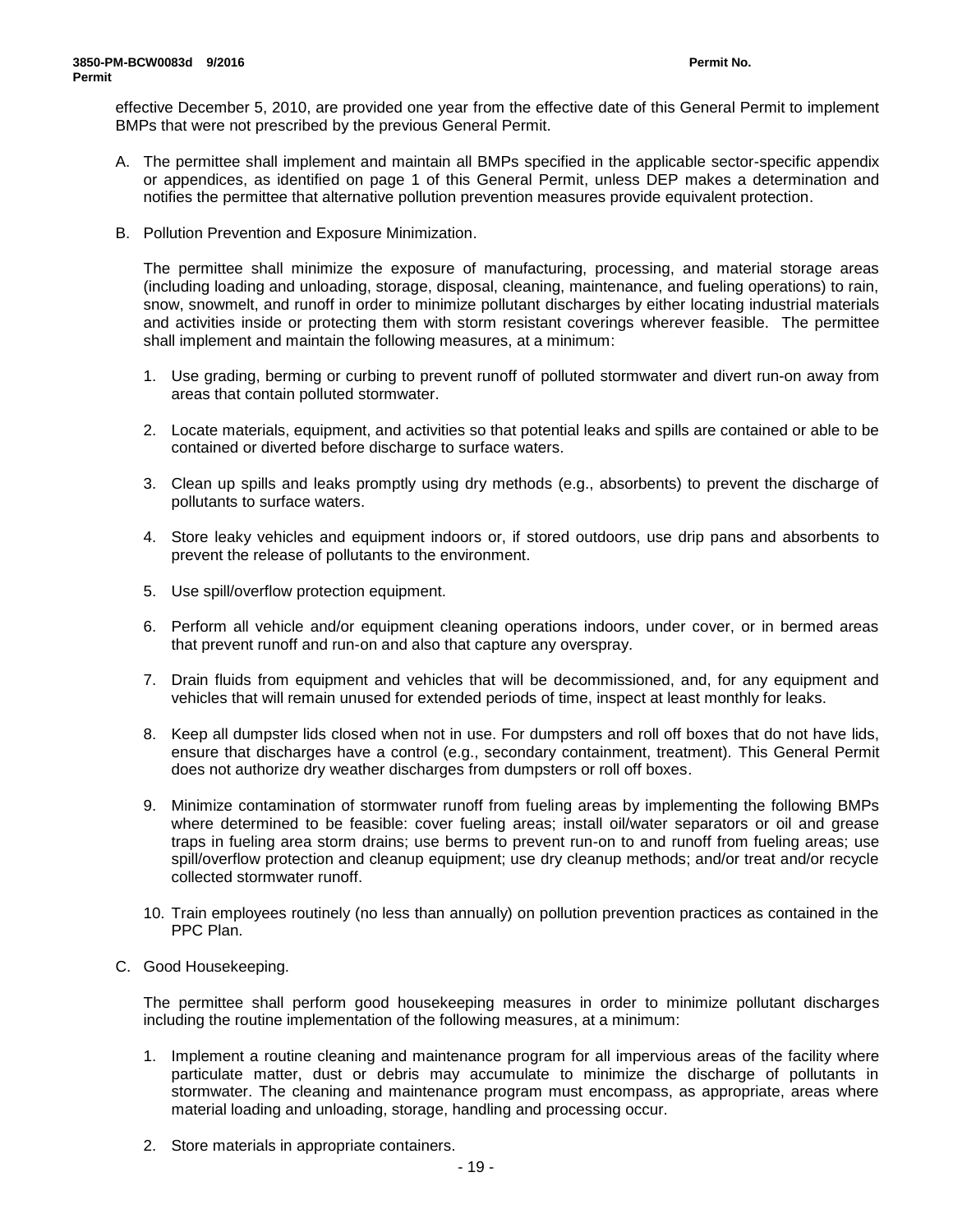- 3. Minimize the potential for waste, garbage and floatable debris to be discharged by keeping exposed areas free of such materials, or by intercepting them before they are discharged.
- 4. Eliminate floor drain connections to storm sewers.
- 5. Use drip pans, drain boards, and drying racks to direct drips back into a fluid holding tank for reuse. Drain fluids from all equipment and parts prior to disposal. Promptly transfer used fluids to the proper container; do not leave full drip pans or other open containers around the shop. Empty and clean drip pans and containers.
- 6. Label and track the recycling of waste material (e.g., used oil, spent solvents, batteries).
- 7. Prohibit the practice of hosing down an area where the practice would result in the discharge of pollutants to a municipal or other storm water collection system that conveys pollutants off-site without proper treatment.
- D. Erosion and Sediment Controls.
	- 1. The permittee shall minimize erosion and pollutant discharges by stabilizing exposed soils and placing flow velocity dissipation devices at discharge locations to minimize channel and stream bank erosion and scour in the immediate vicinity of stormwater outfalls.
	- 2. The permittee shall conduct all earth disturbance activities and, when applicable, shall maintain all post-construction stormwater management (PCSM) BMPs in accordance with 25 Pa. Code Chapter 102.
	- 3. The permittee may not utilize polymers or other chemicals to treat stormwater unless written permission is obtained from DEP.
	- E. Spill Prevention and Responses.

The permittee shall minimize the potential for leaks, spills and other releases that may be exposed to stormwater and develop a plan consistent with Part C IV for effective responses to such releases. The permittee shall conduct the following spill prevention and response measures, at a minimum:

- 1. Maintain an organized inventory of materials on-site. Plainly label containers (e.g., "Used Oil," "Spent Solvents," "Fertilizers and Pesticides") that could be susceptible to spillage or leakage to encourage proper handling and facilitate rapid response if spills or leaks occur.
- 2. Implement procedures for material storage and handling, including the use of secondary containment and barriers between material storage and traffic areas, or a similarly effective means designed to prevent the discharge of pollutants from these areas.
- 3. Develop and implement employee and contractor training on the procedures for expeditiously stopping, containing, and cleaning up leaks, spills, and other releases. The permittee shall conduct periodic training, no less than annually, and document the training on the Annual Report required by Part A III.C.1.
- 4. Keep spill kits on-site, located near areas where spills may occur or where a rapid response can be made.
- 5. Notify appropriate facility personnel when a leak, spill, or other release occurs.
- 6. To the extent possible, eliminate or reduce the number and amount of hazardous materials and waste by substituting non-hazardous or less hazardous materials of equal function, as determined by the permittee.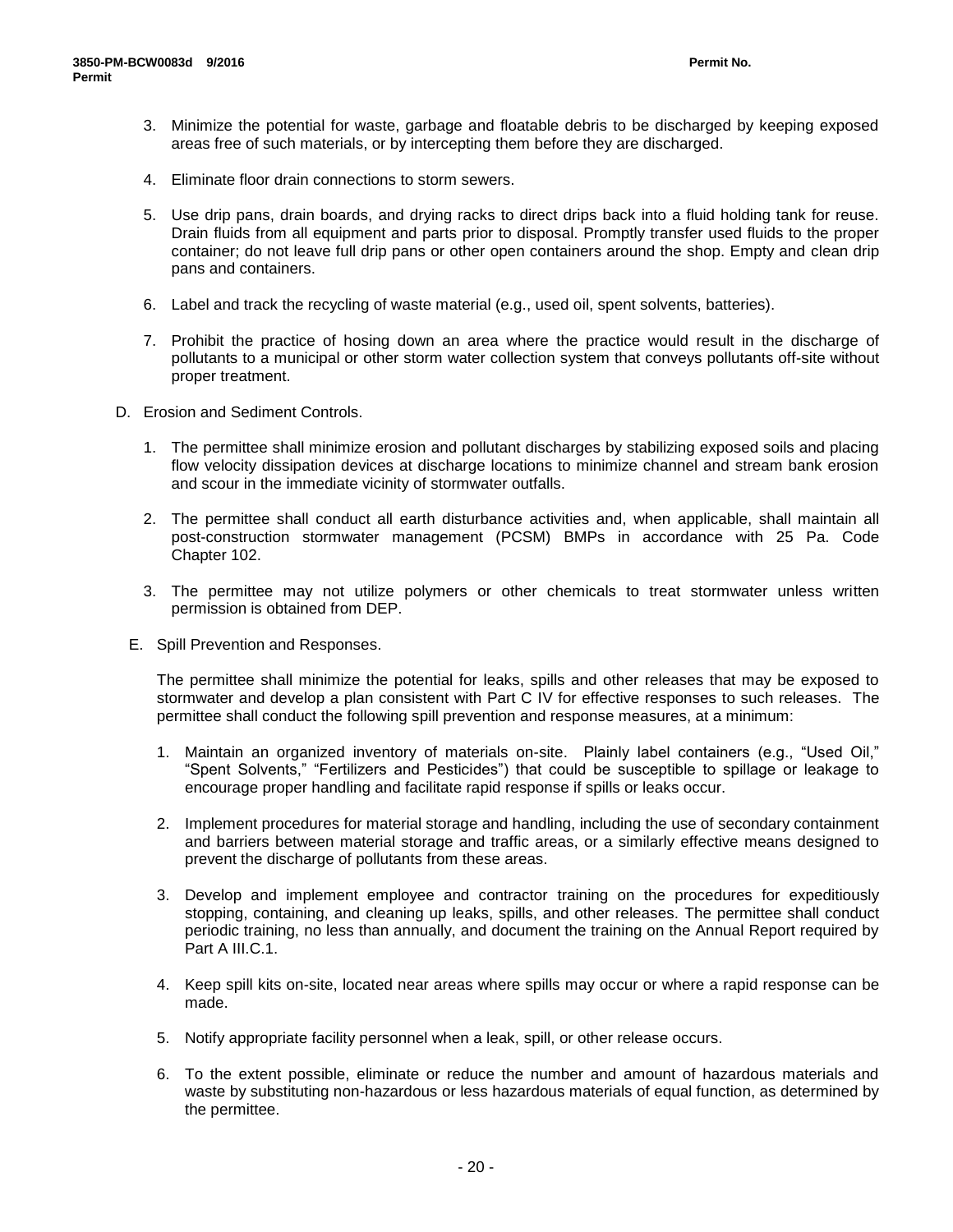7. Clean up leaks, drips, and other spills without using large amounts of water or liquid cleaners. Use absorbents for dry cleanup whenever possible.

When a leak, spill or other release occurs during a 24-hour period that contains a hazardous substance or oil in an amount equal to or in excess of a reportable quantity established under 40 CFR Parts 110, 117 or 302, the permittee shall, in addition to the notification requirements contained in Part A III.C.3 of this General Permit, notify the National Response Center (NRC) at (800) 424-8802 in accordance with the requirements of 40 CFR Parts 110, 117, and 302 as soon as the permittee becomes aware of the discharge.

# **III. ROUTINE INSPECTIONS**

- A. The permittee shall visually inspect the following areas and BMPs on a semiannual basis (calendar periods), at a minimum:
	- 1. Areas where industrial materials or activities are exposed to stormwater.
	- 2. Areas identified in the Preparedness, Prevention and Contingency (PPC) Plan required in Part C IV as potential pollutant sources.
	- 3. Areas where spills or leaks have occurred in the past three years.
	- 4. Stormwater outfalls and locations where authorized non-stormwater discharges may commingle.
	- 5. Physical BMPs used to comply with this General Permit.

At least once each calendar year, the routine inspection must be conducted during a period when a stormwater discharge is occurring.

- B. The permittee shall evaluate and document the following conditions, at a minimum, in the Annual Report required by Part A III.C.1 through required inspections:
	- 1. Raw materials, products or wastes that may have or could come into contact with stormwater.
	- 2. Leaks or spills from equipment, drums, tanks and other containers.
	- 3. Off-site tracking of industrial or waste materials, or sediment where vehicles enter or exit the site.
	- 4. Tracking or blowing of raw, final or waste materials from areas of no exposure to exposed areas.
	- 5. Control measures or BMPs needing replacement, maintenance or repair.
	- 6. The presence of authorized non-stormwater discharges that were not identified in the NOI and nonstormwater discharges not authorized by this General Permit.

# **IV. PREPAREDNESS, PREVENTION AND CONTINGENCY (PPC) PLAN**

- A. The permittee shall develop and implement a PPC Plan in accordance with 25 Pa. Code § 91.34 following the guidance contained in DEP's "Guidelines for the Development and Implementation of Environmental Emergency Response Plans" (DEP ID 400-2200-001), its NPDES-specific addendum and the minimum requirements below.
	- 1. The PPC Plan must identify all potential sources of pollutants that may reasonably be expected to affect the quality of stormwater discharges from the facility.
	- 2. The PPC Plan must describe preventative measures and BMPs that will be implemented to reduce or eliminate pollutants from coming into contact with stormwater resulting from routine site activities and spills.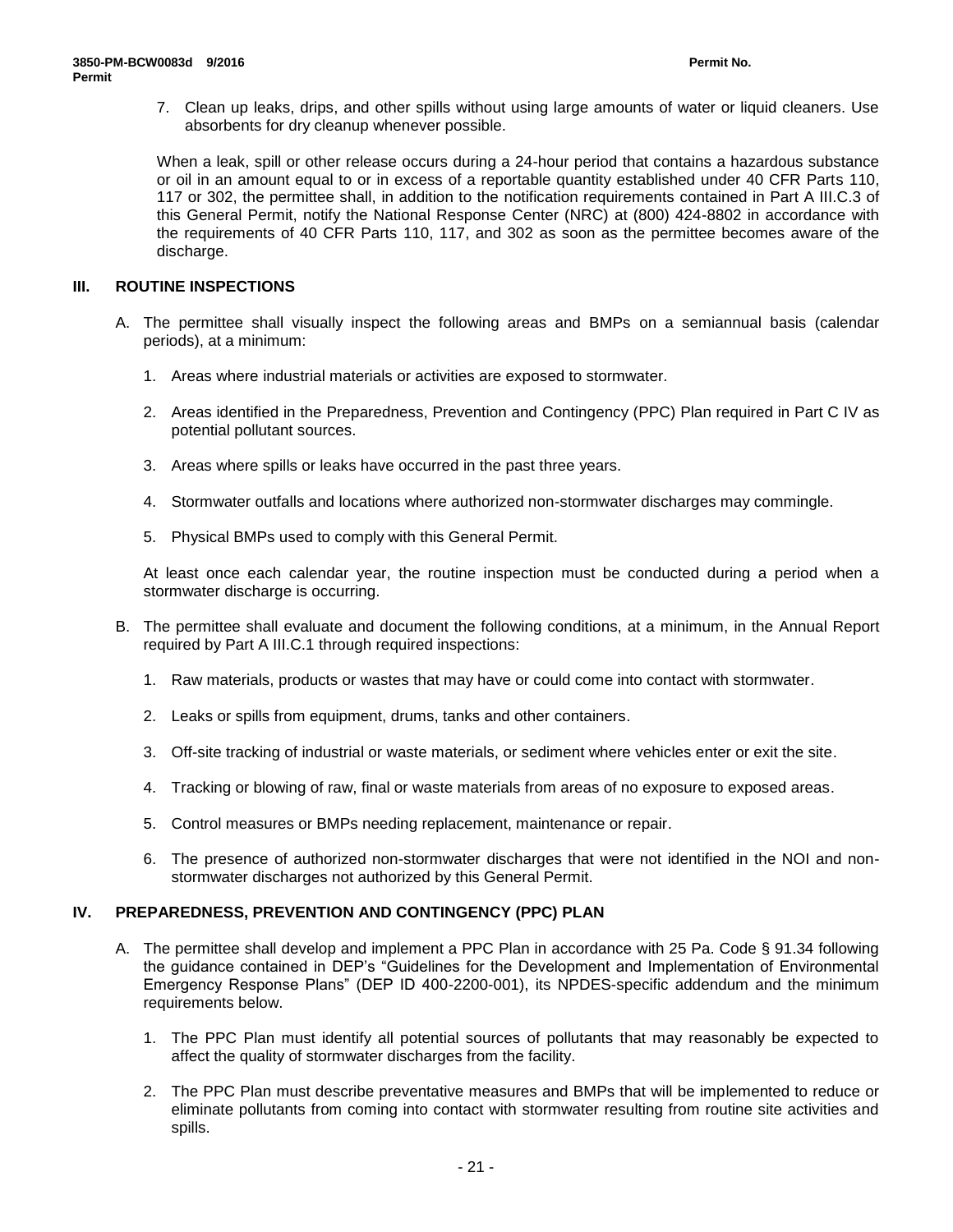- 3. The PPC Plan must address actions that will be taken in response to on-site spills or other pollution incidents.
- 4. The PPC Plan must identify areas which, due to topography or other factors, have a high potential for soil erosion, and identify measures to limit erosion. Where necessary, erosion and sediment control measures must be developed and implemented in accordance with 25 Pa. Code Chapter 102 and DEP's "Erosion and Sediment Pollution Control Manual" (DEP ID 363-2134-008).
- 5. The PPC Plan must address security measures to prevent accidental or intentional entry which could result in an unintentional discharge of pollutants.
- 6. The PPC Plan must include a plan for training employees and contractors on pollution prevention, BMPs, and emergency response measures. This training must be conducted in accordance with Part C II.E.3.
- 7. If the facility is subject to SARA Title III, Section 313, the PPC Plan must identify releases of "Water Priority Chemicals" within the previous three years. Water Priority Chemicals are those identified in EPA's "Guidance for the Determination of Appropriate Methods for the Detection of Section 313 Water Priority Chemicals" (EPA 833-B-94-001, April 1994). The Plan must include an evaluation of all activities that may result in the stormwater discharge of Water Priority Chemicals.
- 8. Spill Prevention Control and Countermeasure (SPCC) plans may be used to meet the requirements of this section if the minimum requirements are addressed.
- B. The permittee shall review and if necessary update the PPC Plan on an annual basis, at a minimum, and when one or more of the following occur:
	- 1. Applicable DEP or federal regulations are revised, or this General Permit is revised.
	- 2. The PPC Plan fails in an emergency.
	- 3. The facility's design, industrial process, operation, maintenance, or other circumstances change in a manner that materially increases the potential for fires, explosions or releases of toxic or hazardous constituents; or which changes the response necessary in an emergency.
	- 4. The list of emergency coordinators or equipment changes.
	- 5. When notified in writing by DEP.

The permittee shall maintain all PPC Plan updates on-site, make the updates available to DEP upon request, and document the updates in Annual Reports.

# **V. STORMWATER MONITORING REQUIREMENTS**

A. The permittee shall conduct monitoring of its stormwater discharges at the representative outfalls identified in the NOI in accordance with this section and the sector-specific appendix or appendices specified on page 1 of this General Permit. Outfalls identified as "No Exposure Outfalls" in the NOI do not require monitoring unless the no exposure condition changes during the term of coverage under this General Permit, at which time monitoring must commence.

The permittee shall document stormwater sampling event information and no exposure conditions for each calendar year on the Annual Report required by Part A III.C.1.

B. In addition to the parameters identified for monitoring in the sector-specific appendix or appendices that apply to the permittee, the permittee shall conduct monitoring for any additional parameters at representative outfalls or other outfalls that may be identified in the letter from DEP authorizing coverage under this General Permit, or other DEP correspondence. If such monitoring is required, the permittee shall analyze the samples using the EPA or DEP-approved method that will achieve the lowest quantitation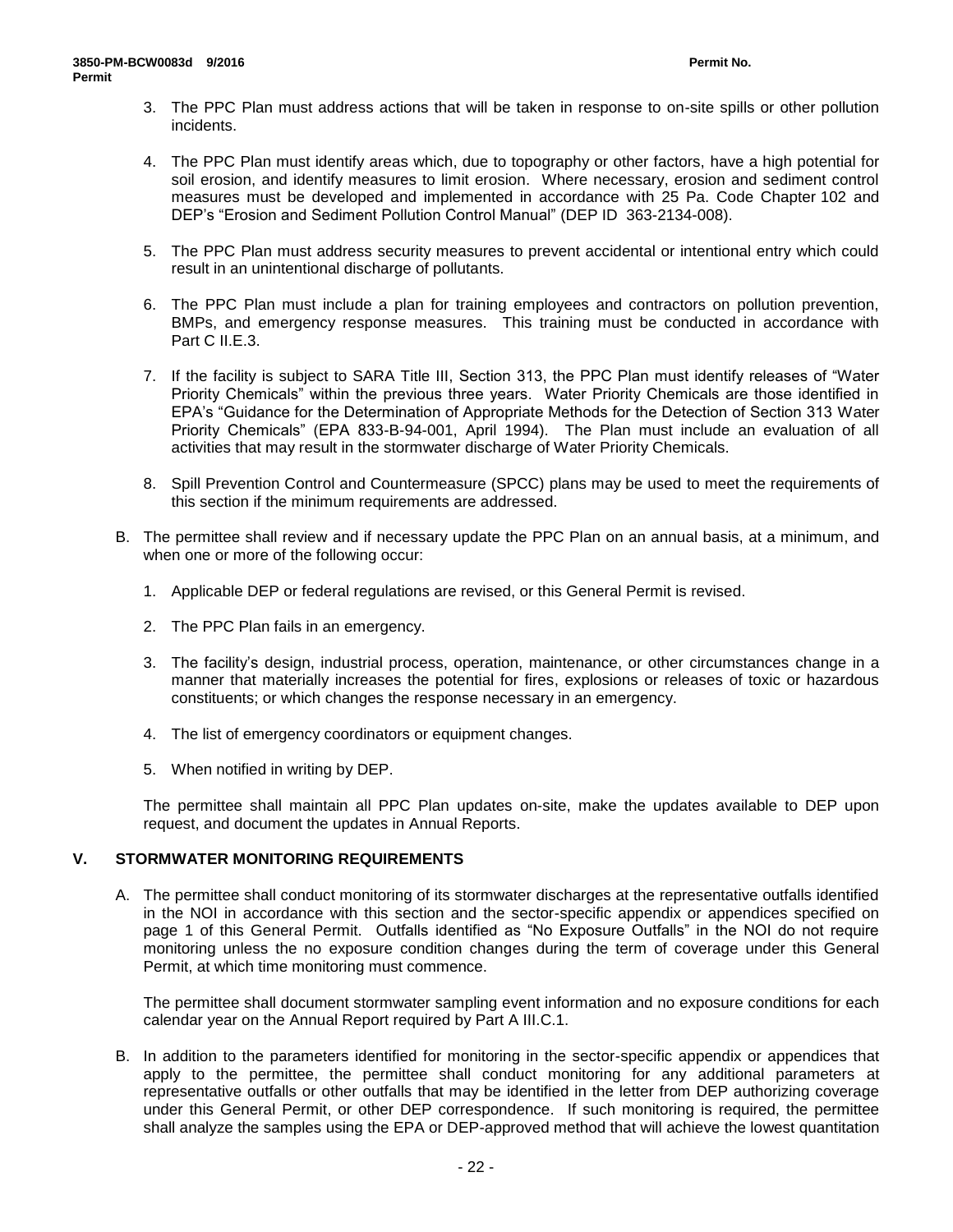limit for each parameter, unless otherwise approved by DEP in writing, and the results shall be reported in the Annual Report required by Part A III.C.1.

- C. The permittee shall, upon written notice from DEP, install inlets, pipes, and/or other structures or devices that are considered necessary in order to conduct representative stormwater sampling, in accordance with a schedule provided by DEP.
- D. The permittee shall collect all samples from discharges resulting from a storm event that is greater than 0.1 inch in magnitude and that occurs at least 72 hours from the previously measurable (greater than 0.1 inch rainfall) storm event. The 72-hour storm interval is waived when the preceding storm did not yield a measurable discharge, or if the permittee is able to document that a less than 72-hour interval is representative for local storm events during the sample period.
- E. The permittee shall collect all grab samples within the first 30 minutes of a discharge, unless the permittee determines that this is not possible, in which case grab samples must be collected as soon as possible after the first 30 minutes of a discharge. The permittee shall explain why samples could not be collected within the first 30 minutes of any discharge on the Annual Report required by Part A III.C.1.
- F. The permittee shall collect stormwater samples at times when commingling with non-stormwater discharges is not occurring or at locations prior to the commingling of non-stormwater discharges.
- G. In the event that stormwater discharge concentrations for any parameter in the sector-specific appendices exceeds the benchmark values identified in those appendices at the same outfall for two or more consecutive monitoring periods, the permittee shall develop a corrective action plan to reduce the concentrations of the parameters in stormwater discharges. The permittee shall submit the corrective action plan to DEP within 90 days of the end of the monitoring period triggering the need for the plan, and shall implement the plan immediately upon submission or at a later time if authorized by DEP in writing. The permittee shall, in developing the plan, evaluate alternatives to reduce stormwater concentrations and select one or more BMPs or control measures for implementation, unless the permittee can demonstrate in the plan that (1) the exceedances are solely attributable to natural background sources; (2) no further pollutant reductions are technologically available and economically practicable and achievable in light of best industry practice; or (3) further pollutant reductions are not necessary to prevent stormwater discharges from causing or contributing to an exceedance of applicable water quality standards.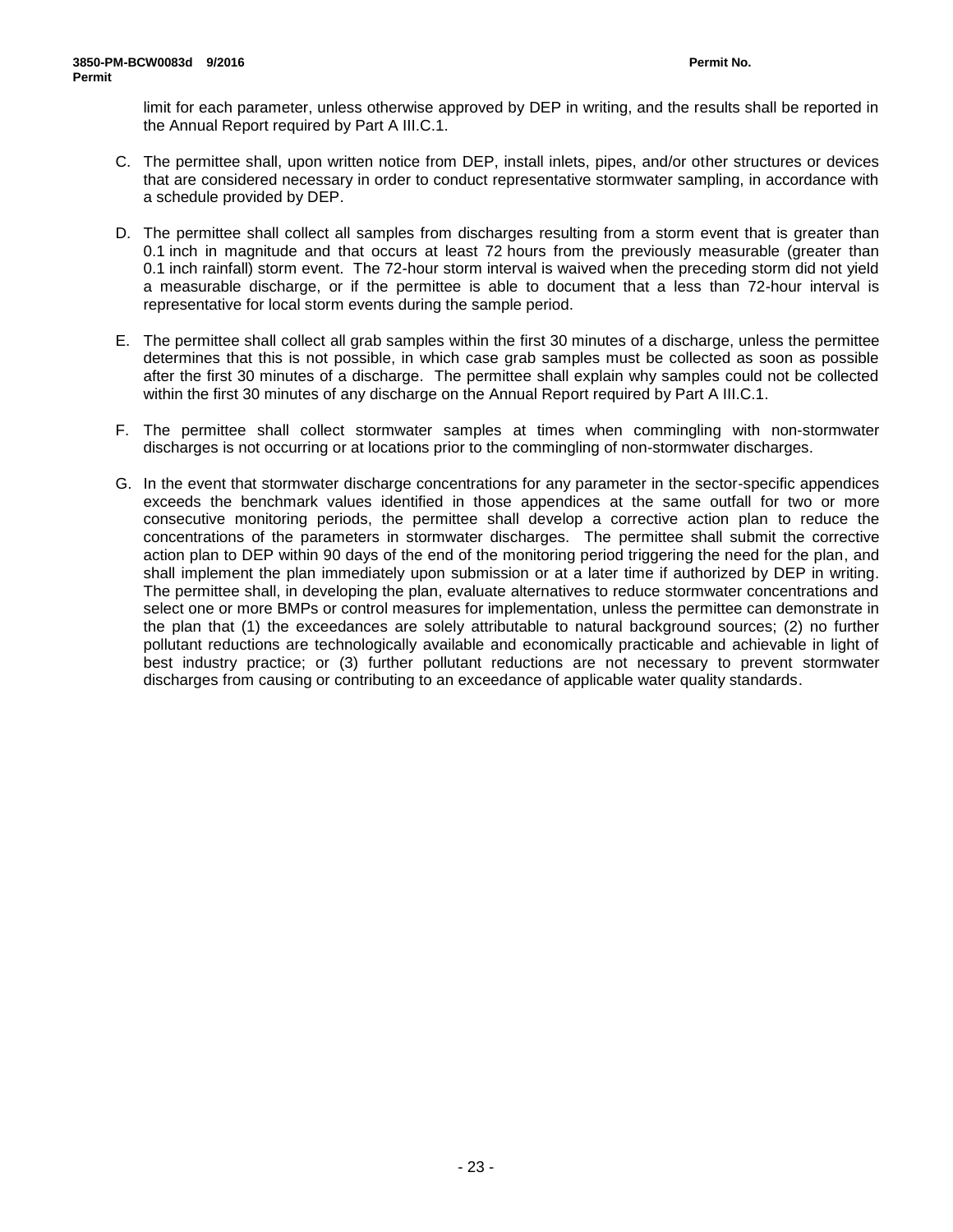# **APPENDIX A**

### **HAZARDOUS WASTE TREATMENT, STORAGE OR DISPOSAL FACILITIES**

# **I. APPLICABILITY**

The requirements in Appendix A apply to stormwater discharges associated with industrial activity from Hazardous Waste Treatment, Storage or Disposal facilities that are operating under interim status or a permit under subtitle C of RCRA. Other facilities may be required to comply with this appendix if notified by DEP in writing.

Hazardous waste disposal facilities that have been properly closed and capped, and have no significant materials exposed to stormwater, are considered inactive and do not require permit coverage.

### **II. SECTOR-SPECIFIC DISCHARGE PROHIBITIONS**

This General Permit does not cover the following discharges in this sector and an individual NPDES permit is required for such discharges:

- A. Leachate, gas collection condensate, drained free liquids, contaminated ground water, laboratory-derived wastewater, and contact wash water from washing truck and railcar exteriors and surface areas that have come in direct contact with solid waste at the landfill facility.
- B. Runoff from hazardous waste landfills, subject to effluent limitation guidelines in 40 CFR Part 445, Subpart A.

# **III. MONITORING REQUIREMENTS**

The permittee must monitor and report analytical results for the parameters listed below on Discharge Monitoring Reports (DMRs) for representative outfalls, subject to footnotes provided. The benchmark values listed below are not effluent limitations, and exceedances do not constitute permit violations. However, if the permittee's sampling demonstrates exceedances of benchmark values for two consecutive monitoring periods, the permittee shall submit a corrective action plan within 90 days of the end of the monitoring period triggering the plan.

|                                     | Monitoring Requirements <sup>(1)</sup>                           |                    |                         |
|-------------------------------------|------------------------------------------------------------------|--------------------|-------------------------|
| <b>Parameter</b>                    | <b>Minimum</b><br><b>Measurement</b><br>Frequency <sup>(2)</sup> | <b>Sample Type</b> | <b>Benchmark Values</b> |
| pH(S.U.)                            | $1/6$ months                                                     | Grab               | <b>XXX</b>              |
| Total Suspended Solids (TSS) (mg/L) | $1/6$ months                                                     | Grab               | 100                     |
| Chemical Oxygen Demand (COD) (mg/L) | $1/6$ months                                                     | Grab               | 120                     |
| Ammonia-Nitrogen (mg/L)             | $1/6$ months                                                     | Grab               | XXX.                    |
| Total Arsenic (mg/L)                | $1/6$ months                                                     | Grab               | XXX                     |
| Total Cadmium (mg/L)                | $1/6$ months                                                     | Grab               | <b>XXX</b>              |
| Total Cyanide (mg/L)                | $1/6$ months                                                     | Grab               | XXX                     |
| Total Lead (mg/L)                   | $1/6$ months                                                     | Grab               | XXX                     |
| Total Mercury (mg/L)                | $1/6$ months                                                     | Grab               | <b>XXX</b>              |
| Total Selenium (mg/L)               | $1/6$ months                                                     | Grab               | XXX                     |
| Total Silver (mg/L)                 | $1/6$ months                                                     | Grab               | <b>XXX</b>              |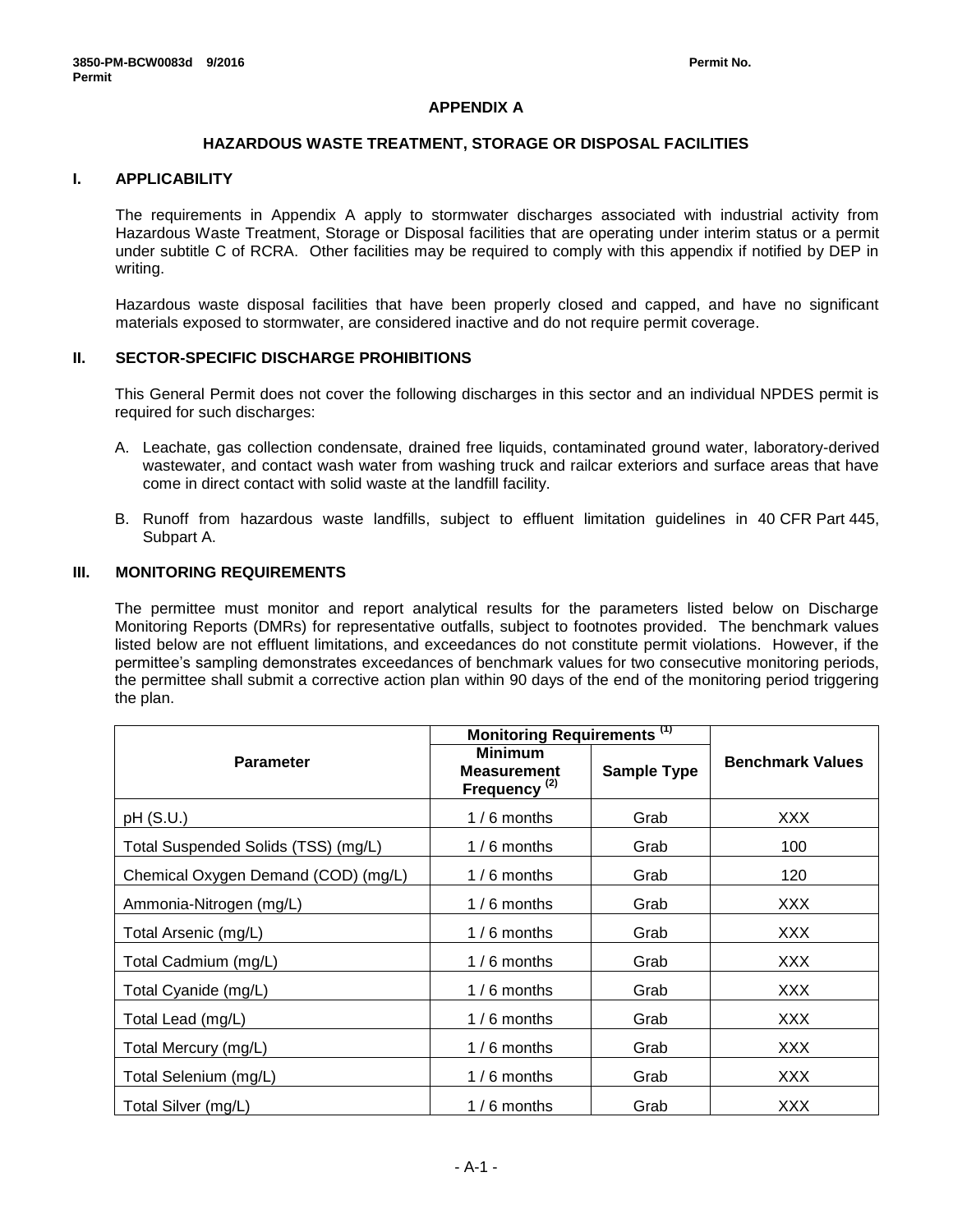### **Footnotes**

- (1) In accordance with Part C V.B, the permittee shall conduct additional monitoring if specified by DEP in the letter authorizing permit coverage or other correspondence.
- (2) This is the minimum number of sampling events required. Permittees are encouraged to perform more than the minimum number of sampling events.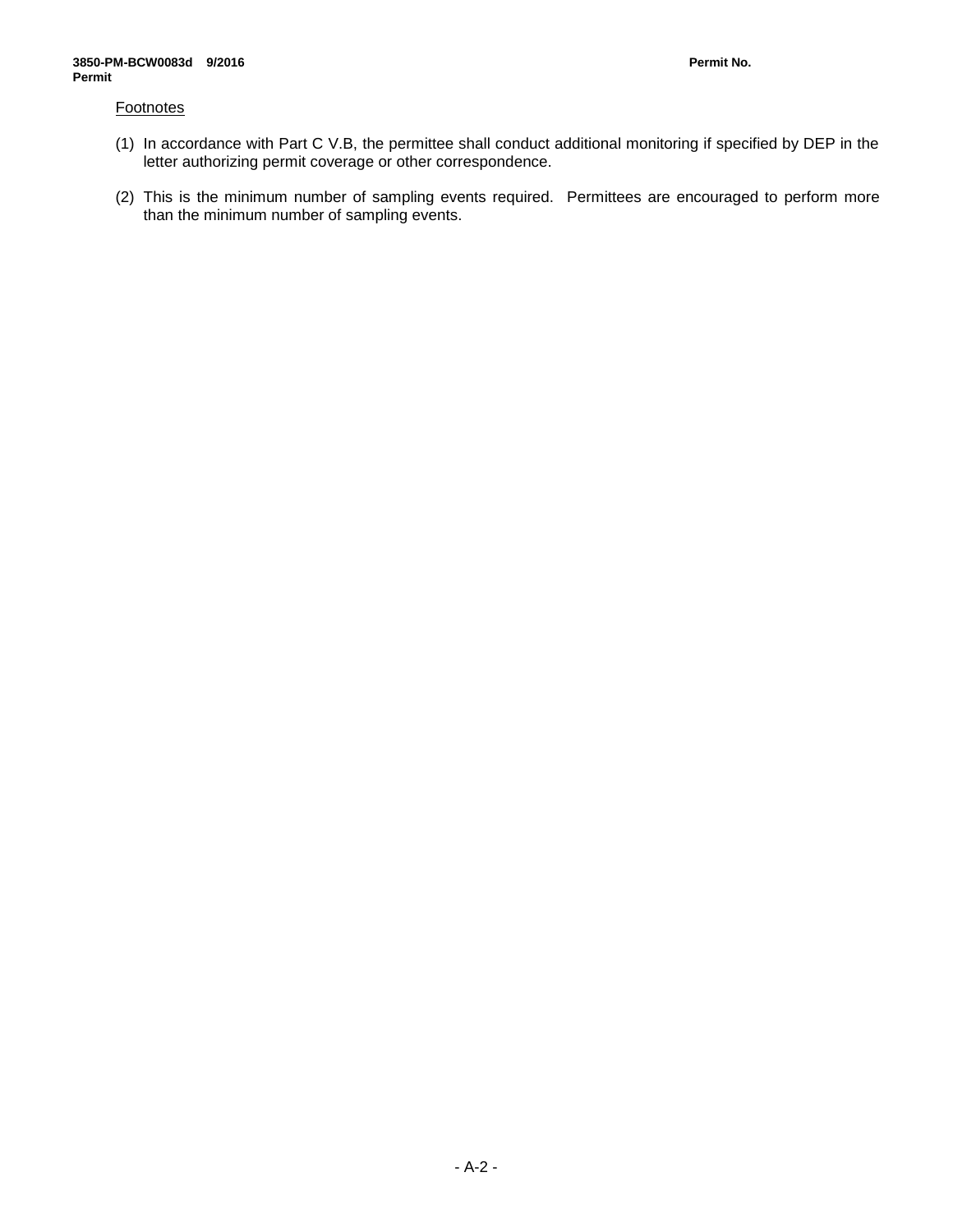# **APPENDIX B**

# **PRIMARY METALS**

# **I. APPLICABILITY**

The requirements in Appendix B apply to stormwater discharges associated with industrial activity from Primary Metals facilities as identified by the following SIC Codes: 3312 – 3317, 3321 – 3325, 3331 – 3339, 3341, 3351 – 3357, 3363 – 3369 and 3398 – 3399. Other facilities may be required to comply with this appendix if notified by DEP in writing.

### **II. MONITORING REQUIREMENTS**

The permittee must monitor and report analytical results for the parameters listed below on Discharge Monitoring Reports (DMRs) for representative outfalls, subject to footnotes provided. The benchmark values listed below are not effluent limitations, and exceedances do not constitute permit violations. However, if the permittee's sampling demonstrates exceedances of benchmark values for two consecutive monitoring periods, the permittee shall submit a corrective action plan within 90 days of the end of the monitoring period triggering the plan.

|                                     | Monitoring Requirements <sup>(1)</sup>                           |                    |                         |
|-------------------------------------|------------------------------------------------------------------|--------------------|-------------------------|
| <b>Parameter</b>                    | <b>Minimum</b><br><b>Measurement</b><br>Frequency <sup>(2)</sup> | <b>Sample Type</b> | <b>Benchmark Values</b> |
| Total Suspended Solids (TSS) (mg/L) | $1/6$ months                                                     | Grab               | 100                     |
| Total Aluminum (mg/L)               | $1/6$ months                                                     | Grab               | <b>XXX</b>              |
| Total Zinc (mg/L)                   | $1/6$ months                                                     | Grab               | <b>XXX</b>              |
| Total Copper (mg/L)                 | $1/6$ months                                                     | Grab               | <b>XXX</b>              |
| Total Iron (mg/L)                   | $1/6$ months                                                     | Grab               | <b>XXX</b>              |
| Total Lead (mg/L)                   | $1/6$ months                                                     | Grab               | <b>XXX</b>              |

### Footnotes

- (1) In accordance with Part C V.B, the permittee shall conduct additional monitoring if specified by DEP in the letter authorizing permit coverage or other correspondence.
- (2) This is the minimum number of sampling events required. Permittees are encouraged to perform more than the minimum number of sampling events.

### **III. SECTOR-SPECIFIC BMPs**

In addition to the BMPs contained in Part C II of the General Permit, the permittee shall implement, at a minimum, all of the following BMPs that are applicable to the processes in place at the facility for which coverage under this General Permit is approved.

- A. Install and use dust control/collection systems around materials handling and transfer activities.
- B. Perform all mixing, pouring, cutting and molding activities in buildings with dust control systems.
- C. Store flux materials in enclosed silos or buildings, or otherwise cover materials susceptible to erosion and wind entrainment.
- D. Provide for reclamation of/or erosion control on historic waste piles.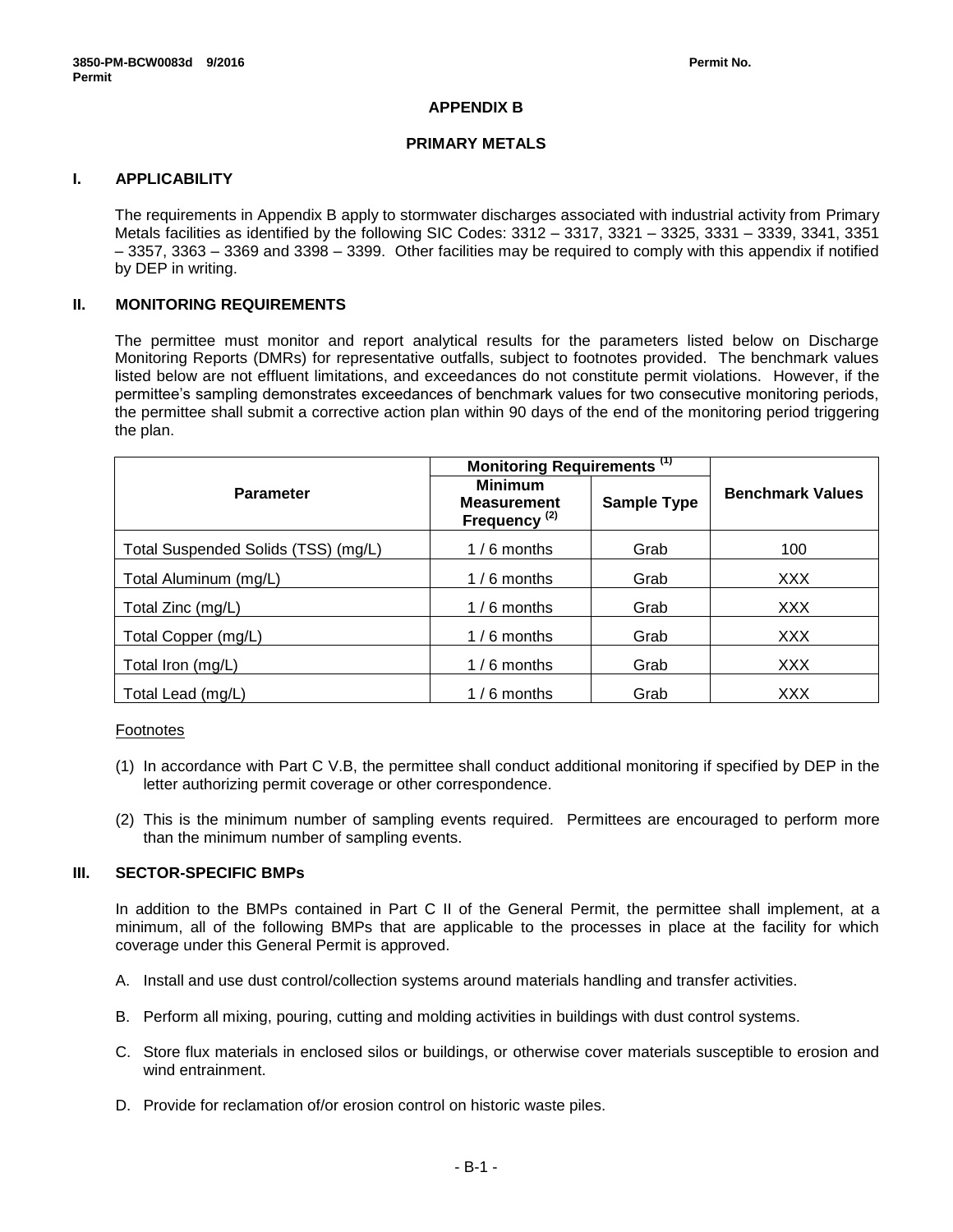# **APPENDIX C**

### **LANDFILLS AND LAND APPLICATION SITES**

# **I. APPLICABILITY**

The requirements in Appendix C apply to stormwater discharges associated with industrial activity from Landfills and Land Application Sites that receive or have received industrial waste, including sites subject to regulation under Subtitle D of RCRA, 42 U.S.C. §§ 6941-6949a. Other facilities may be required to comply with this appendix if notified by DEP in writing.

### **II. SECTOR-SPECIFIC DISCHARGE PROHIBITIONS**

This General Permit does not cover the following discharges in this sector and an individual NPDES permit is required for such discharges:

- A. Leachate, gas collection condensate, drained free liquids, contaminated ground water, laboratory-derived wastewater, and contact wash water from washing truck and railcar exteriors and surface areas that have come in direct contact with solid waste at the landfill facility.
- B. Discharges from landfills that receive only municipal wastes and discharges from open dumps as defined under RCRA (42 U.S.C. § 6903(14)).
- C. Runoff from non-hazardous waste landfills, subject to effluent limitation guidelines in 40 CFR Part 445, Subpart B.

# **III. MONITORING REQUIREMENTS**

The permittee must monitor and report analytical results for the parameters listed below on Discharge Monitoring Reports (DMRs) for representative outfalls, subject to footnotes provided. The benchmark values listed below are not effluent limitations, and exceedances do not constitute permit violations. However, if the permittee's sampling demonstrates exceedances of benchmark values for two consecutive monitoring periods, the permittee shall submit a corrective action plan within 90 days of the end of the monitoring period triggering the plan.

|                                     | Monitoring Requirements <sup>(1)</sup>                           |                    |                         |
|-------------------------------------|------------------------------------------------------------------|--------------------|-------------------------|
| <b>Parameter</b>                    | <b>Minimum</b><br><b>Measurement</b><br>Frequency <sup>(2)</sup> | <b>Sample Type</b> | <b>Benchmark Values</b> |
| pH(S.U.)                            | $1/6$ months                                                     | Grab               | <b>XXX</b>              |
| Total Suspended Solids (TSS) (mg/L) | $1/6$ months                                                     | Grab               | 100                     |
| Chemical Oxygen Demand (COD) (mg/L) | $1/6$ months                                                     | Grab               | 120                     |
| Ammonia-Nitrogen (mg/L)             | $1/6$ months                                                     | Grab               | <b>XXX</b>              |
| Total Iron (mg/L)                   | $1/6$ months                                                     | Grab               | XXX                     |

#### Footnotes

- (1) In accordance with Part C V.B, the permittee shall conduct additional monitoring if specified by DEP in the letter authorizing permit coverage or other correspondence.
- (2) This is the minimum number of sampling events required. Permittees are encouraged to perform more than the minimum number of sampling events.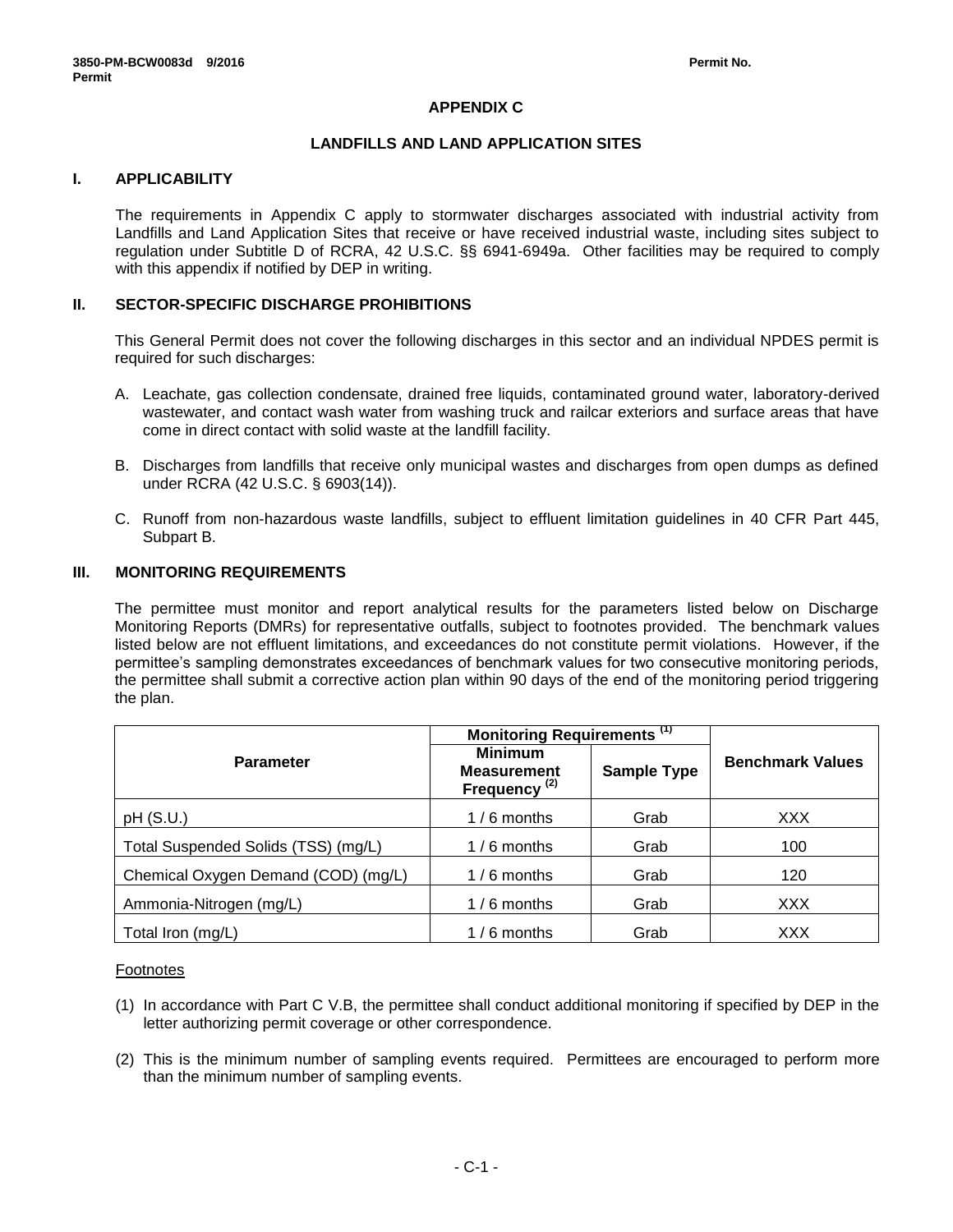### **IV. SECTOR-SPECIFIC BMPs**

In addition to the BMPs contained in Part C II of the General Permit, the permittee shall implement, at a minimum, all of the following BMPs that are applicable to the processes in place at the facility for which coverage under this General Permit is approved.

- A. The permittee shall implement a preventive maintenance program and shall maintain all elements of leachate collection and treatment systems, to prevent commingling of leachate with stormwater, and the integrity and effectiveness of any intermediate or final cover (including repairing the cover as necessary), to minimize the effects of settlement, sinking, and erosion.
- B. Provide temporary stabilization (e.g., temporary seeding, mulching, and placing geotextiles on the inactive portions of stockpiles) for the following in order to minimize discharges of pollutants in stormwater: materials stockpiled for daily, intermediate, and final cover; inactive areas of the landfill; landfills with final covers but where vegetation has yet to establish itself; and land application sites where waste application has been completed but final vegetation has not yet been established.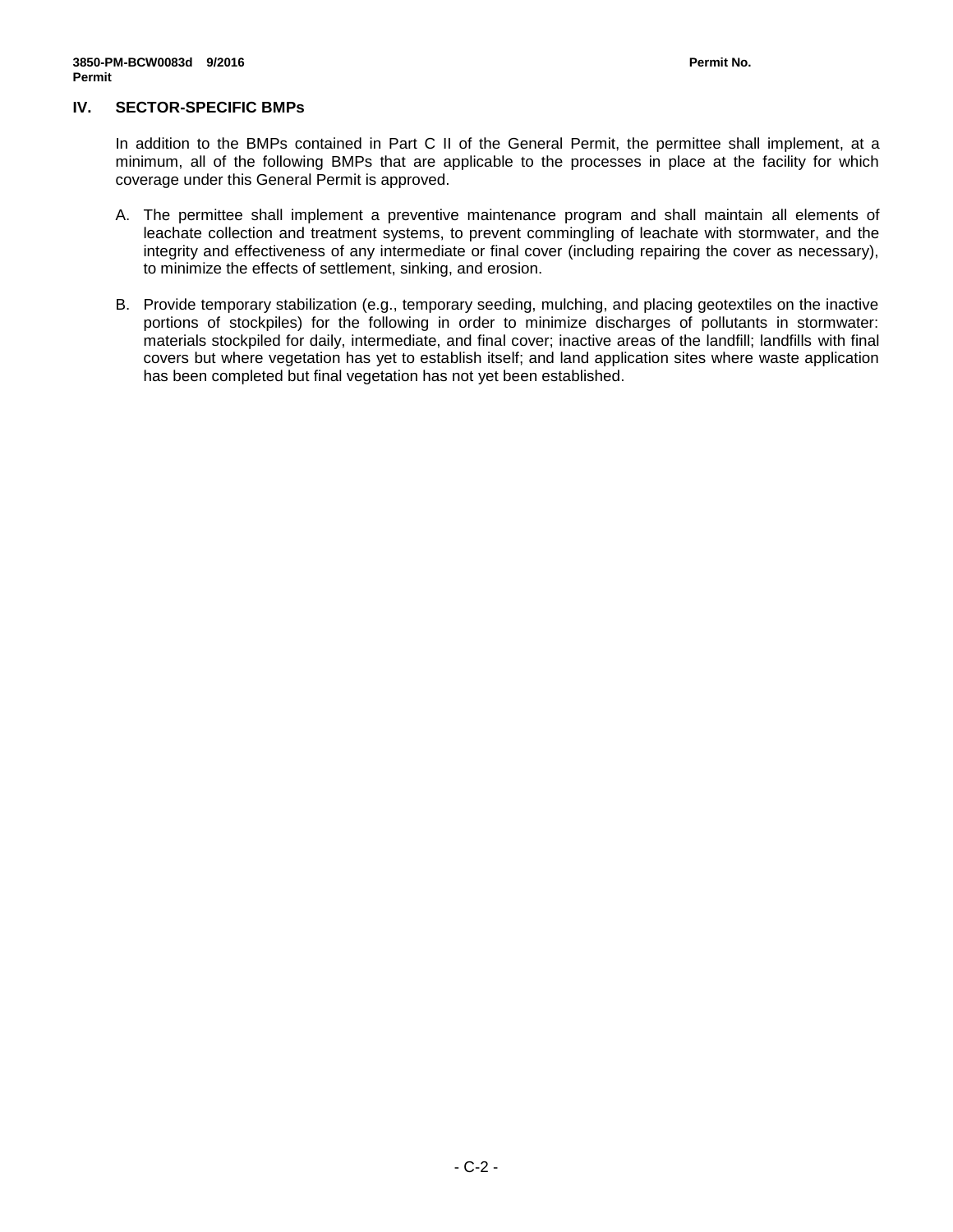# **APPENDIX D**

# **TIMBER PRODUCTS**

# **I. APPLICABILITY**

The requirements in Appendix D apply to stormwater discharges associated with industrial activity from Timber Products facilities as identified by the following SIC Codes: 2411, 2421, 2426, 2429, 2431 – 2439 (except 2434), 2441, 2448, 2449, 2451, 2452, 2491, 2493 and 2499. Other facilities may be required to comply with this appendix if notified by DEP in writing.

### **II. SECTOR-SPECIFIC DISCHARGE PROHIBITIONS**

This General Permit does not cover the following discharges in this sector and an individual NPDES permit is required for such discharges:

- A. Stormwater discharges from areas where there may be contact with the chemical formulations sprayed to provide surface protection of timber products.
- B. Leachate from product residue storage piles.
- C. Discharges resulting from spray down or intentional wetting of logs at wet deck storage areas, subject to effluent limitation guidelines in 40 CFR Part 429.

### **III. SECTOR-SPECIFIC NON-STORMWATER DISCHARGES**

In addition to the authorized non-stormwater discharges identified in Part C I.B, discharges from the spray down of lumber and wood product storage yards where no chemical additives are used in the spray-down waters and no chemicals are applied to the wood during storage are authorized under this General Permit.

#### **IV. MONITORING REQUIREMENTS**

The permittee must monitor and report analytical results for the parameters listed below on Discharge Monitoring Reports (DMRs) for representative outfalls, subject to footnotes provided. The benchmark values listed below are not effluent limitations, and exceedances do not constitute permit violations. However, if the permittee's sampling demonstrates exceedances of benchmark values for two consecutive monitoring periods, the permittee shall submit a corrective action plan within 90 days of the end of the monitoring period triggering the plan.

|                                         | Monitoring Requirements <sup>(1)</sup>                           |                    |                         |
|-----------------------------------------|------------------------------------------------------------------|--------------------|-------------------------|
| <b>Parameter</b>                        | <b>Minimum</b><br><b>Measurement</b><br>Frequency <sup>(2)</sup> | <b>Sample Type</b> | <b>Benchmark Values</b> |
| pH(S.U.)                                | $1/6$ months                                                     | Grab               | <b>XXX</b>              |
| Chemical Oxygen Demand (COD) (mg/L)     | $1/6$ months                                                     | Grab               | 120                     |
| Total Suspended Solids (TSS) (mg/L)     | $1/6$ months                                                     | Grab               | 100                     |
| Pentachlorophenol (mg/L) <sup>(3)</sup> | $1/6$ months                                                     | Grab               | <b>XXX</b>              |
| Total Arsenic (mg/L) <sup>(4)</sup>     | $1/6$ months                                                     | Grab               | <b>XXX</b>              |
| Total Chromium (mg/L) <sup>(4)</sup>    | $1/6$ months                                                     | Grab               | <b>XXX</b>              |
| Total Copper (mg/L) <sup>(4)</sup>      | $1/6$ months                                                     | Grab               | <b>XXX</b>              |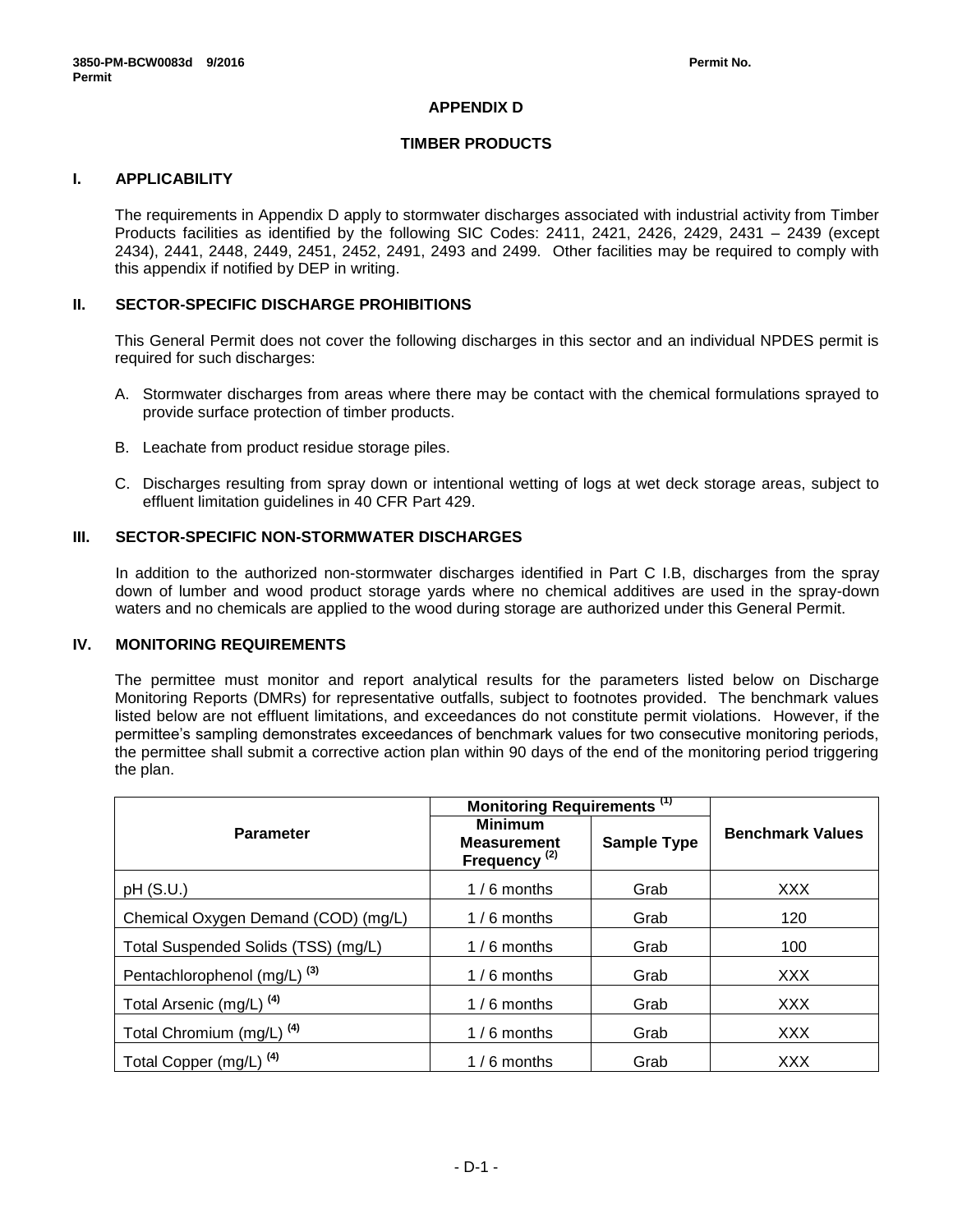#### Footnotes

- (1) In accordance with Part C V.B, the permittee shall conduct additional monitoring if specified by DEP in the letter authorizing permit coverage or other correspondence.
- (2) This is the minimum number of sampling events required. Permittees are encouraged to perform more than the minimum number of sampling events.
- (3) Facilities that use chlorophenolic formulations must monitor for Pentachlorophenol. For all other facilities, monitoring for Pentachlorophenol is optional. If monitoring is not conducted, the permittee shall use a No Discharge Indicator (NODI) code on the DMR in lieu of sample data.
- (4) Facilities that use chromium/copper/arsenic formulations must monitor for Total Arsenic, Total Chromium and Total Copper. For all other facilities, monitoring for Total Arsenic, Total Chromium and Total Copper is optional. If monitoring is not conducted, the permittee shall use a No Discharge Indicator (NODI) code on the DMR in lieu of sample data.

### **V. SECTOR-SPECIFIC BMPs**

In addition to the BMPs contained in Part C II of the General Permit, the permittee shall implement, at a minimum, all of the following BMPs that are applicable to the processes in place at the facility for which coverage under this General Permit is approved.

- A. Hardwood lumber manufacturers and others who handle hardwood residue must develop and implement (unless otherwise directed by DEP) the BMPs specified in the DEP-approved manual titled "Using Best Management Practices To Prevent And Control Pollution From Hardwood Residue Storage Sites," available through the Pennsylvania Hardwoods Development Council of the Pennsylvania Department of Agriculture.
- B. Substitute non-hazardous wood treatment and preserving chemicals for hazardous chemicals.
- C. Where dip tanks are used, hold wood over collection basins until dripping ceases.
- D. Store treated/preserved wood in covered areas, where practicable, or at a minimum, on impervious surfaces until completely dry.
- E. Expedite remediation of historic outside areas used for wood treating and preserving; remove or cover any contamination sources.
- F. Maximize recycling of treating/preserving solutions and use technologies that minimize fugitive losses.
- G. Provide for run-on and runoff controls in treating/preserving solution application and storage areas.
- H. At mill facilities, use dust control practices to limit fugitive emissions.
- I. Provide specific training to employees in spill prevention and response for hazardous wood treatment chemicals.
- J. In areas where storage, loading and unloading, and material handling occur, perform good housekeeping to minimize the discharge of wood debris, leachate generated from decaying wood materials, and the generation of dust.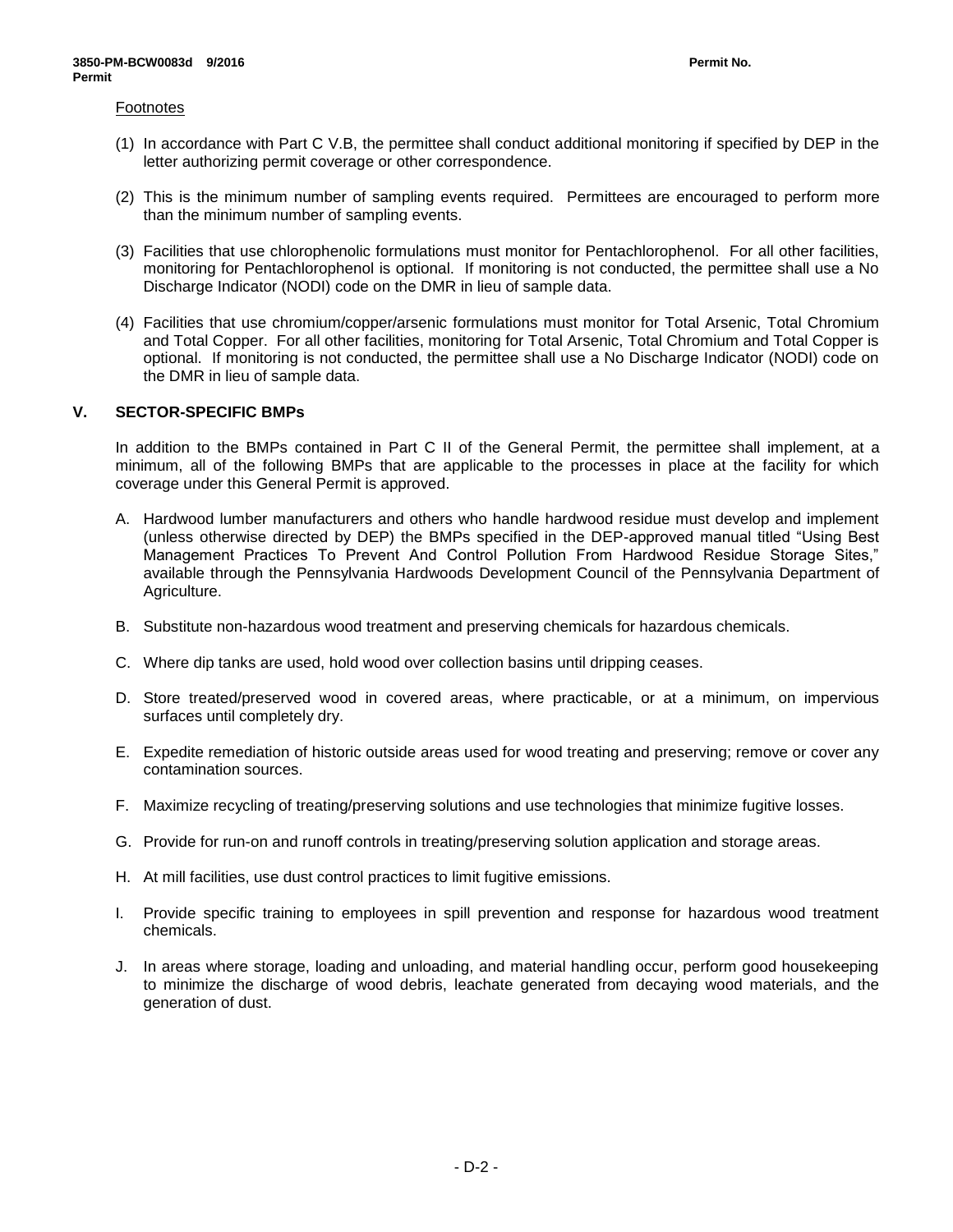# **APPENDIX E**

# **PAPER AND ALLIED PRODUCTS**

# **I. APPLICABILITY**

The requirements in Appendix E apply to stormwater discharges associated with industrial activity from Paper and Allied Products facilities as identified by the following SIC Codes: 2611, 2621, 2631, 2652 – 2657 and 2671 – 2679. Other facilities may be required to comply with this appendix if notified by DEP in writing.

# **II. MONITORING REQUIREMENTS**

The permittee must monitor and report analytical results for the parameters listed below on Discharge Monitoring Reports (DMRs) for representative outfalls, subject to footnotes provided. The benchmark values listed below are not effluent limitations, and exceedances do not constitute permit violations. However, if the permittee's sampling demonstrates exceedances of benchmark values for two consecutive monitoring periods, the permittee shall submit a corrective action plan within 90 days of the end of the monitoring period triggering the plan.

|                                     | Monitoring Requirements <sup>(1)</sup>                           |                    |                         |  |
|-------------------------------------|------------------------------------------------------------------|--------------------|-------------------------|--|
| <b>Parameter</b>                    | <b>Minimum</b><br><b>Measurement</b><br>Frequency <sup>(2)</sup> | <b>Sample Type</b> | <b>Benchmark Values</b> |  |
| pH(S.U.)                            | $1/6$ months                                                     | Grab               | XXX                     |  |
| Chemical Oxygen Demand (COD) (mg/L) | $1/6$ months                                                     | Grab               | 120                     |  |
| Total Suspended Solids (TSS) (mg/L) | $1/6$ months                                                     | Grab               | 100                     |  |

#### Footnotes

- (1) In accordance with Part C V.B, the permittee shall conduct additional monitoring if specified by DEP in the letter authorizing permit coverage or other correspondence.
- (2) This is the minimum number of sampling events required. Permittees are encouraged to perform more than the minimum number of sampling events.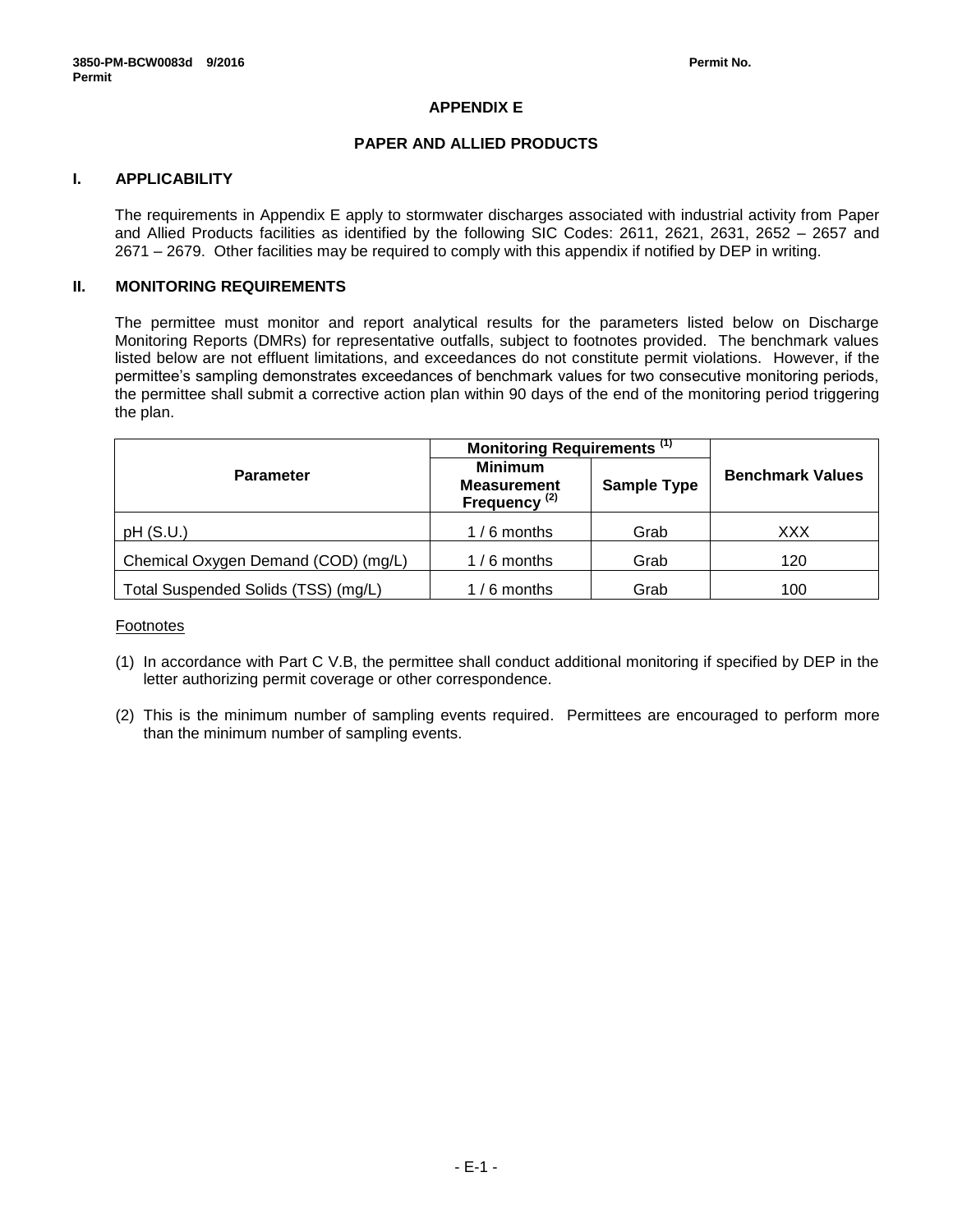# **APPENDIX F**

### **CHEMICALS AND ALLIED PRODUCTS**

# **I. APPLICABILITY**

The requirements in Appendix F apply to stormwater discharges associated with industrial activity from Chemicals and Allied Products facilities as identified by the following SIC Codes: 2812 – 2819, 2821 – 2824, 2833 – 2836, 2841 – 2844, 2851, 2861 – 2869, 2873 – 2879, 2891 – 2899, 2911 and 3952. Other facilities may be required to comply with this appendix if notified by DEP in writing.

### **II. SECTOR-SPECIFIC DISCHARGE PROHIBITIONS**

This General Permit does not cover the following discharges in this sector and an individual NPDES permit is required for such discharges:

- A. Non-stormwater discharges containing inks, paints or substances resulting from an on-site spill, including materials collected in drip pans.
- B. Wash water from material handling and processing areas.
- C. Wash water from drum, tank or container rinsing and cleaning.
- D. Runoff from phosphate fertilizer manufacturing facilities that comes into contact with any raw materials, finished product, by-products or waste products (SIC Code 2874), subject to effluent limitation guidelines in 40 CFR Part 418.

### **III. MONITORING REQUIREMENTS**

The permittee must monitor and report analytical results for the parameters listed below on Discharge Monitoring Reports (DMRs) for representative outfalls, subject to footnotes provided. The benchmark values listed below are not effluent limitations, and exceedances do not constitute permit violations. However, if the permittee's sampling demonstrates exceedances of benchmark values for two consecutive monitoring periods, the permittee shall submit a corrective action plan within 90 days of the end of the monitoring period triggering the plan.

|                                     | Monitoring Requirements <sup>(1)</sup>                           |                    |                         |  |
|-------------------------------------|------------------------------------------------------------------|--------------------|-------------------------|--|
| <b>Parameter</b>                    | <b>Minimum</b><br><b>Measurement</b><br>Frequency <sup>(2)</sup> | <b>Sample Type</b> | <b>Benchmark Values</b> |  |
| pH(S.U.)                            | $1/6$ months                                                     | Grab               | XXX.                    |  |
| Chemical Oxygen Demand (COD) (mg/L) | $1/6$ months                                                     | Grab               | 120                     |  |
| Total Suspended Solids (TSS) (mg/L) | $1/6$ months                                                     | Grab               | 100                     |  |
| Nitrate + Nitrite-Nitrogen (mg/L)   | $1/6$ months                                                     | Grab               | XXX.                    |  |
| Total Phosphorus (mg/L)             | $1/6$ months                                                     | Grab               | XXX.                    |  |
| Total Lead (mg/L)                   | $1/6$ months                                                     | Grab               | XXX.                    |  |
| Total Zinc (mg/L)                   | $1/6$ months                                                     | Grab               | <b>XXX</b>              |  |
| Total Iron (mg/L)                   | $1/6$ months                                                     | Grab               | <b>XXX</b>              |  |
| Total Aluminum (mg/L)               | $1/6$ months                                                     | Grab               | <b>XXX</b>              |  |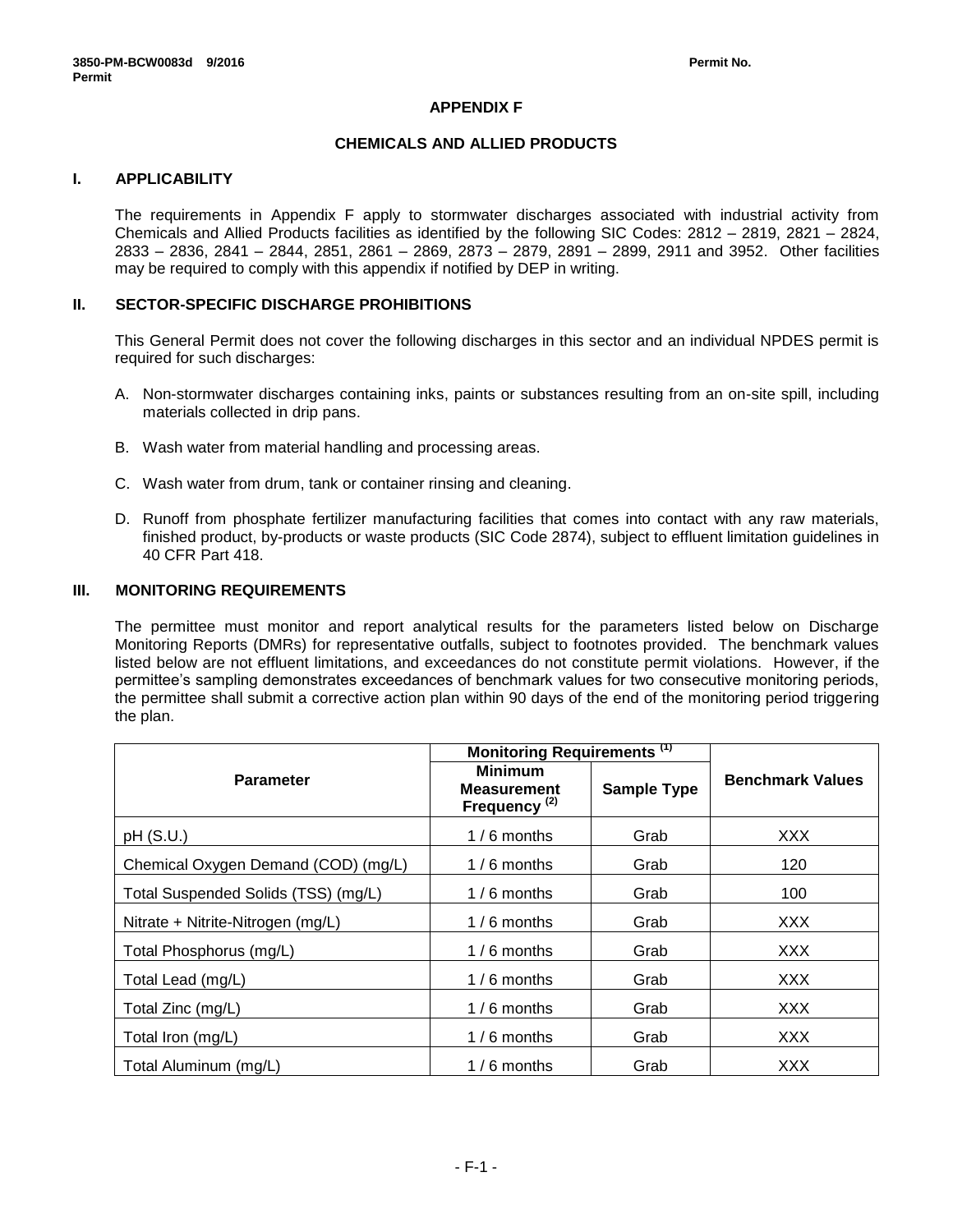### **Footnotes**

- (1) In accordance with Part C V.B, the permittee shall conduct additional monitoring if specified by DEP in the letter authorizing permit coverage or other correspondence.
- (2) This is the minimum number of sampling events required. Permittees are encouraged to perform more than the minimum number of sampling events.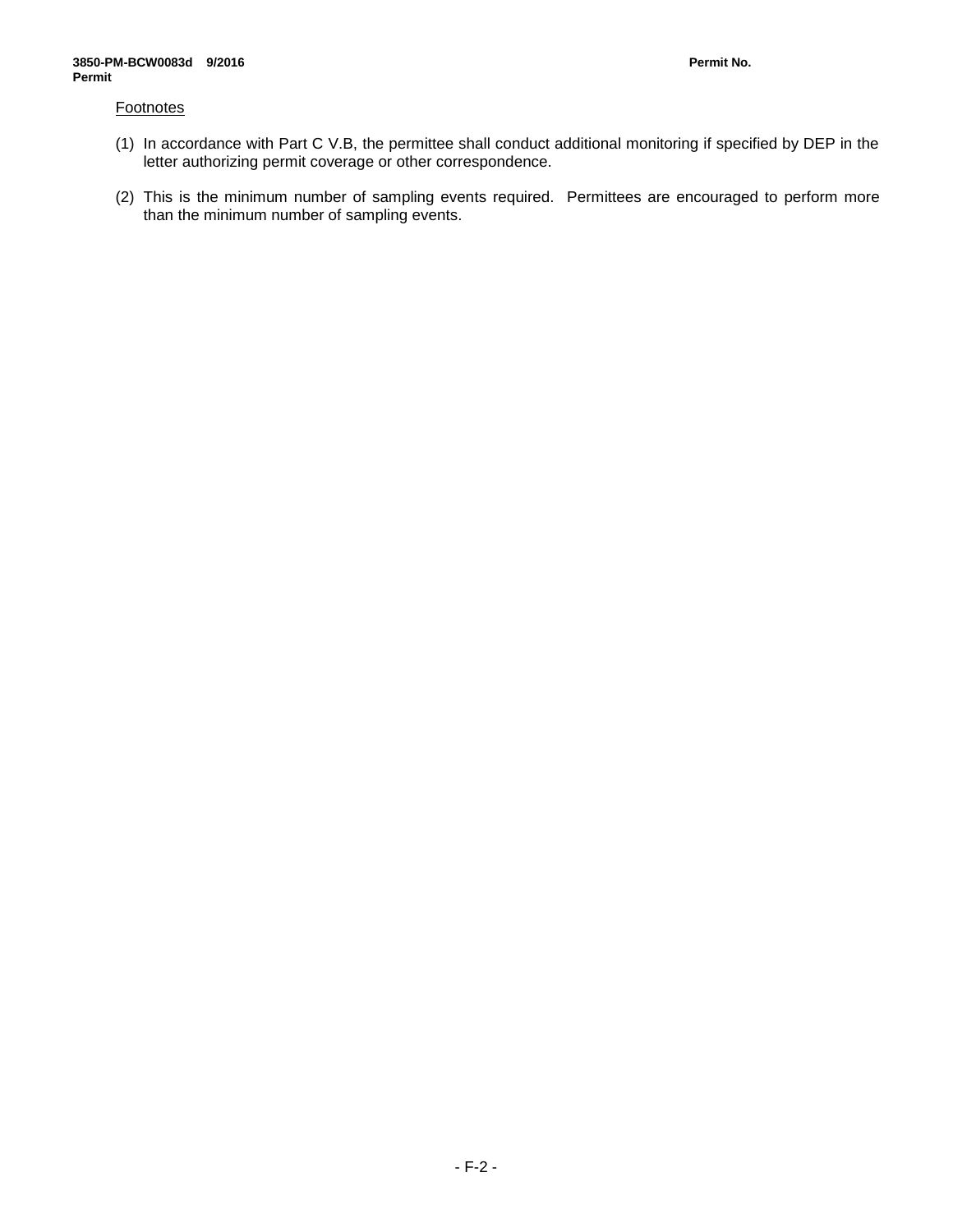# **APPENDIX G**

### **AIR TRANSPORTATION FACILITIES**

# **I. APPLICABILITY**

The requirements in Appendix G apply to stormwater discharges associated with industrial activity from Air Transportation facilities as identified by the following SIC Codes: 4512-4581. Other facilities may be required to comply with this appendix if notified by DEP in writing.

This General Permit authorizes stormwater discharges from only those portions of the air transportation facility that are involved in vehicle maintenance (including vehicle rehabilitation, mechanical repairs, painting, fueling and lubrication), equipment cleaning operations or deicing operations.

### **II. SECTOR-SPECIFIC DISCHARGE PROHIBITIONS**

This General Permit does not cover the following discharges in this sector and an individual NPDES permit is required for such discharges:

- A. Discharges of aircraft, ground vehicle, runway and equipment wash waters.
- B. Dry weather discharges containing deicing chemicals.
- C. Runoff containing urea from airfield pavement deicing at existing and new primary airports with 1,000 or more annual non-propeller aircraft departures, subject to effluent limitation guidelines in 40 CFR Part 449.

# **III. MONITORING REQUIREMENTS**

The permittee must monitor and report analytical results for the parameters listed below on Discharge Monitoring Reports (DMRs) for representative outfalls, subject to footnotes provided. The benchmark values listed below are not effluent limitations, and exceedances do not constitute permit violations. However, if the permittee's sampling demonstrates exceedances of benchmark values for two consecutive monitoring periods, the permittee shall submit a corrective action plan within 90 days of the end of the monitoring period triggering the plan.

|                                                      | Monitoring Requirements (1),(2),(3)                              |                    |                         |
|------------------------------------------------------|------------------------------------------------------------------|--------------------|-------------------------|
| <b>Parameter</b>                                     | <b>Minimum</b><br><b>Measurement</b><br>Frequency <sup>(4)</sup> | <b>Sample Type</b> | <b>Benchmark Values</b> |
| pH(S.U.)                                             | $1/6$ months                                                     | Grab               | XXX                     |
| 5-Day Biochemical Oxygen Demand<br>$(BOD5)$ $(mg/L)$ | $1/6$ months                                                     | Grab               | 30                      |
| Chemical Oxygen Demand (COD) (mg/L)                  | $1/6$ months                                                     | Grab               | 120                     |
| Total Suspended Solids (TSS) (mg/L)                  | $1/6$ months                                                     | Grab               | 100                     |
| Ammonia-Nitrogen (mg/L)                              | $1/6$ months                                                     | Grab               | <b>XXX</b>              |
| Total Dissolved Solids (mg/L)                        | $1/6$ months                                                     | Grab               | <b>XXX</b>              |

#### Footnotes

(1) The permittee shall monitor the listed parameters only at those outfalls that receive runoff from areas where deicing activities occur. The permittee shall conduct the required monitoring during the deicing season, which is defined for the purpose of this appendix as the period from October 1 – March 31. One sample must be collected during the period October 1 – December 31 (to be submitted on a DMR due January 28) and one sample must be collected during the period January 1 – March 31 (to be submitted on a DMR due July 28). Additional monitoring outside of the deicing season is optional.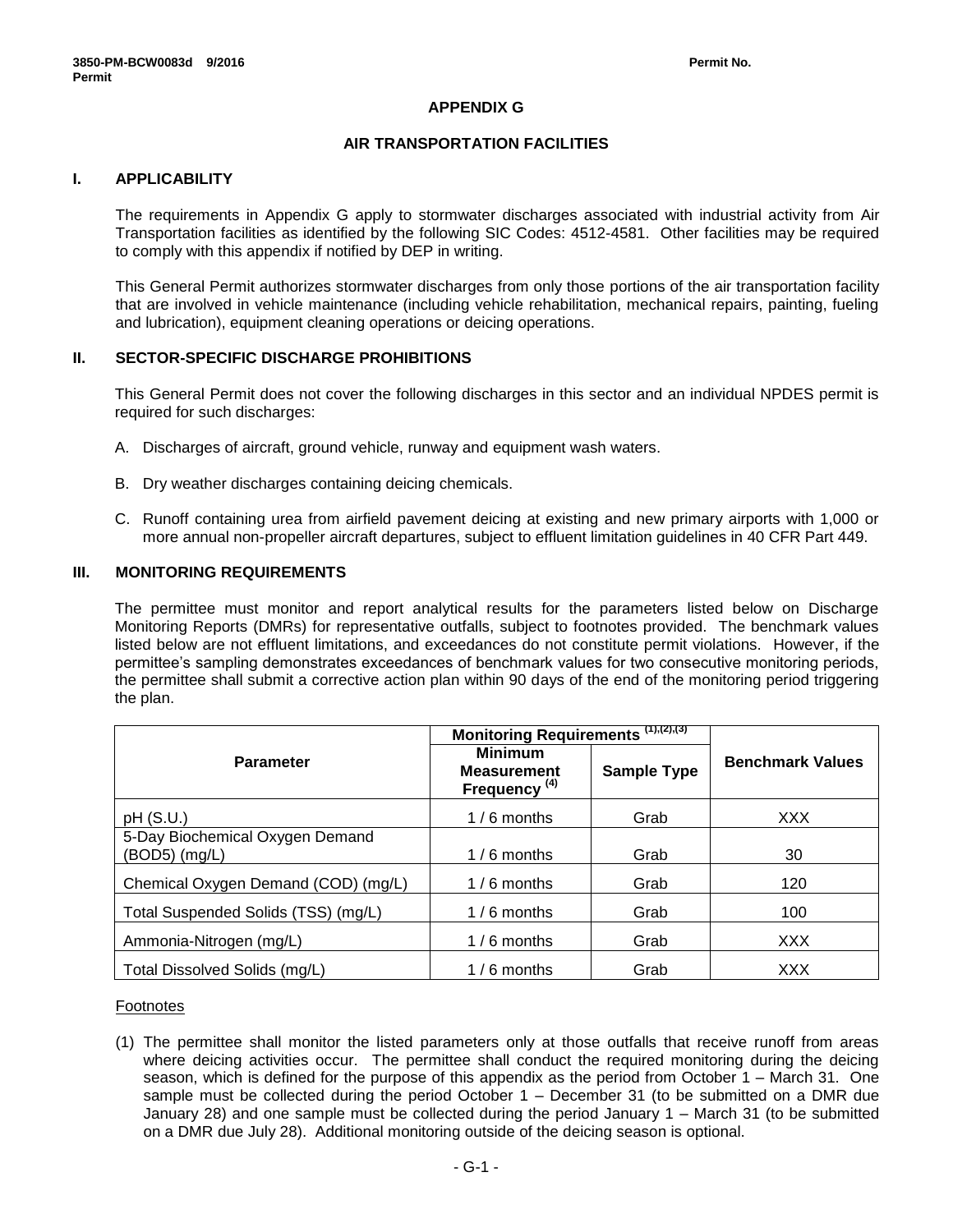- (2) Large airports, defined for the purpose of this General Permit as airports that use more than 100,000 gallons of pure glycol in glycol-based deicing fluids and/or 100 tons or more of urea on an average annual basis, shall monitor the listed parameters in accordance with Footnote (1). Permittees that are not large airports shall monitor the listed parameters for the first year of General Permit coverage (i.e., two samples collected between October 1 – March 31); if discharge concentrations are less than benchmark values identified above for both sample events, monitoring may be reduced to 1/year during the period January 1 – March 31 for the remainder of the General Permit term, otherwise monitoring must continue semiannually throughout the term.
- (3) In accordance with Part C V.B, the permittee shall conduct additional monitoring if specified by DEP in the letter authorizing permit coverage or other correspondence.
- (4) This is the minimum number of sampling events required. Permittees are encouraged to perform more than the minimum number of sampling events.

# **V. SECTOR-SPECIFIC BMPs**

In addition to the BMPs contained in Part C II of the General Permit, the permittee shall implement, at a minimum, all of the following BMPs that are applicable to the processes in place at the facility for which coverage under this General Permit is approved.

A. Aircraft, Ground Vehicle and Equipment Maintenance Areas.

Minimize the contamination of stormwater runoff from all areas used for aircraft, ground vehicle and equipment maintenance (including the maintenance conducted on the terminal apron and in dedicated hangers) through implementation of control measures including but not limited to following, where determined to be feasible and that accommodate considerations of safety, space, operational constraints, and flight considerations: perform maintenance activities indoors; maintain an organized inventory of material used in the maintenance areas; drain all parts of fluids prior to disposal; prohibit the practice of hosing down the apron or hanger floor; use dry cleanup methods; and collect the stormwater runoff from the maintenance area and provide treatment or recycling.

B. Aircraft, Ground Vehicle and Equipment Cleaning Areas.

Clearly demarcate these areas on the ground using signage or other appropriate means. Minimize the contamination of stormwater runoff from cleaning areas.

C. Aircraft, Ground Vehicle and Equipment Storage Areas.

Store all aircraft, ground vehicles and equipment awaiting maintenance in designated areas only and implement control measures to minimize the discharge of pollutants in stormwater from these storage areas including but not limited to the following, where determined to be feasible and that accommodate considerations of safety, space, operational constraints, and flight considerations: store aircraft and ground vehicles indoors; use drip pans for the collection of fluid leaks; and utilize perimeter drains, dikes or berms surrounding the storage areas.

D. Material Storage Areas.

Maintain the vessels of stored materials (e.g., used oils, hydraulic fluids, spent solvents, and waste aircraft fuel) in good condition to prevent or minimize contamination of stormwater. Also plainly label the vessels (e.g., "used oil," "Contaminated Jet A"). To minimize contamination of precipitation/runoff from these areas, implement control measures including but not limited to the following, where determined to be feasible and that accommodate considerations of safety, space, operational constraints, and flight considerations: store materials indoors; store waste materials in a centralized location; and install berms/dikes around storage areas.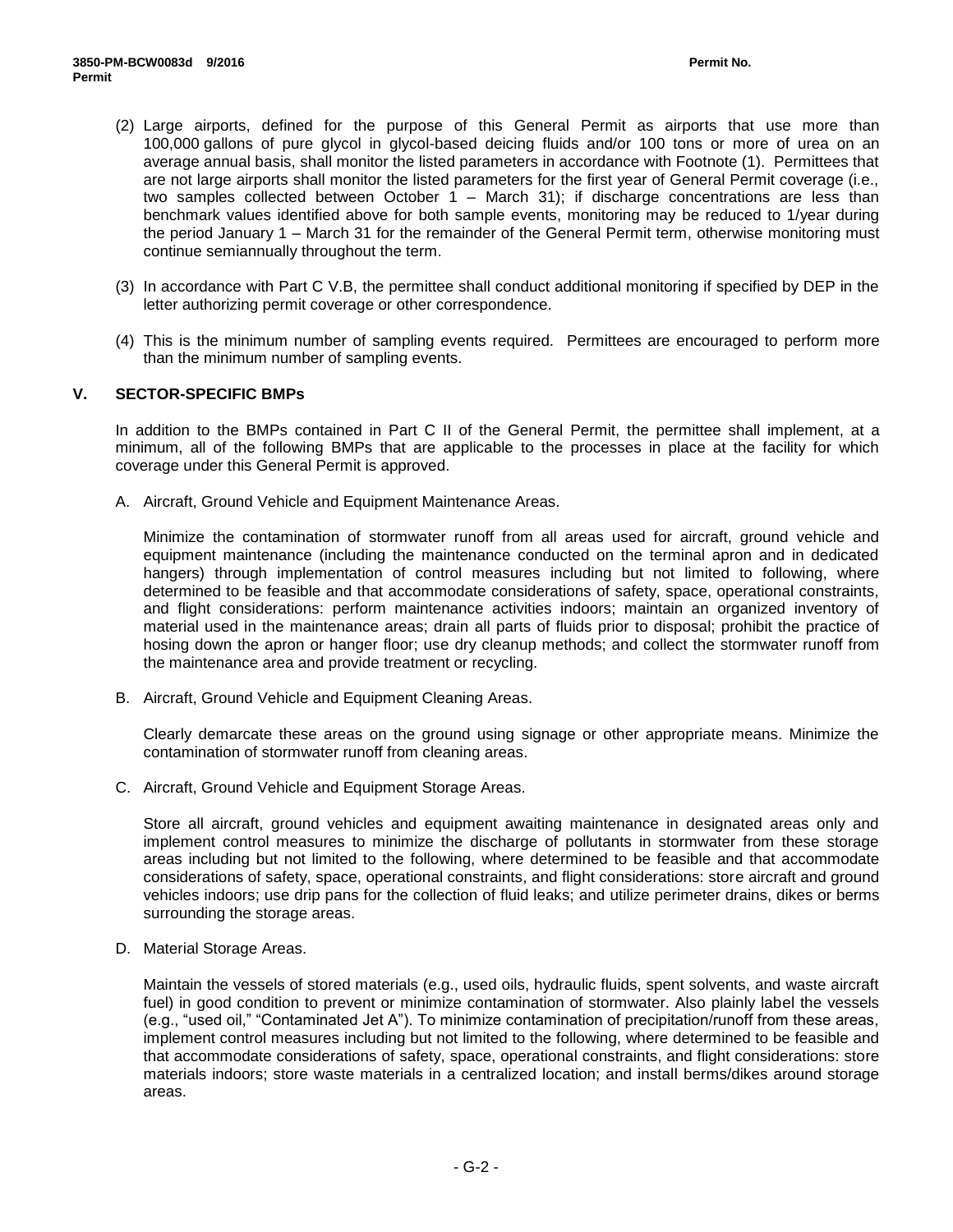E. Airport Fuel System and Fueling Areas.

Minimize the discharge of pollutants in stormwater from airport fuel system and fueling areas through implementation of control measures including but not limited to the following, where determined to be feasible and that accommodate considerations of safety, space, operational constraints, and flight considerations: implement spill and overflow practices (e.g., place absorptive materials beneath aircraft during fueling operations); use only dry cleanup methods; and collect stormwater runoff.

F. Source Reduction.

Consistent with safety considerations, minimize the use of urea and glycol-based deicing chemicals to reduce the aggregate amount of deicing chemicals used that could add pollutants to stormwater discharges. Chemical options to replace pavement deicers (urea or glycol) include (list not exclusive): potassium acetate; magnesium acetate; calcium acetate; and anhydrous sodium acetate.

G. Runway Deicing Operations.

To minimize the discharge of pollutants in stormwater from runway deicing operations, implement source reduction control measures including but not limited to the following, where determined to be feasible and that accommodate considerations of safety, space, operational constraints, and flight considerations: metered application of chemicals; pre-wet dry chemical constituents prior to application; install a runway ice detection system; implement anti-icing operations as a preventive measure against ice buildup; heat sand; and product substitution.

H. Aircraft Deicing Operations.

Minimize the discharge of pollutants in stormwater from aircraft deicing operations. Determine whether excessive application of deicing chemicals occurs and adjust as necessary, consistent with considerations of flight safety. Determine whether alternatives to glycol and whether containment measures for applied chemicals are feasible. Implement control measures for reducing deicing fluid including but not limited to the following, where determined to be feasible and that accommodate considerations of safety, space, operational constraints, and flight considerations: forced-air deicing systems, computer-controlled fixedgantry systems, infrared technology, hot water, varying glycol content to air temperature, enclosed-basket deicing trucks, mechanical methods, solar radiation, hangar storage, aircraft covers, electro-thermal systems, bleed air systems or electro-mechanical systems. Consider using ice-detection systems and airport traffic flow strategies and departure slot allocation systems where feasible and that accommodate considerations of safety, space, operational constraints, and flight considerations. The evaluations and determinations required by this section should be carried out by the personnel most familiar with the particular aircraft and flight operations and related systems in question.

I. Management of Runoff.

Minimize the discharge of pollutants in stormwater from deicing chemicals in runoff. To minimize discharges of pollutants in stormwater from aircraft deicing, implement runoff management control measures including but not limited to the following, where determined to be feasible and that accommodate considerations of safety, space, operational constraints, and flight considerations: install a centralized deicing pad to recover deicing fluid following application; plug-and-pump (PnP); use vacuum/collection trucks (glycol recovery vehicles); store contaminated stormwater/deicing fluids in tanks; recycle collected deicing fluid where feasible; release controlled amounts to a publicly owned treatment works; separate contaminated snow; convey contaminated runoff into a stormwater impoundment for biochemical decomposition; and direct runoff into vegetative swales or other infiltration measures.

To minimize discharges of pollutants in stormwater from runway deicing, implement runoff management control measures including but not limited to the following, where determined to be feasible and that accommodate considerations of safety, space, operational constraints, and flight considerations: mechanical systems (snow plows, brushes); convey contaminated runoff into swales and/or a stormwater impoundment; and pollution prevention practices such as ice detection systems, and airfield prewetting.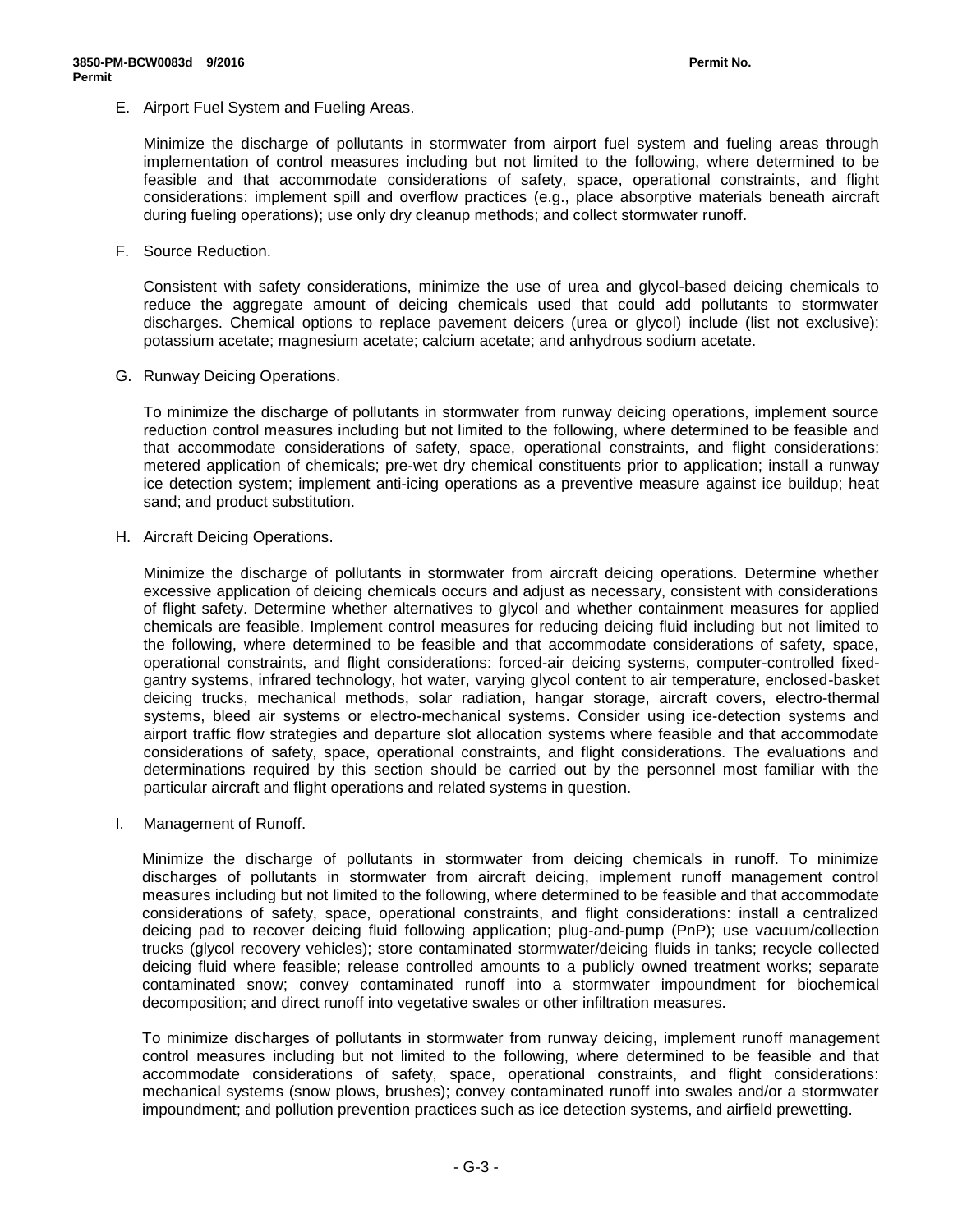When applying deicing fluids during non-precipitation events (also referred to as "clear ice deicing"), implement control measures to prevent unauthorized discharge of pollutants (dry-weather discharges of pollutants), or to minimize the discharge of pollutants from deicing fluids in later stormwater discharges, implement control measures including but not limited to the following, where determined to be feasible and that accommodate considerations safety, space, operational constraints, and flight considerations: recover deicing fluids; prevent fluids from entering storm sewers or other stormwater discharge conveyances (e.g., covering storm sewer inlets, using booms, installing absorptive interceptors in the drains); and release controlled amounts to a publicly owned treatment works. Used deicing fluid should be recycled whenever practicable.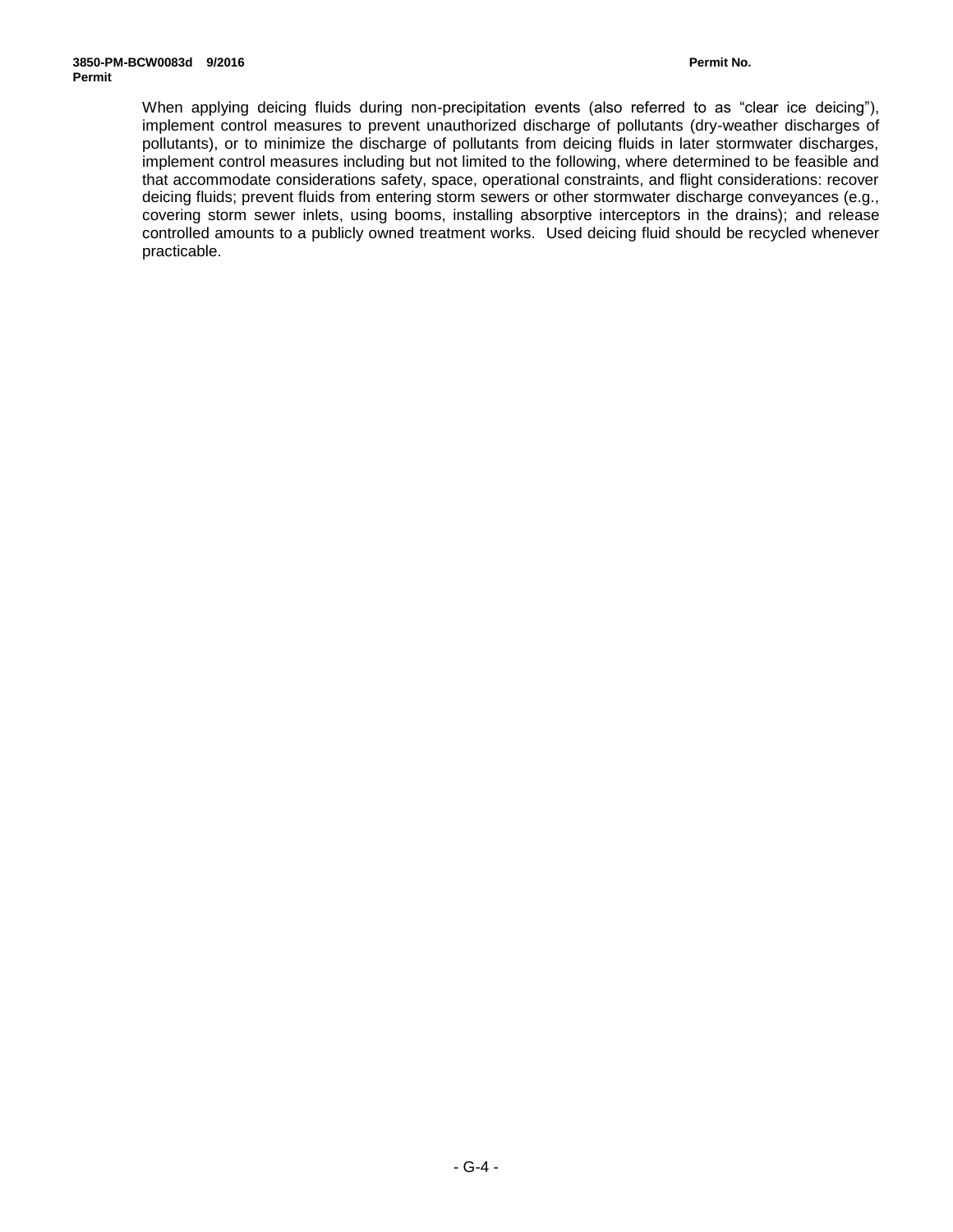# **APPENDIX H**

# **STEAM ELECTRIC GENERATING FACILITIES**

# **I. APPLICABILITY**

The requirements in Appendix H apply to stormwater discharges associated with industrial activity from Steam Electric Generating facilities as identified by the following SIC Code: 4911. Specifically, this appendix applies to steam electric power generation using coal, natural gas, oil or nuclear energy to produce a steam source, including dual fuel facilities that could employ a steam boiler. Other facilities may be required to comply with this appendix if notified by DEP in writing.

### **II. SECTOR-SPECIFIC DISCHARGE PROHIBITIONS**

This General Permit does not cover the following discharges in this sector and an individual NPDES permit is required for such discharges:

- A. Runoff from coal storage piles at steam electric generating facilities and other non-stormwater discharges, subject to effluent limitation guidelines in 40 CFR Part 423.
- B. Ancillary facilities (e.g., fleet centers and substations) that are not contiguous to a steam electric generating facility.
- C. Gas turbine facilities and combined cycle facilities where no supplemental fuel oil is burned, and where the gas turbine or combined cycle facility is not a dual fuel facility that includes a steam boiler.
- D. Cogeneration facilities (combined heat and power) utilizing a gas turbine.

### **III. MONITORING REQUIREMENTS**

The permittee must monitor and report analytical results for the parameters listed below on Discharge Monitoring Reports (DMRs) for representative outfalls, subject to footnotes provided. The benchmark values listed below are not effluent limitations, and exceedances do not constitute permit violations. However, if the permittee's sampling demonstrates exceedances of benchmark values for two consecutive monitoring periods, the permittee shall submit a corrective action plan within 90 days of the end of the monitoring period triggering the plan.

|                                     | Monitoring Requirements <sup>(1)</sup>                           |                    |                         |  |
|-------------------------------------|------------------------------------------------------------------|--------------------|-------------------------|--|
| <b>Parameter</b>                    | <b>Minimum</b><br><b>Measurement</b><br>Frequency <sup>(2)</sup> | <b>Sample Type</b> | <b>Benchmark Values</b> |  |
| pH(S.U.)                            | $1/6$ months                                                     | Grab               | XXX                     |  |
| Total Suspended Solids (TSS) (mg/L) | $1/6$ months                                                     | Grab               | 100                     |  |
| Oil and Grease (mg/L)               | $1/6$ months                                                     | Grab               | 30                      |  |
| Total Iron (mg/L)                   | $1/6$ months                                                     | Grab               | XXX                     |  |

#### Footnotes

- (1) In accordance with Part C V.B, the permittee shall conduct additional monitoring if specified by DEP in the letter authorizing permit coverage or other correspondence.
- (2) This is the minimum number of sampling events required. Permittees are encouraged to perform more than the minimum number of sampling events.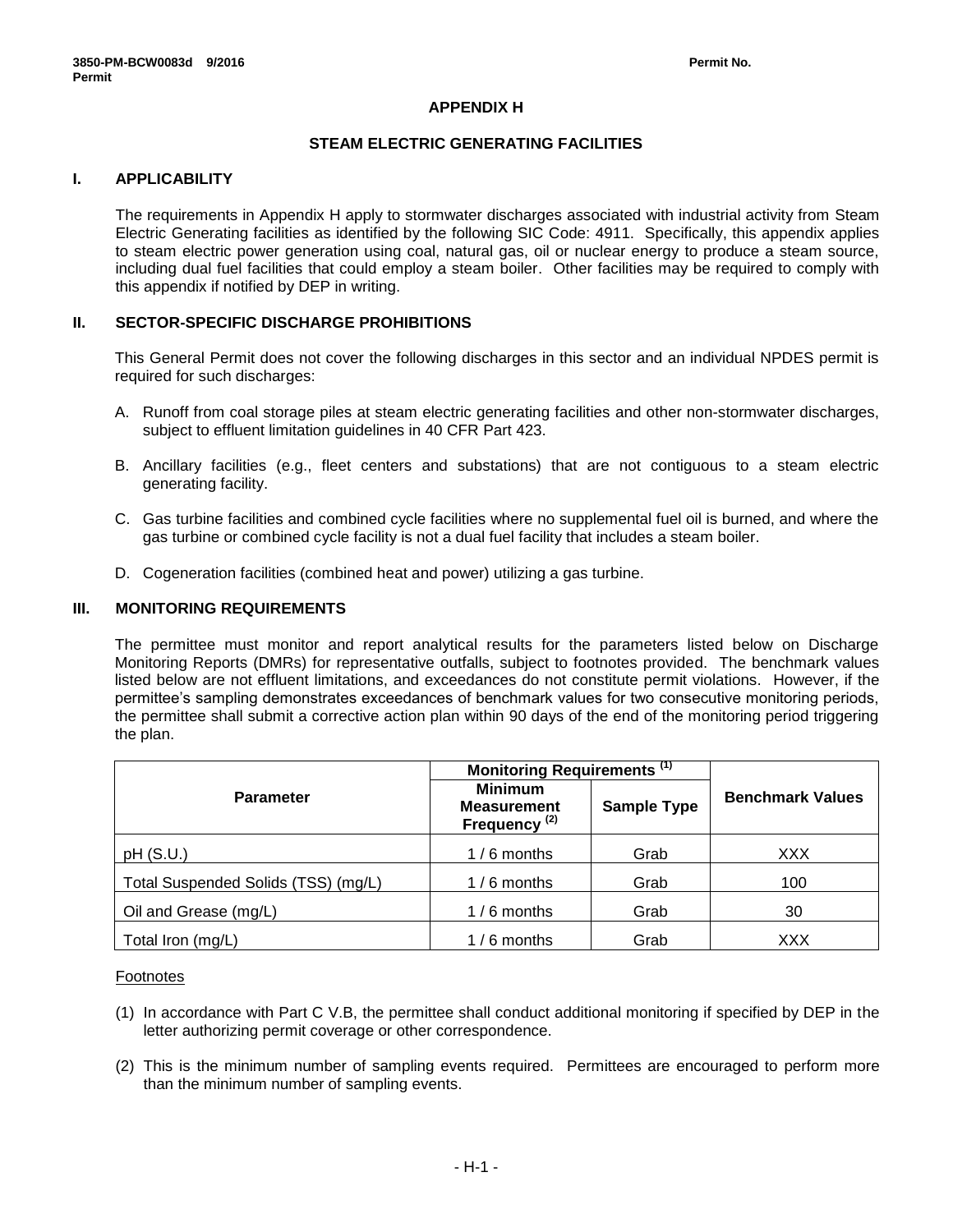### **IV. SECTOR-SPECIFIC BMPs**

In addition to the BMPs contained in Part C II of the General Permit, the permittee shall implement, at a minimum, all of the following BMPs that are applicable to the processes in place at the facility for which coverage under this General Permit is approved.

A. Fugitive Dust Emissions.

Minimize fugitive dust emissions from coal handling areas to minimize the tracking of coal dust off-site that could be discharged in stormwater through implementation of control measures including but not limited to the following: install specially designed tires; and wash vehicles in a designated area before they leave the site and control the wash water.

B. Delivery Vehicles.

Minimize contamination of stormwater runoff from delivery vehicles arriving at the plant site. Implement procedures to inspect delivery vehicles arriving at the plant site as necessary to minimize discharges of pollutants in stormwater. Ensure the overall integrity of the body or container of the delivery vehicle and implement procedures to deal with leakage or spillage from delivery vehicles.

C. Fuel Oil Unloading Areas.

Minimize contamination of precipitation or surface runoff from fuel oil unloading areas. Use containment curbs in unloading areas where feasible. In addition, ensure personnel familiar with spill prevention and response procedures are available to respond expeditiously in the event of a leak or spill during deliveries. Ensure that any leaks or spills are immediately contained and cleaned up, and use spill and overflow protection devices (e.g., drip pans, drip diapers, or other containment devices placed beneath fuel oil connectors to contain potential spillage during deliveries or from leaks at the connectors).

D. Chemical Loading and Unloading.

Minimize contamination of precipitation or surface runoff from chemical loading and unloading areas. Use containment curbs at chemical loading and unloading areas to contain spills, where practicable. In addition, ensure personnel familiar with spill prevention and response procedures are available to respond expeditiously in the event of a leak or spill during deliveries. Ensure leaks and spills are immediately contained and cleaned up and, where practicable, load and unload in covered areas and store chemicals indoors.

E. Miscellaneous Loading and Unloading Areas.

Minimize contamination of precipitation or surface runoff from loading and unloading areas through implementation of control measures including but not limited to the following: cover the loading area; install grading, curbing, or berming around the loading area to divert run-on; locate the loading and unloading equipment and vehicles so that leaks are contained in existing containment and flow diversion systems; or equivalent procedures.

F. Liquid Storage Tanks.

Minimize contamination of surface runoff from above-ground liquid storage tanks through implementation of control measures including but not limited to the following: use protective guards around tanks; use containment curbs; install spill and overflow protection; use dry cleanup methods; or equivalent measures.

G. Large Bulk Fuel Storage Tanks.

Minimize contamination of surface runoff from large bulk fuel storage tanks. Use containment berms (or their equivalent).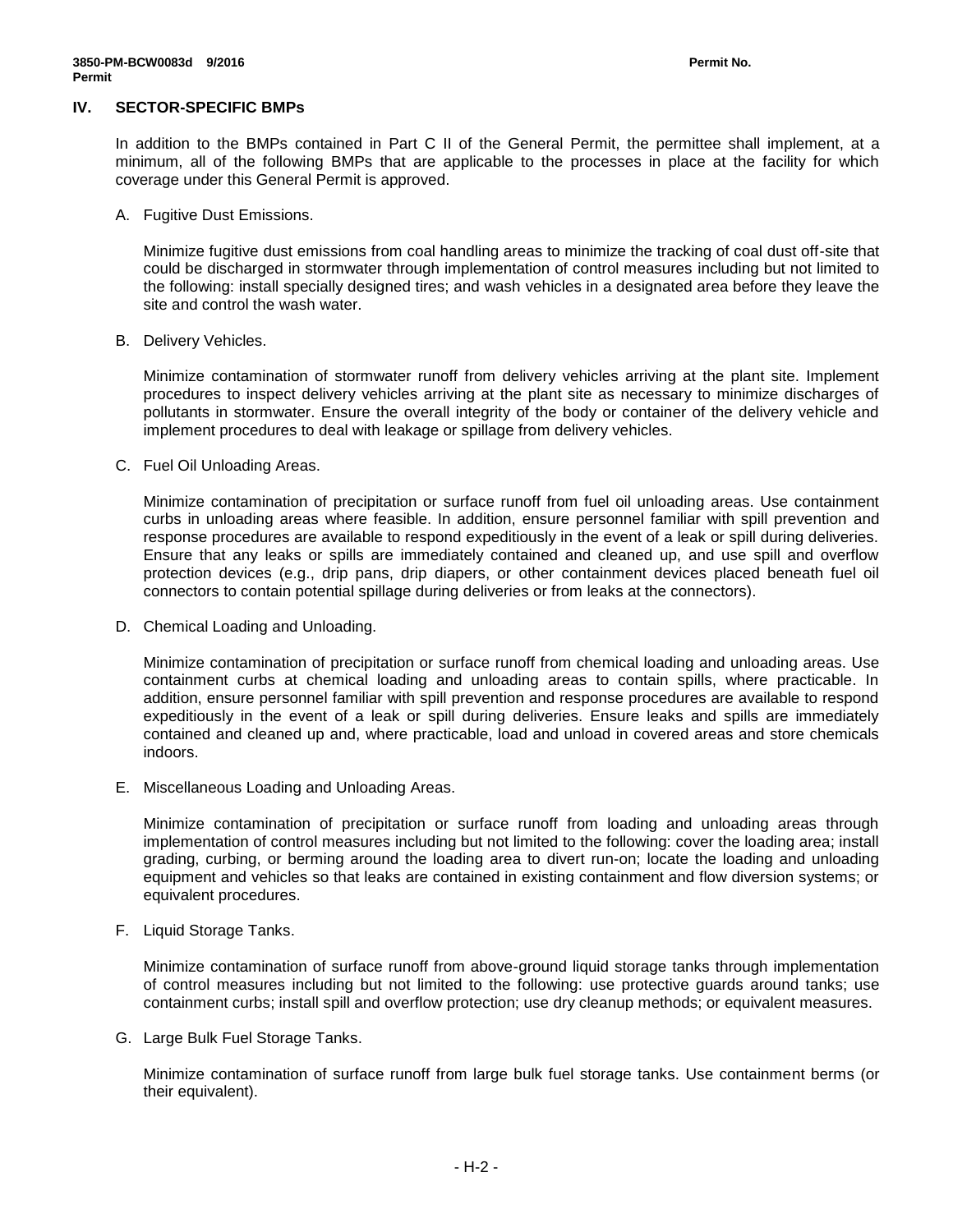H. Oil-Bearing Equipment in Switchyards.

Minimize contamination of surface runoff from oil-bearing equipment in switchyard areas. Use level grades and gravel surfaces to retard flows and limit the spread of spills, or collect runoff in perimeter ditches.

I. Residue-Hauling Vehicles.

Inspect all residue-hauling vehicles for proper covering over the load, adequate gate sealing, and overall integrity of the container body. Repair vehicles without load covering or adequate gate sealing, or with leaking containers or beds.

J. Ash Loading Areas.

Reduce or control the tracking of ash and residue from ash loading areas. Clear the ash building floor and immediately adjacent roadways of spillage, debris, and excess water as necessary to minimize discharges of pollutants in stormwater.

K. Areas Adjacent to Disposal Ponds or Landfills.

Minimize contamination of surface runoff from areas adjacent to disposal ponds or landfills. Reduce ash residue that may be tracked on to access roads traveled by residue handling vehicles, and reduce ash residue on exit roads leading into and out of residue handling areas.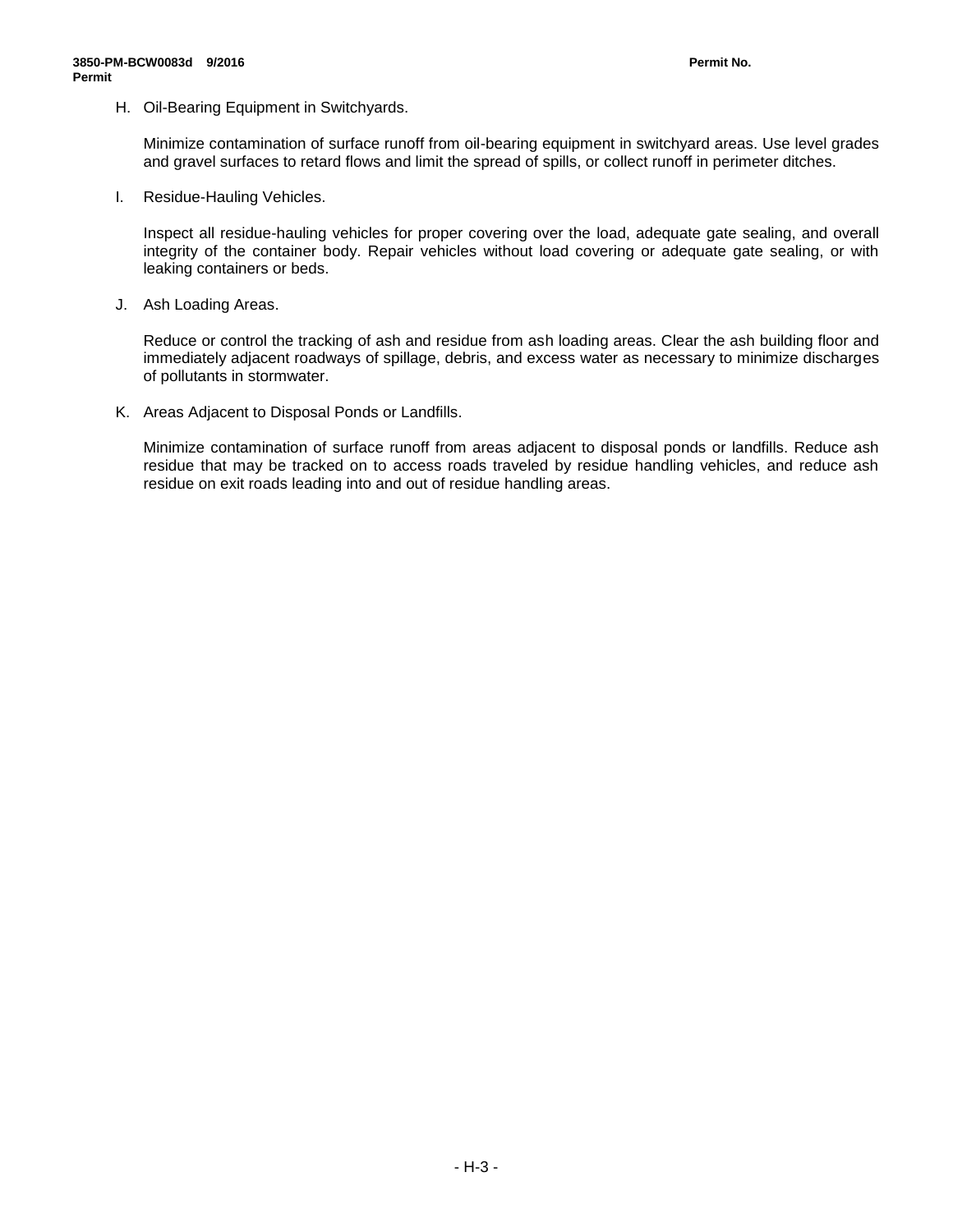# **APPENDIX I**

### **FOOD AND KINDRED PRODUCTS**

# **I. APPLICABILITY**

The requirements in Appendix I apply to stormwater discharges associated with industrial activity from Food and Kindred Products facilities as identified by the following SIC Codes: 2011 – 2015, 2021 – 2026, 2032 – 2038, 2041 – 2048, 2051 – 2053, 2061 – 2068, 2074 – 2079, 2082 – 2087, 2091 – 2099 and 2111 – 2141. Other facilities may be required to comply with this appendix if notified by DEP in writing.

### **II. SECTOR-SPECIFIC DISCHARGE PROHIBITIONS**

This General Permit does not cover the following discharges in this sector and an individual NPDES permit is required for such discharges:

Discharges containing boiler blowdown, cooling tower overflow and blowdown, ammonia refrigeration purging, and vehicle washing and clean-out operations.

### **III. MONITORING REQUIREMENTS**

The permittee must monitor and report analytical results for the parameters listed below on Discharge Monitoring Reports (DMRs) for representative outfalls, subject to footnotes provided. The benchmark values listed below are not effluent limitations, and exceedances do not constitute permit violations. However, if the permittee's sampling demonstrates exceedances of benchmark values for two consecutive monitoring periods, the permittee shall submit a corrective action plan within 90 days of the end of the monitoring period triggering the plan.

|                                                  | Monitoring Requirements <sup>(1)</sup>                           |                    |                         |
|--------------------------------------------------|------------------------------------------------------------------|--------------------|-------------------------|
| <b>Parameter</b>                                 | <b>Minimum</b><br><b>Measurement</b><br>Frequency <sup>(2)</sup> | <b>Sample Type</b> | <b>Benchmark Values</b> |
| pH(S.U.)                                         | $1/6$ months                                                     | Grab               | <b>XXX</b>              |
| 5-Day Biochemical Oxygen Demand<br>(BOD5) (mg/L) | $1/6$ months                                                     | Grab               | <b>XXX</b>              |
| Total Suspended Solids (TSS) (mg/L)              | $1/6$ months                                                     | Grab               | 100                     |
| Chemical Oxygen Demand (COD) (mg/L)              | $1/6$ months                                                     | Grab               | 120                     |
| Nitrate + Nitrite-Nitrogen (mg/L)                | $1/6$ months                                                     | Grab               | <b>XXX</b>              |
| Oil and Grease (mg/L)                            | $1/6$ months                                                     | Grab               | 30                      |

#### Footnotes

- (1) In accordance with Part C V.B, the permittee shall conduct additional monitoring if specified by DEP in the letter authorizing permit coverage or other correspondence.
- (2) This is the minimum number of sampling events required. Permittees are encouraged to perform more than the minimum number of sampling events.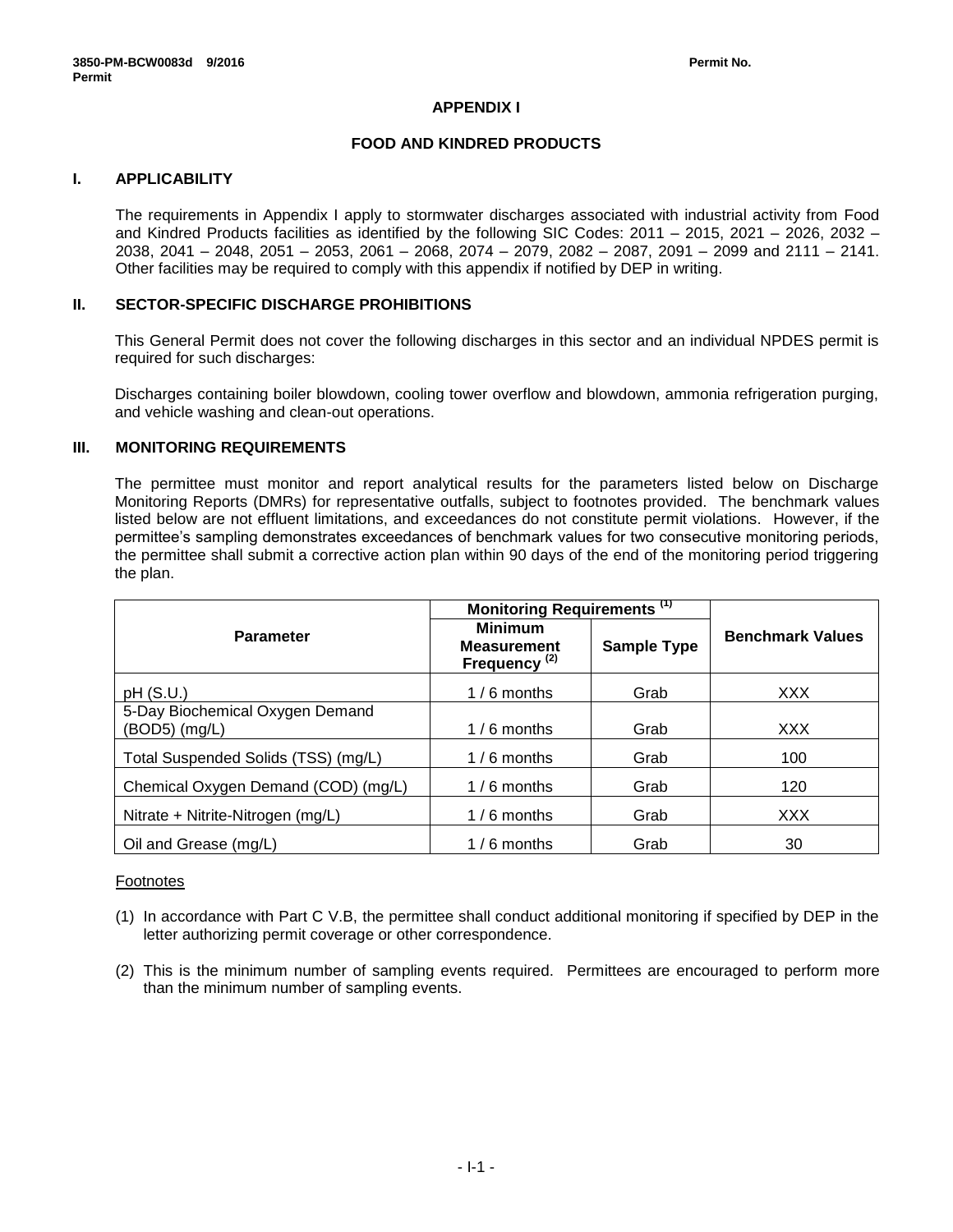### **IV. SECTOR-SPECIFIC BMPs**

In addition to the BMPs contained in Part C II of the General Permit, the permittee shall implement, at a minimum, all of the following BMPs that are applicable to the processes in place at the facility for which coverage under this General Permit is approved.

- A. Store all dry raw materials, additives and products in enclosed/covered areas; install dust collection and control system for silos, holding bins, etc.
- B. Store liquids in tanks with secondary containment and leak detection, where appropriate.
- C. Minimize raw water usage for washing products and raw materials; recycle wash water where determined to be feasible.
- D. Practice good housekeeping to limit spillage/leakage of residue and provide for prompt clean-up; dispose of rotting fruit and produce promptly.
- E. Manage inventories to ensure only short-term supplies of raw materials and products are stored on-site.
- F. Limit use of pesticides, insecticides and rodenticides to the maximum extent possible; apply during dry conditions; investigate non- (or least) hazardous alternatives.
- G. Wherever possible, enclose/cover animal holding areas; install run-on controls and collect and treat run off, as appropriate.
- H. Practice good housekeeping by containing and promptly removing and managing animal manure.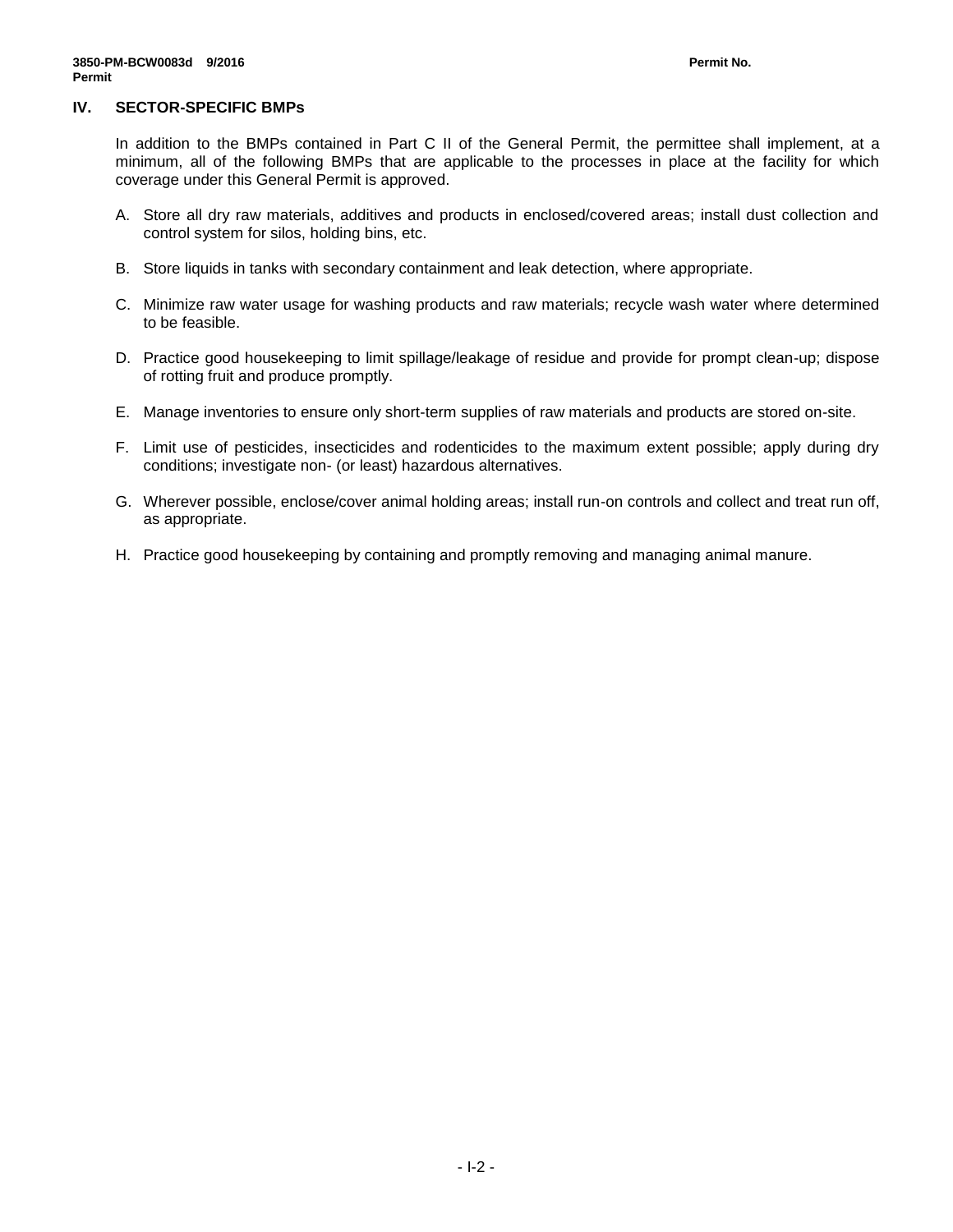# **APPENDIX J**

# **ADDITIONAL FACILITIES**

# **I. APPLICABILITY**

The requirements in Appendix J apply to stormwater discharges associated with industrial activity from facilities whose industrial activity is not described by any other appendix and are designated as needing a permit in accordance with the Pennsylvania Clean Streams Law and/or 40 CFR § 122.26.

Stormwater discharges associated with mining activity (i.e., ore mining and dressing (SIC Code 10), coal mining and related activities (SIC Code 12) and mineral mining and dressing (SIC Code 14)) should apply for NPDES permit coverage through DEP's Bureau of Mining Programs.

### **II. SECTOR-SPECIFIC DISCHARGE PROHIBITIONS**

This General Permit does not cover the following discharges in this sector and an individual NPDES permit is required for such discharges:

- A. Runoff from coal mining and related facilities, subject to effluent limitation guidelines in 40 CFR Part 434.
- B. Runoff from non-metallic mineral mining and dressing, subject to effluent limitation guidelines in 40 CFR Part 436.
- C. Runoff from ore mining and dressing, subject to effluent limitation guidelines in 40 CFR Part 440.

# **III. MONITORING REQUIREMENTS**

The permittee must monitor and report analytical results for the parameters listed below on Discharge Monitoring Reports (DMRs) for representative outfalls, subject to footnotes provided. The benchmark values listed below are not effluent limitations, and exceedances do not constitute permit violations. However, if the permittee's sampling demonstrates exceedances of benchmark values for two consecutive monitoring periods, the permittee shall submit a corrective action plan within 90 days of the end of the monitoring period triggering the plan.

|                                     | Monitoring Requirements <sup>(1)</sup>                           |                    |                         |
|-------------------------------------|------------------------------------------------------------------|--------------------|-------------------------|
| <b>Parameter</b>                    | <b>Minimum</b><br><b>Measurement</b><br>Frequency <sup>(2)</sup> | <b>Sample Type</b> | <b>Benchmark Values</b> |
| Total Suspended Solids (TSS) (mg/L) | $1/6$ months                                                     | Grab               | 100                     |
| Oil and Grease (mg/L)               | $1/6$ months                                                     | Grab               | 30                      |

#### Footnotes

- (1) In accordance with Part C V.B, the permittee shall conduct additional monitoring if specified by DEP in the letter authorizing permit coverage or other correspondence.
- (2) This is the minimum number of sampling events required. Permittees are encouraged to perform more than the minimum number of sampling events.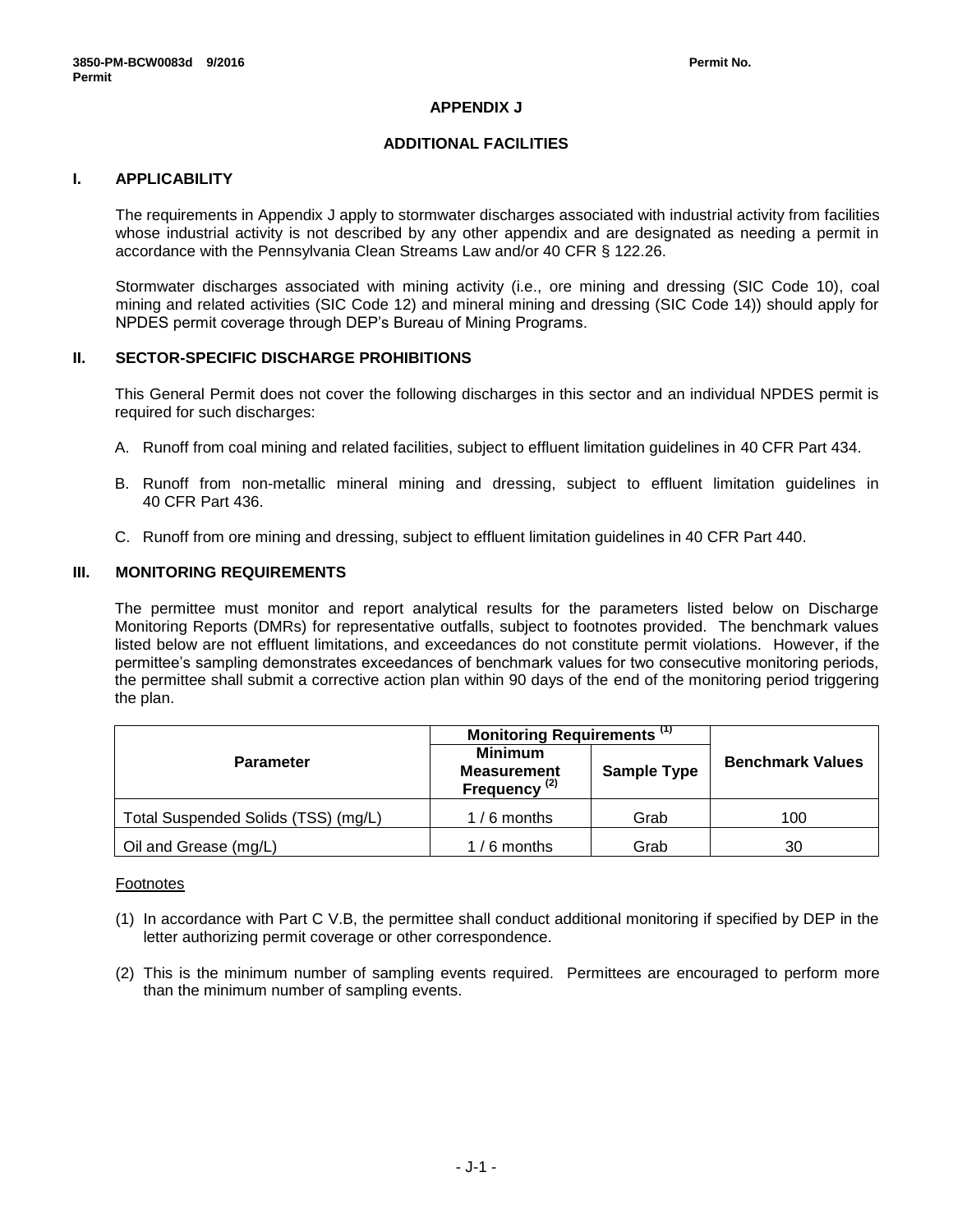#### **IV. SECTOR-SPECIFIC BMPs**

In addition to the BMPs contained in Part C II of the General Permit, the permittee shall implement, at a minimum, all of the following BMPs that are applicable to the processes in place at the facility for which coverage under this General Permit is approved.

A. Oil and Gas Extraction BMPs

The following BMPs are applicable to facilities with SIC Code 13 that are required to obtain permit coverage:

- 1. Perform periodic inspections and maintenance on all transfer areas, piping, pumps, valves, compressors and other equipment where failure/leaks could cause petroleum releases.
- 2. Ensure secondary containment and leak detection for all petroleum product tanks and produced water tanks at exploration sites.
- 3. Develop and implement a detailed spill response plan, including immediate clean-up of petroleum residues and contaminated soils potentially exposed to stormwater.
- 4. Reclaim produced water pits and other disturbed areas at extraction sites immediately upon well closure.
- 5. Provide for oil/water separators to treat runoff from all areas where there is potential exposure to petroleum products.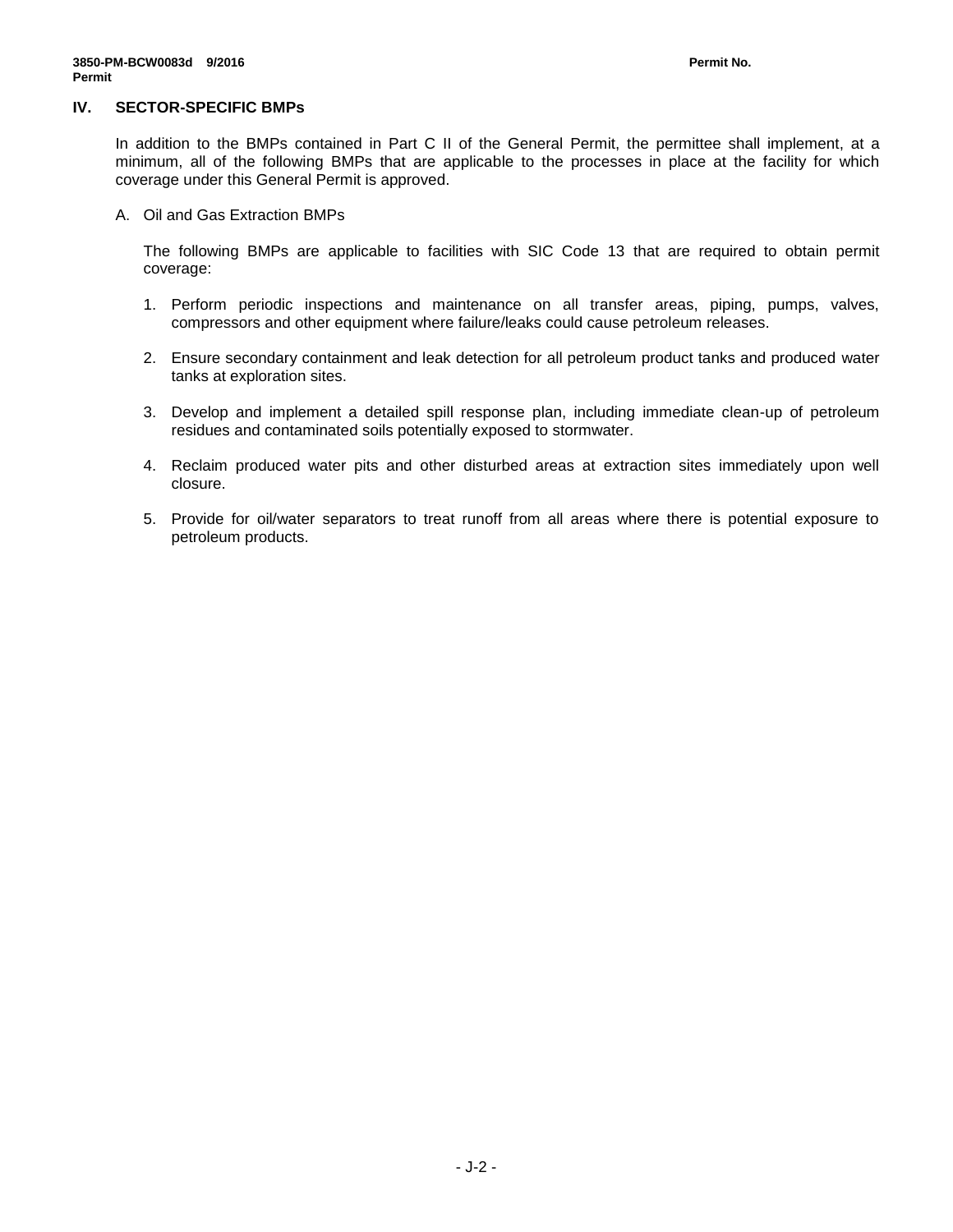# **APPENDIX K**

### **EXISTING SALT STORAGE AND DISTRIBUTION SITES**

# **I. APPLICABILITY**

The requirements in Appendix K apply to stormwater discharges from Existing Salt Storage and Distribution Sites with large and/or small stockpiles, regardless of SIC Code, where the discharges do not enter a municipal separate storm sewer system (MS4) that is covered by an NPDES permit.

The term "existing" refers to sites that are used for roadway deicing material storage or distribution as of the effective date of the PAG-03 General Permit. The term "salt" is inclusive of solid chemical products stored and utilized for the principal purpose of deicing roadways for public safety (including but not limited to sodium chloride, magnesium chloride, calcium chloride, calcium magnesium acetate, potassium acetate, and mixtures thereof). The terms "large stockpile" and "small stockpile" refer to sites that are designed for storage of at least 3,000 tons of salt and less than 3,000 tons of salt, respectively.

# **II. SECTOR-SPECIFIC DISCHARGE PROHIBITIONS**

This General Permit does not cover the following discharges:

- A. Discharges from new salt storage and distribution sites. New salt storage and distribution sites with large stockpiles must apply for and obtain an individual NPDES permit (or other DEP approval), whether or not such sites are co-located with other industrial activities, unless such discharges will be covered by an MS4 NPDES permit. New salt storage and distribution sites with small stockpiles are not required to seek permit coverage under an individual NPDES permit if the BMPs specified in Section IV of this appendix are implemented and maintained, unless otherwise notified by DEP in writing that permit coverage or other DEP approval is required.
- B. Discharges from new or existing salt storage and distribution sites that also store other non-salt and nonaggregate materials for deicing, including but not limited to coal ash and incinerator ash.

### **III. MONITORING REQUIREMENTS**

The permittee must monitor and report analytical results for the parameters listed below on Discharge Monitoring Reports (DMRs) for representative outfalls, subject to footnotes provided. The benchmark values listed below are not effluent limitations, and exceedances do not constitute permit violations. However, if the permittee's sampling demonstrates exceedances of benchmark values for two consecutive monitoring periods, the permittee shall submit a corrective action plan within 90 days of the end of the monitoring period triggering the plan.

|                                     | Monitoring Requirements (1),(2),(3)                              |                    |                         |  |
|-------------------------------------|------------------------------------------------------------------|--------------------|-------------------------|--|
| <b>Parameter</b>                    | <b>Minimum</b><br><b>Measurement</b><br>Frequency <sup>(4)</sup> | <b>Sample Type</b> | <b>Benchmark Values</b> |  |
| pH(S.U.)                            | $1/6$ months                                                     | Grab               | <b>XXX</b>              |  |
| Total Suspended Solids (TSS) (mg/L) | $1/6$ months                                                     | Grab               | 100                     |  |
| Total Dissolved Solids (mg/L)       | $1/6$ months                                                     | Grab               | <b>XXX</b>              |  |
| Chloride (mg/L)                     | $1/6$ months                                                     | Grab               | 2,000                   |  |

#### Footnotes

(1) The permittee shall monitor the listed parameters at representative outfalls that receive runoff (including discharges from stormwater collection ponds) from areas where salt is stored and handled. One sample must be collected during the period October 1 – March 31 (to be submitted on a DMR due April 28) and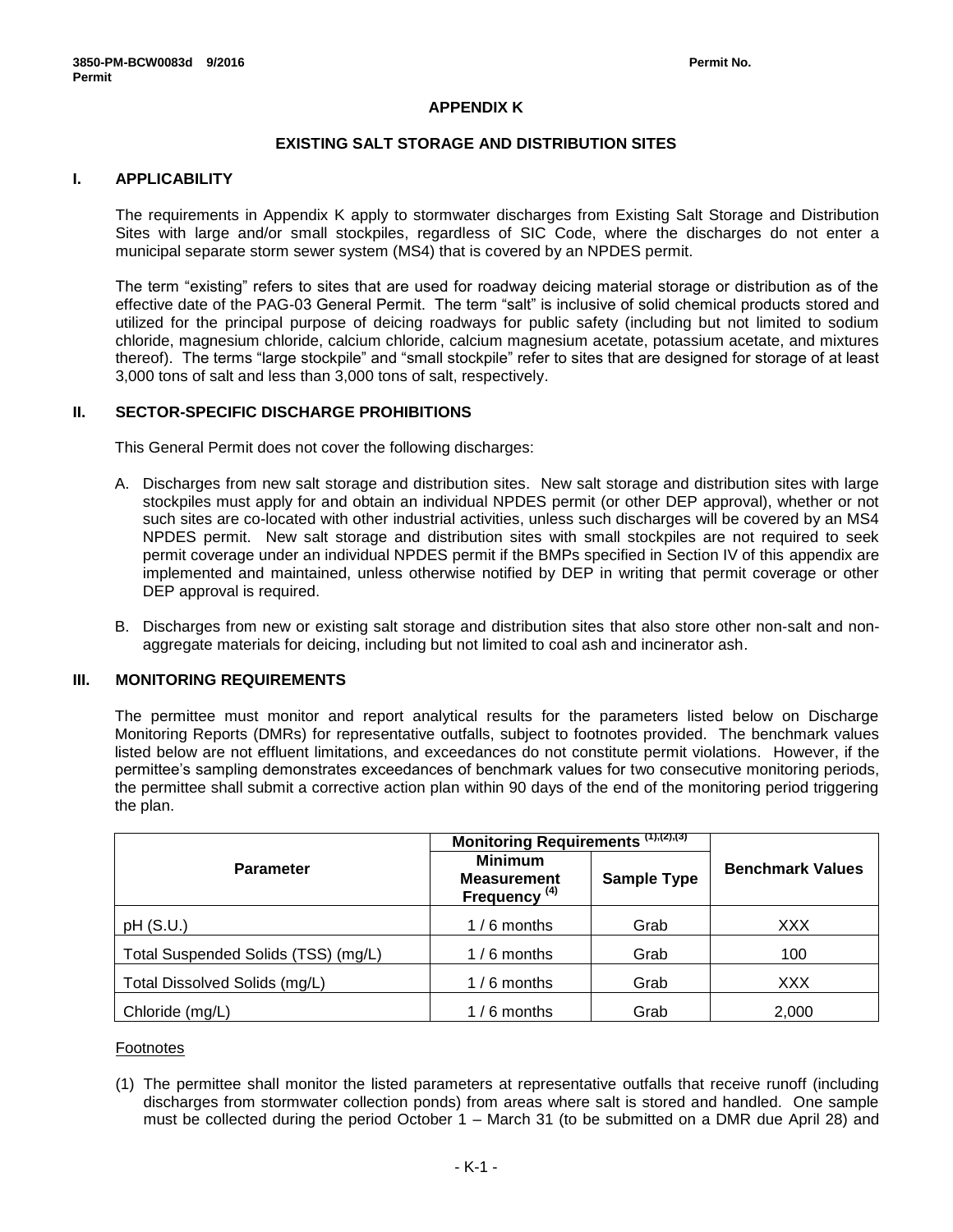one sample must be collected during the period April 1 – September 30 (to be submitted on a DMR due October 28).

- (2) Permittees with large stockpiles shall monitor the listed parameters in accordance with Footnote (1). Permittees with small stockpiles shall monitor the listed parameters for the first year of General Permit coverage; if discharge concentrations are less than benchmark values identified above for both sample events, monitoring may be reduced to 1/year during the period October 1 – March 31 for the remainder of the General Permit term, otherwise monitoring must continue semiannually throughout the term.
- (3) In accordance with Part C V.B, the permittee shall conduct additional monitoring if specified by DEP in the letter authorizing permit coverage or other correspondence.
- (4) This is the minimum number of sampling events required. Permittees are encouraged to perform more than the minimum number of sampling events.

# **IV. SECTOR-SPECIFIC BMPs**

In addition to the BMPs contained in Part C II of the General Permit, the permittee shall implement, at a minimum, all of the following BMPs that are applicable to the processes in place at the facility for which coverage under this General Permit is approved. The following BMPs apply to salt stockpiles only and not stockpiles of antiskid materials (e.g., stone, sand, cinders, etc.) that may be present on-site unless DEP determines that such materials are causing or contributing to pollution, in which case the BMPs shall be implemented upon receipt of written notification from DEP in accordance with a schedule provided by DEP or an approved alternate schedule.

- A. Surface and Cover.
	- 1. The permittee shall store salt stockpiles and conduct loading/unloading activities on a synthetic, impermeable surface (i.e.,  $< 10^{-7}$  cm/sec).
	- 2. If stockpiles are not covered under permanent, structural cover, stockpiles must be covered by materials including but not limited to tarpaulin, polyethylene, polyurethane, polypropylene or hypalon with sufficient strength to prevent tearing. When loading and unloading is not being done, the entire stockpile must be covered at all times.
- B. Material Management.
	- 1. Remove covering at the working face just high enough to load out the day's shipment. This will minimize moisture absorption and secure the cover if wind direction shifts toward the working face.
	- 2. Maintain the working face perpendicular to the long axis of the pile by loading alternately left/right and right/left.
	- 3. Avoid creating a horseshoe-shaped working face that results from removing the center of the pile and leaving extended edges or aprons.
	- 4. Maintain adequate cover at the lower edge or toe of the working face to permit maximum possible resealing of the edge of the cover when operations are completed for the day. Take care to avoid cover damage caused by cascading salt from the upper section of the working face.
	- 5. Establish and maintain the working face at the downwind end of the stockpile whenever operationally feasible.
	- 6. Clean up material spills from loading/unloading areas at the end of the work day.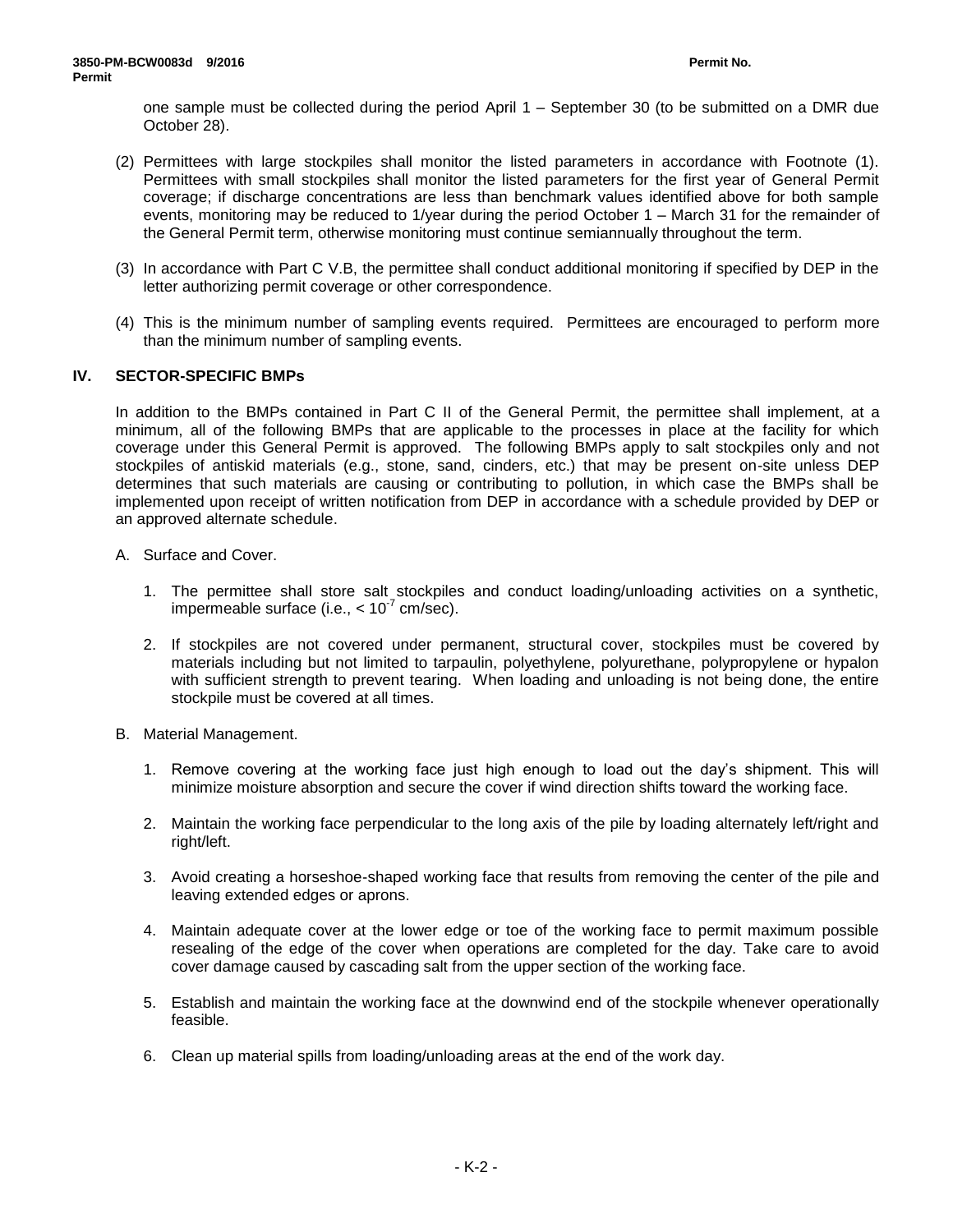# C. Stormwater Management

- 1. If stormwater collection ponds or basins are installed and utilized, such ponds shall contain a synthetic liner and be managed to limit discharges to only those times where surface water flows are elevated.
- 2. The permittee shall recycle collected stormwater that may have come into contact with salt materials when determined by the permittee to be feasible.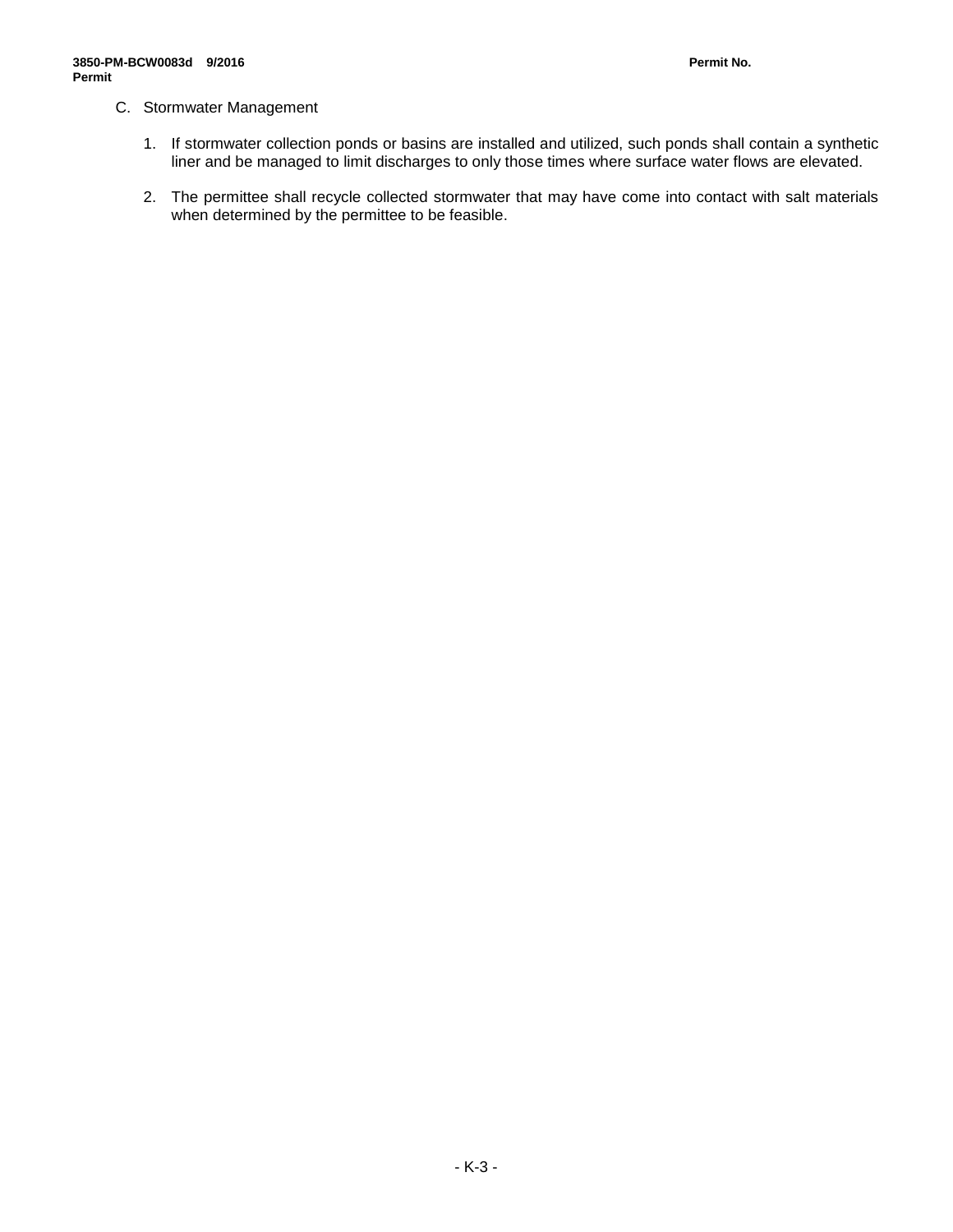# **APPENDIX L**

### **LAND TRANSPORTATION AND PETROLEUM STATIONS AND TERMINALS**

# **I. APPLICABILITY**

The requirements in Appendix L apply to stormwater discharges associated with industrial activity from Land Transportation facilities and Petroleum Bulk Stations and Terminals as identified by the following SIC Codes: 4011, 4013, 4111-4173, 4212-4231, 4311 and 5171. Other facilities may be required to comply with this appendix if notified by DEP in writing.

### **II. SECTOR-SPECIFIC DISCHARGE PROHIBITIONS**

This General Permit does not cover the following discharges in this sector and an individual NPDES permit is required for such discharges:

Discharges of vehicle/equipment/surface wash water, including tank cleaning operations. Such discharges must be authorized under a separate NPDES permit, discharged to a sanitary sewer in accordance with applicable industrial pretreatment requirements, or recycled on-site.

### **III. SECTOR-SPECIFIC NON-STORMWATER DISCHARGES**

In addition to the authorized non-stormwater discharges identified in Part C I.B, discharges from hydrostatic testing of tanks at petroleum bulk stations and terminals where no chemical additives are used are authorized under this General Permit.

# **IV. MONITORING REQUIREMENTS**

The permittee must monitor and report analytical results for the parameters listed below on Discharge Monitoring Reports (DMRs) for representative outfalls, subject to footnotes provided. The benchmark values listed below are not effluent limitations, and exceedances do not constitute permit violations. However, if the permittee's sampling demonstrates exceedances of benchmark values for two consecutive monitoring periods, the permittee shall submit a corrective action plan within 90 days of the end of the monitoring period triggering the plan.

|                                     | Monitoring Requirements <sup>(1)</sup>                           |                    |                         |  |
|-------------------------------------|------------------------------------------------------------------|--------------------|-------------------------|--|
| <b>Parameter</b>                    | <b>Minimum</b><br><b>Measurement</b><br>Frequency <sup>(2)</sup> | <b>Sample Type</b> | <b>Benchmark Values</b> |  |
|                                     |                                                                  |                    |                         |  |
| Total Suspended Solids (TSS) (mg/L) | $1/6$ months                                                     | Grab               | 100                     |  |
| Oil and Grease (mg/L)               | $1/6$ months                                                     | Grab               | 30                      |  |

#### Footnotes

- (1) In accordance with Part C V.B, the permittee shall conduct additional monitoring if specified by DEP in the letter authorizing permit coverage or other correspondence.
- (2) This is the minimum number of sampling events required. Permittees are encouraged to perform more than the minimum number of sampling events.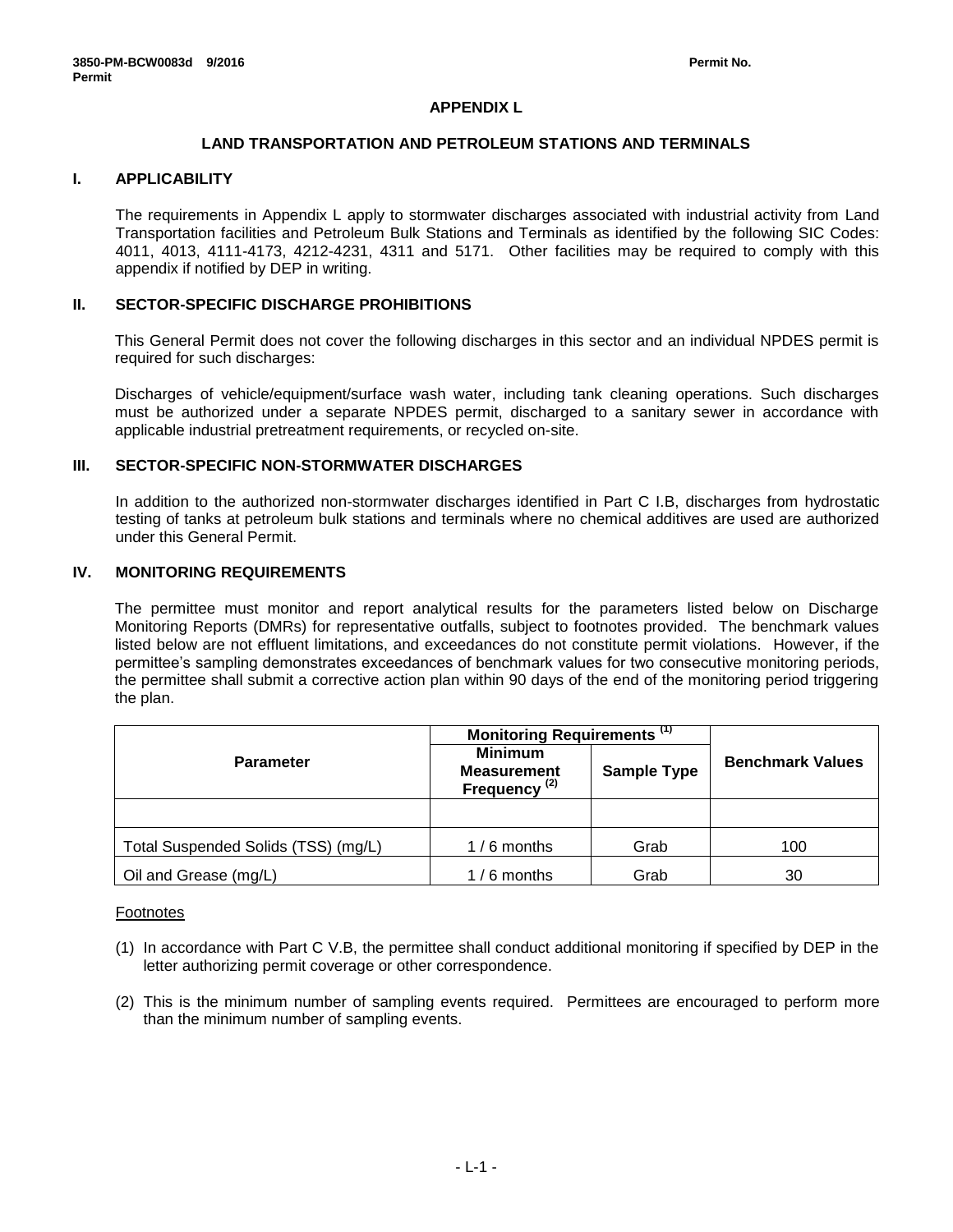### **V. SECTOR-SPECIFIC BMPs**

In addition to the BMPs contained in Part C II of the General Permit, the permittee shall implement, at a minimum, all of the following BMPs that are applicable to the processes in place at the facility for which coverage under this General Permit is approved.

- A. General BMPs
	- 1. Vehicle and Equipment Storage Areas.

Minimize the potential for stormwater exposure to leaky or leak-prone vehicles/equipment awaiting maintenance through implementation of control measures including but not limited to the following: use drip pans under vehicles/equipment; store vehicles and equipment indoors; install berms or dikes; use absorbents; roof or cover storage areas; and clean pavement surfaces to remove oil and grease.

2. Material Storage Areas.

Maintain all material storage vessels (e.g., for used oil/oil filters, spent solvents, paint wastes, hydraulic fluids) to prevent contamination of stormwater and plainly label them (e.g., "Used Oil," "Spent Solvents"). To minimize discharges of pollutants in stormwater from material storage areas, implement control measures including but not limited to the following: store materials indoors; install berms/dikes around material storage areas; minimize runoff of stormwater to the areas; use dry cleanup methods; and treat and/or recycle collected stormwater runoff.

3. Vehicle and Equipment Cleaning and Maintenance Areas.

Minimize contamination of stormwater runoff from all areas used for vehicle/equipment cleaning through implementation of control measures including but not limited to the following: perform all cleaning operations indoors; use dry cleanup methods; ensure that all wash water drains to a proper collection system (i.e., not the stormwater drainage system); treat and/or recycle collected wash water; or other equivalent measures.

B. Locomotive BMPs.

Minimize discharges of pollutants in stormwater from locomotive sanding areas through implementation of control measures including but not limited to the following: cover sanding areas; minimize stormwater run on/runoff; or other appropriate sediment removal practices.

- C. Petroleum Bulk Station and Terminal BMPs.
	- 1. Pollution Prevention
		- a. Stormwater runoff may not be discharged directly to surface waters where the runoff may come into contact with petroleum products or spills unless the runoff is first treated to remove petroleum products.
		- b. Stormwater collected in storage tank diked areas may be discharged to surface waters without treatment provided the following conditions are met:
		- c. Each tank dike or discharge line shall contain a normally closed shut-off valve.
		- d. The stormwater shall be visually inspected before discharge to confirm no visible sheen is present.
		- e. Each discharge from diked areas shall be designated as an outfall (unless the permittee determines that a representative outfall can be selected), and stormwater samples shall be collected and analyzed in accordance with Section IV, above.
		- f. The shutoff valve shall be closed following drainage under responsible supervision.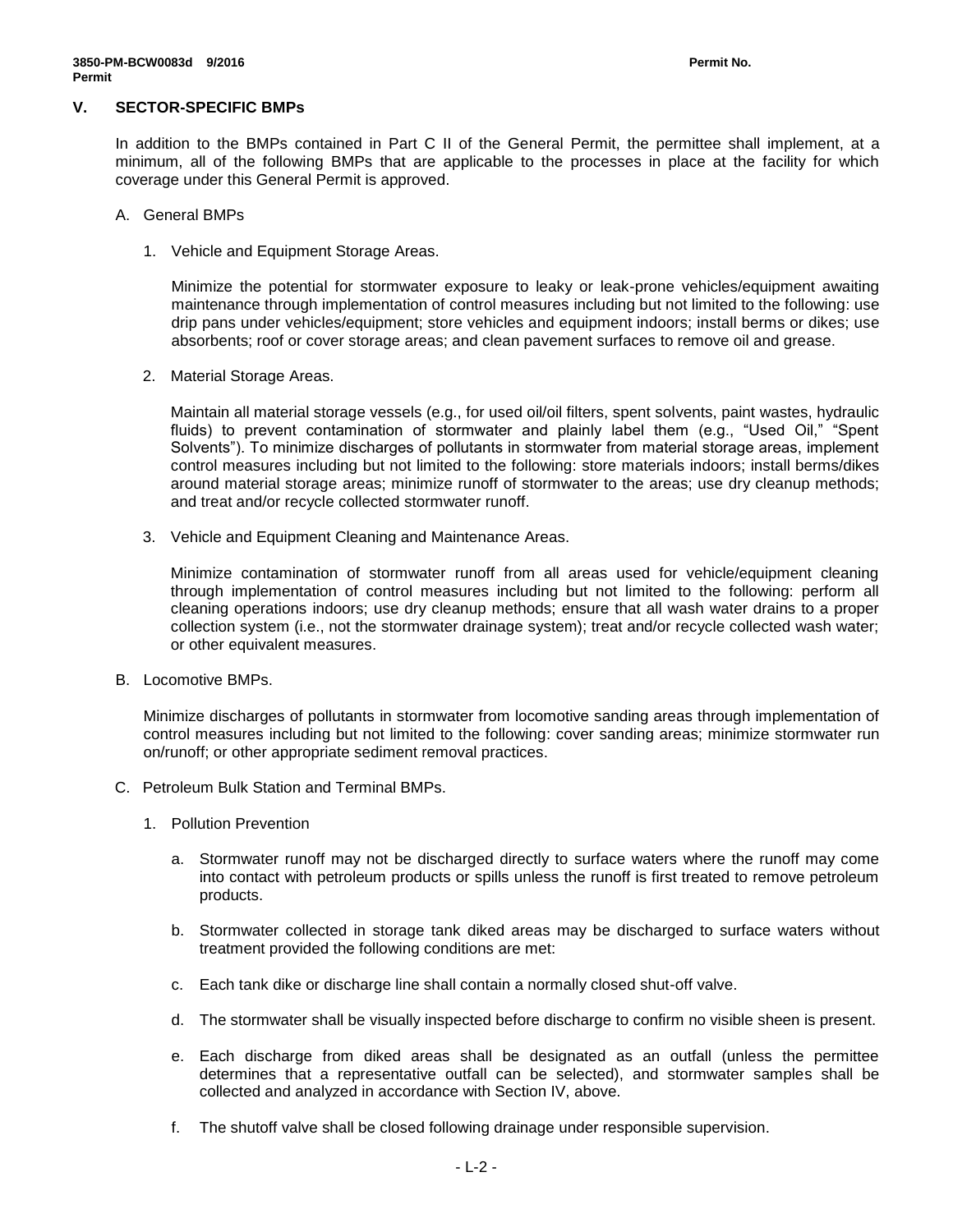- 2. Unless it can be shown that an alternate design is equivalent and approval, treatment facilities shall consist of an oil/water separator designed in accordance with American Petroleum Institute (API) specifications to meet or exceed the following standards:
	- a. The separator shall be capable of treating 80 gallons per minute for each acre of land draining to it during the precipitation runoff period (e.g., a 2 acre drainage area will require a separator designed to treat 160 gpm).
	- b. The horizontal velocity through the separator shall not exceed 3 feet per minute, except when rainfall produces a runoff exceeding 80 gallons per minute per acre of land draining to the separator. When such runoff occurs, there will be no limit on the horizontal velocity.
	- c. The detention time of water flowing through the separator shall be at least 20 minutes except when rainfall produces a runoff exceeding 80 gallons per minute per acre of land draining to the separator. When such runoff occurs, the detention time may be less than 20 minutes.

If the permittee proposes to utilize an oil/water separator that does not meet, or is not equivalent to, the design standards above, the permittee shall obtain a Water Quality Management (WQM) permit for the construction and operation of the proposed oil/water separator and its associated equipment.

- 3. Operation and Maintenance
	- a. The oil/water separator shall be inspected after each precipitation event to ensure that the petroleum product is being properly removed. Petroleum products shall not be allowed to accumulate in the separator in amounts in excess of the design limitations of the separator, or in a manner which adversely affects the separator's operation.
	- b. Solids build-up in the separator shall be measured after each precipitation event. When build-up exceeds either one foot in depth or the design criteria of the oil/water separator, or otherwise hinders the separator's operation, the solids shall be removed.
	- c. Petroleum products and solids removed from the separator shall be handled and disposed of in a manner that is compliance with applicable laws and regulations.
	- d. A record identifying the dates when solids and petroleum products are removed from the separator and the location of the disposal site shall be maintained for a period of at least 3 years. These records shall be made available upon request by DEP for inspection.
	- e. There shall be no discharge of untreated tank bottom water into dike areas or into the stormwater collection, treatment, and discharge facilities. Tank bottom water which is periodically removed from storage tanks shall either: (1) be removed off-site to be disposed of in a manner consistent with the applicable laws of the Commonwealth of Pennsylvania, or (2) be treated on-site to remove petroleum products and other constituents to levels acceptable for on-site disposal.
- 4. Hydrostatic Test Water

Hydrostatic test water may be discharged to diked areas, drainage swales or streams provided the following conditions are met:

- a. Tanks previously containing product shall be cleaned prior to hydrostatic testing and the wash/rinse water shall be removed. The wash/rinse water shall not be discharged to diked areas, drainage swales or streams.
- b. Hydrostatic test water shall be analyzed before discharge and shall achieve the following discharge requirements: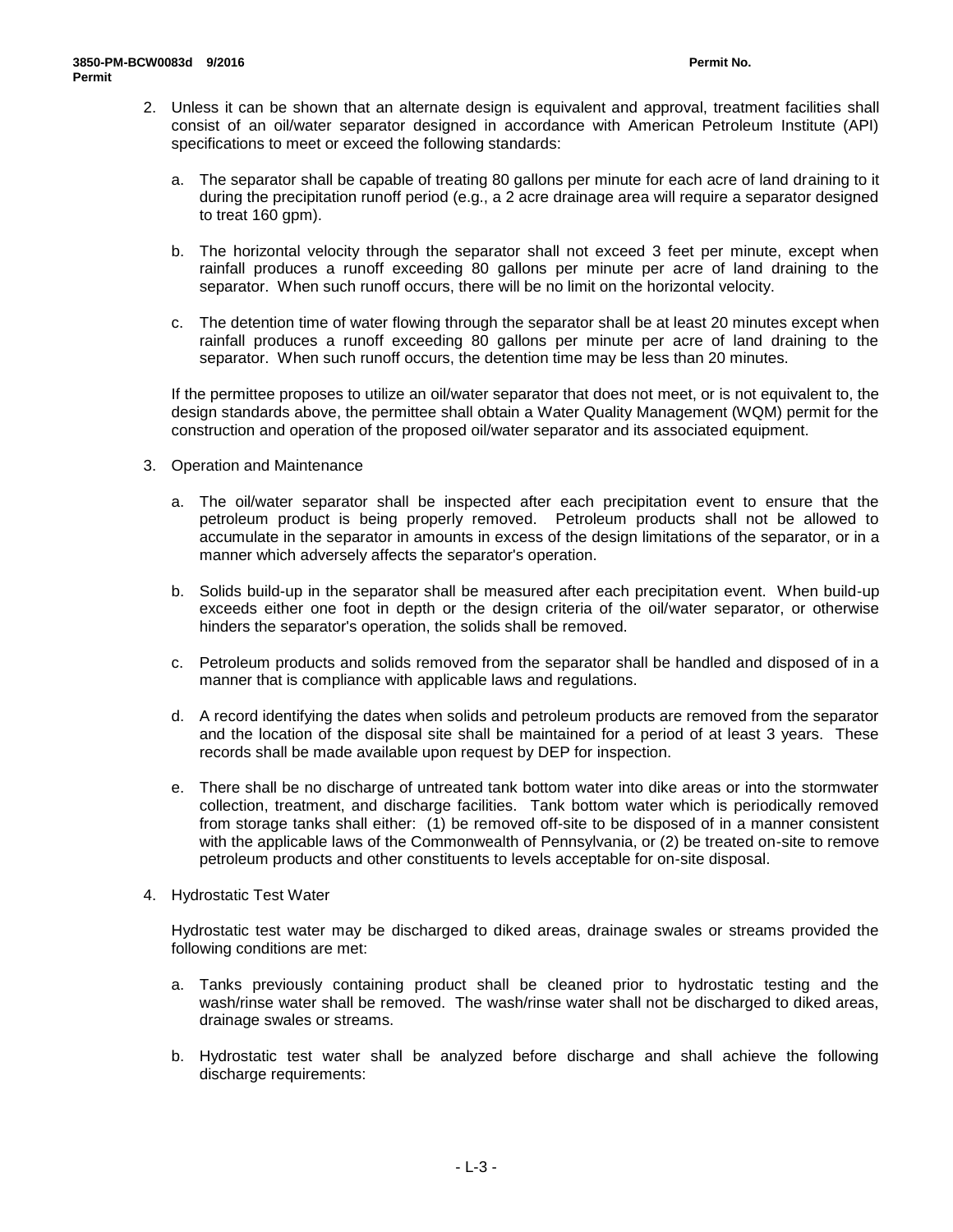| <b>Parameter</b>                     | <b>Discharge Concentration</b><br>(mg/L) |
|--------------------------------------|------------------------------------------|
| Benzene                              | 0.0025                                   |
| <b>BTEX</b>                          | 0.25                                     |
| Oil and Grease                       | 30                                       |
| <b>Total Suspended Solids</b>        | 60                                       |
| Dissolved Iron                       | 7.0                                      |
| <b>Total Residual Chlorine (TRC)</b> | 0.05                                     |
| pH (S.U.)                            | $6.0 - 9.0$                              |
| Dissolved Oxygen (DO)                | 5.0                                      |

The permittee shall attach all analytical results for hydrostatic test water as well as the date, flow rate and duration of all discharges to the Annual Report required by the General Permit.

c. If the test water contains TRC above the discharge concentration requirement, the water may be drained to and held in a diked area until the TRC level meets the above standard, after which it may be released from the dike.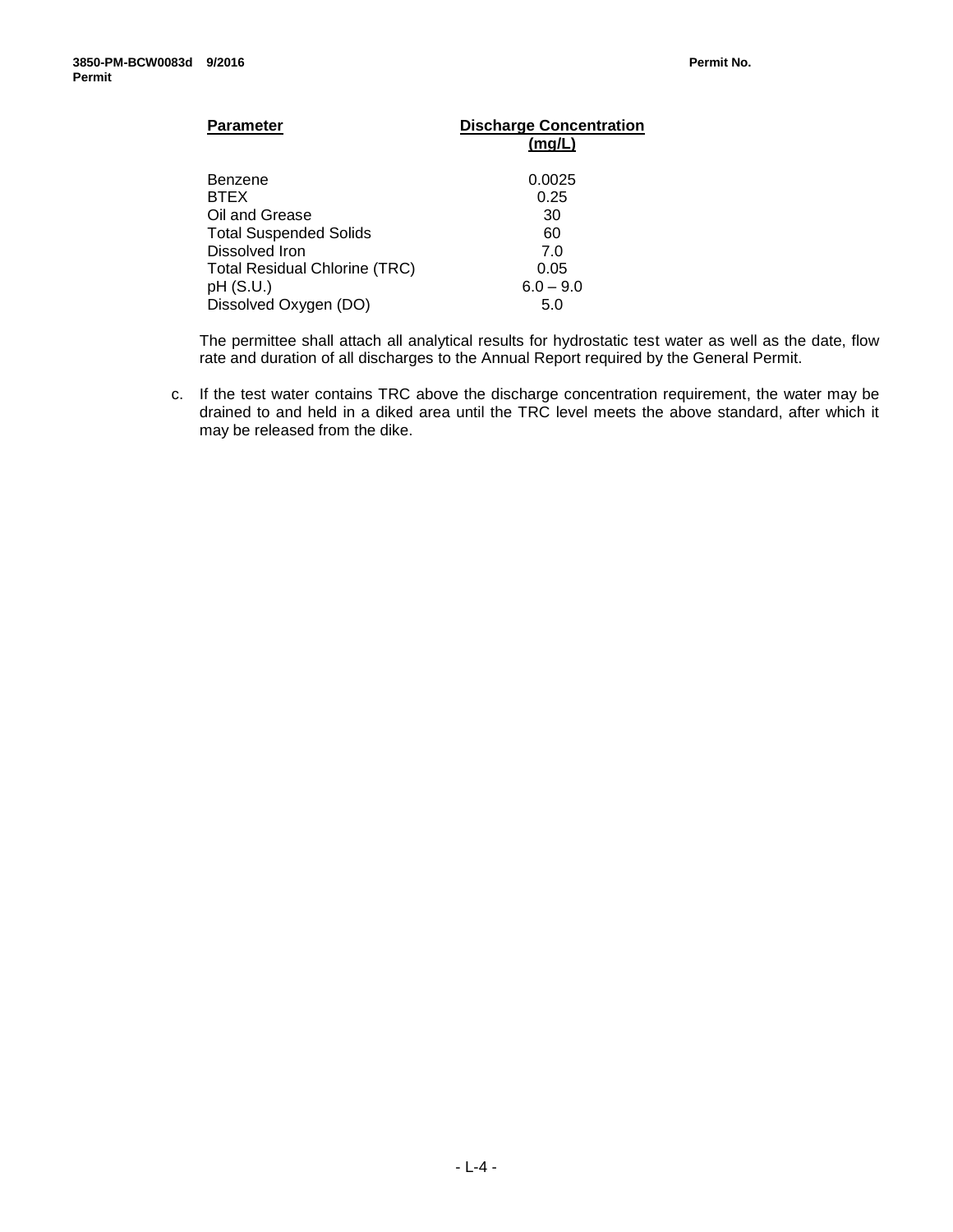# **APPENDIX M**

### **ASPHALT PAVING, ROOFING MATERIALS AND LUBRICANTS**

# **I. APPLICABILITY**

The requirements in Appendix M apply to stormwater discharges associated with industrial activity from Asphalt Paving, Roofing Materials and Lubricants facilities as identified by the following SIC Codes: 2951, 2952, 2992 and 2999. Other facilities may be required to comply with this appendix if notified by DEP in writing.

Appendix M does not cover stormwater discharges from oil recycling facilities, which are covered under Appendix P, and stormwater discharges associated with fats and oils rendering, which are covered under Appendix I.

# **II. SECTOR-SPECIFIC DISCHARGE PROHIBITIONS**

This General Permit does not cover the following discharges in this sector and an individual NPDES permit is required for such discharges:

- A. Stormwater discharges from petroleum refining facilities, including those that manufacture asphalt or asphalt products, subject to effluent limitation guidelines in 40 CFR Part 419 (Petroleum Refining).
- B. Runoff from asphalt emulsion facilities, subject to effluent limitation guidelines in 40 CFR Part 443.

### **III. MONITORING REQUIREMENTS**

The permittee must monitor and report analytical results for the parameters listed below on Discharge Monitoring Reports (DMRs) for representative outfalls, subject to footnotes provided. The benchmark values listed below are not effluent limitations, and exceedances do not constitute permit violations. However, if the permittee's sampling demonstrates exceedances of benchmark values for two consecutive monitoring periods, the permittee shall submit a corrective action plan within 90 days of the end of the monitoring period triggering the plan.

|                                     | Monitoring Requirements <sup>(1)</sup>                           |                    |                         |  |
|-------------------------------------|------------------------------------------------------------------|--------------------|-------------------------|--|
| <b>Parameter</b>                    | <b>Minimum</b><br><b>Measurement</b><br>Frequency <sup>(2)</sup> | <b>Sample Type</b> | <b>Benchmark Values</b> |  |
| pH(S.U.)                            | $1/6$ months                                                     | Grab               | XXX                     |  |
| Oil and Grease (mg/L)               | $1/6$ months                                                     | Grab               | 30                      |  |
| Total Suspended Solids (TSS) (mg/L) | $1/6$ months                                                     | Grab               | 100                     |  |

#### Footnotes

- (1) In accordance with Part C V.B, the permittee shall conduct additional monitoring if specified by DEP in the letter authorizing permit coverage or other correspondence.
- (2) This is the minimum number of sampling events required. Permittees are encouraged to perform more than the minimum number of sampling events.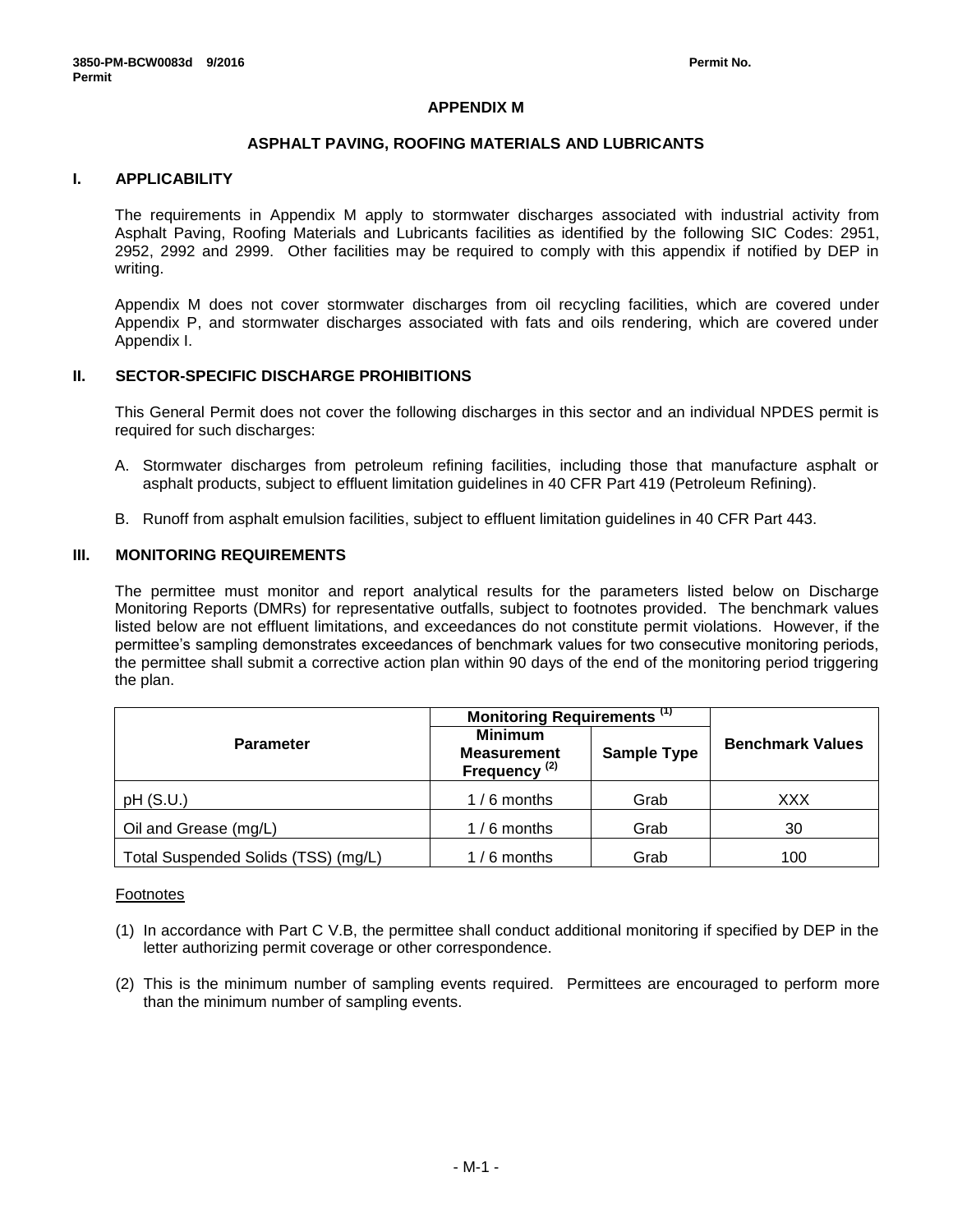### **IV. SECTOR-SPECIFIC BMPs**

In addition to the BMPs contained in Part C II of the General Permit, the permittee shall implement, at a minimum, all of the following BMPs that are applicable to the processes in place at the facility for which coverage under this General Permit is approved.

- A. Provide for secondary containment around asphalt and petroleum product tanks; install leak detection and high level overflow devices.
- B. Practice good housekeeping by periodically removing dust and spilled materials from throughout the site.
- C. Divert stormwater run-on from aggregate storage areas and design piles to minimize erosion and control runoff.
- D. Only perform vehicle washing in dedicated areas; collect washwater from storm drainage separately.
- E. Complete truck wheel washing if necessary to avoid off-site material tracking.
- F. Utilize dust control agents.
- G. Use biodegradable truck release materials.
- H. Wash trucks using biodegradable washing materials or wash trucks indoors.
- I. Use silt fences or rock filters around piles or sediment basins to control turbidity in runoff.
- J. Ensure that vegetated drainage ditches and swales are properly seeded and any accumulated materials in them have been removed at least annually.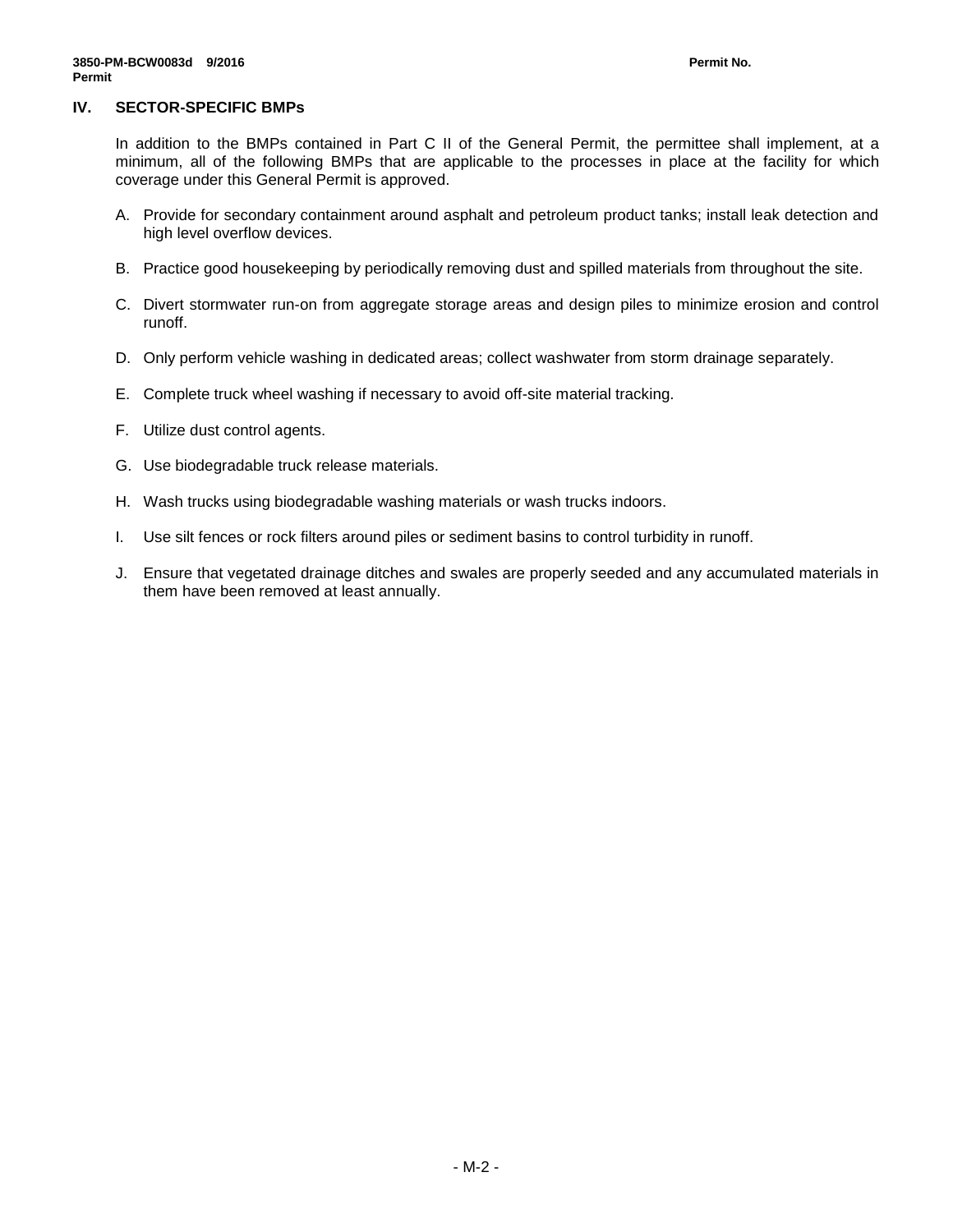### **APPENDIX N**

### **GLASS, CLAY, CEMENT, CONCRETE AND GYPSUM PRODUCTS**

### **I. APPLICABILITY**

The requirements in Appendix N apply to stormwater discharges associated with industrial activity from Glass, Clay, Cement, Concrete and Gypsum Products facilities as identified by the following SIC Codes: 3211, 3221, 3229, 3231, 3241, 3251 – 3259, 3261 – 3269, 3271 – 3275, 3281, 3291 – 3299. Other facilities may be required to comply with this appendix if notified by DEP in writing.

### **II. SECTOR-SPECIFIC DISCHARGE PROHIBITIONS**

This General Permit does not cover the following discharges in this sector and an individual NPDES permit is required for such discharges:

- A. Runoff from material storage piles at cement manufacturing facilities, subject to effluent limitation guidelines in 40 CFR Part 411.
- B. Truck barrel cleaning water and solids.

### **III. MONITORING REQUIREMENTS**

The permittee must monitor and report analytical results for the parameters listed below on Discharge Monitoring Reports (DMRs) for representative outfalls, subject to footnotes provided. The benchmark values listed below are not effluent limitations, and exceedances do not constitute permit violations. However, if the permittee's sampling demonstrates exceedances of benchmark values for two consecutive monitoring periods, the permittee shall submit a corrective action plan within 90 days of the end of the monitoring period triggering the plan.

|                                     | Monitoring Requirements <sup>(1)</sup>                           |                    |                         |
|-------------------------------------|------------------------------------------------------------------|--------------------|-------------------------|
| <b>Parameter</b>                    | <b>Minimum</b><br><b>Measurement</b><br>Frequency <sup>(2)</sup> | <b>Sample Type</b> | <b>Benchmark Values</b> |
| pH(S.U.)                            | $1/6$ months                                                     | Grab               | 9.0                     |
| Total Suspended Solids (TSS) (mg/L) | $1/6$ months                                                     | Grab               | 100                     |
| Total Aluminum (mg/L)               | $1/6$ months                                                     | Grab               | <b>XXX</b>              |
| Total Iron (mg/L)                   | $1/6$ months                                                     | Grab               | XXX                     |

Footnotes

- (1) In accordance with Part C V.B, the permittee shall conduct additional monitoring if specified by DEP in the letter authorizing permit coverage or other correspondence.
- (2) This is the minimum number of sampling events required. Permittees are encouraged to perform more than the minimum number of sampling events.

### **IV. SECTOR-SPECIFIC BMPs**

In addition to the BMPs contained in Part C II of the General Permit, the permittee shall implement, at a minimum, all of the following BMPs that are applicable to the processes in place at the facility for which coverage under this General Permit is approved.

A. Where applicable, the permittee shall install and maintain an adequately sized and impermeable retention structure(s) for the collection of truck barrel cleaning water and solids. Accumulated solids shall be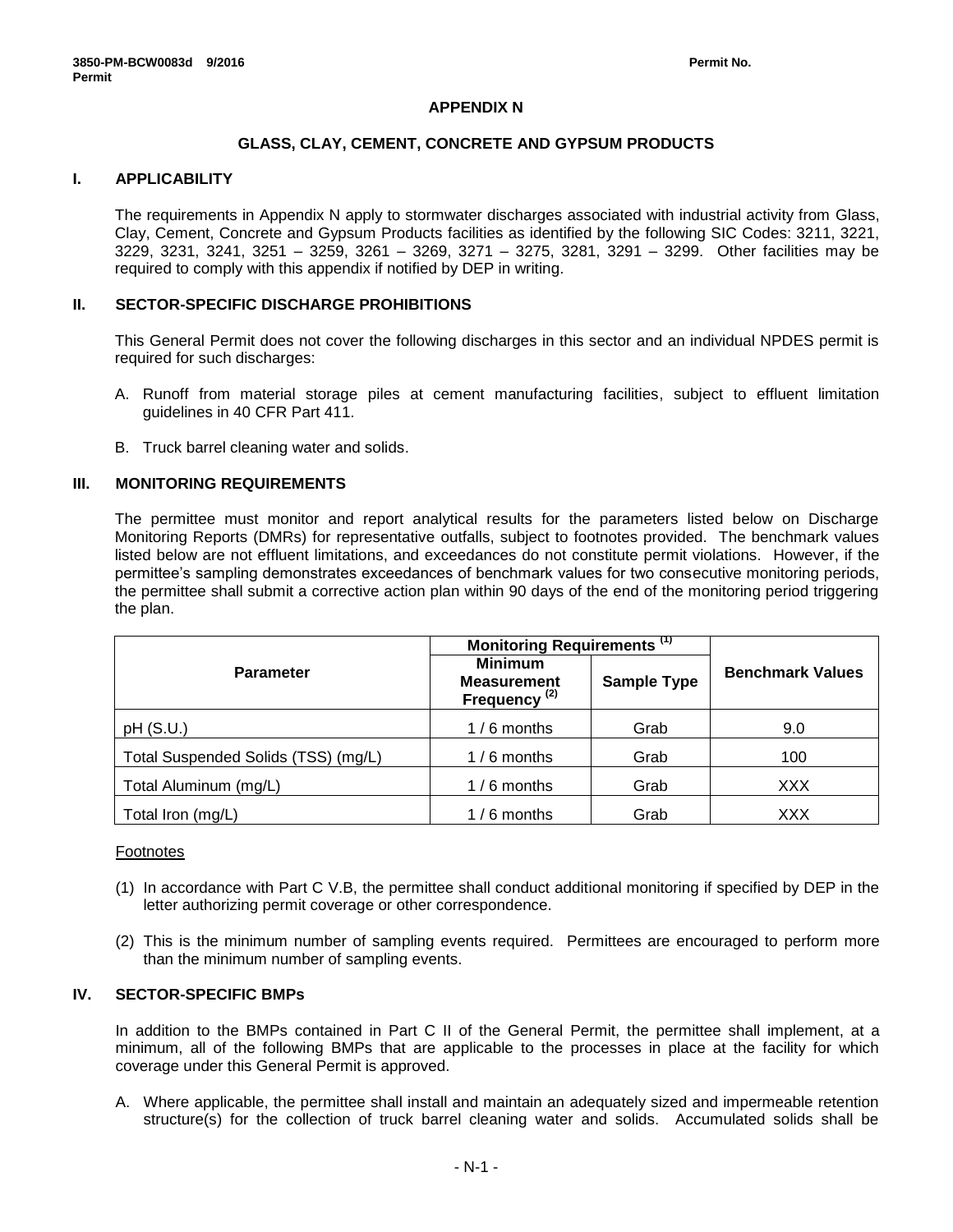removed and disposed of in accordance with applicable laws and regulations, as necessary. The permittee shall reuse collected washwater where determined to be feasible.

- B. Install and maintain runoff controls, as necessary, around truck wash off area(s). All wastewater collected in these area(s) shall be contained, reused, recycled on-site, or disposed of properly, as necessary.
- C. The permittee shall install and maintain berms, inlets, underground piping, or other runoff control devices in truck loading areas and other areas that have the potential to cause stormwater pollution, to divert uncontaminated stormwater away from such areas.
- D. Install and use dust control/collection systems around material handling, transfer, and mixing operations. Logs tracking dust control activities shall be maintained and kept on-site. All wastewater generated in these areas shall be reused/recycled on-site or otherwise disposed of in accordance with applicable laws and regulations.
- E. Store raw materials in permanent structures (enclosed silos, hoppers, buildings or under other structural covering) to contain the materials and prevent material contact with precipitation or runoff. This BMP does not apply to aggregate materials (e.g., stone, sand, etc.) that may be present on-site unless DEP determines that such materials are causing or contributing to pollution, in which case the BMP shall be implemented upon receipt of written notification from DEP in accordance with a schedule provided by DEP or an approved alternate schedule.
- F. Implement non-structural BMPs including, but not be limited to, routine housekeeping, dry clean-up of accumulated solids, and routine sweeping of impervious surfaces.
- G. Install and maintain silt sacks or other systems designed to collect solid materials in stormwater inlets to prevent the discharge of solids as part of any corrective action plan required by this General Permit or otherwise upon receipt of written notification from DEP.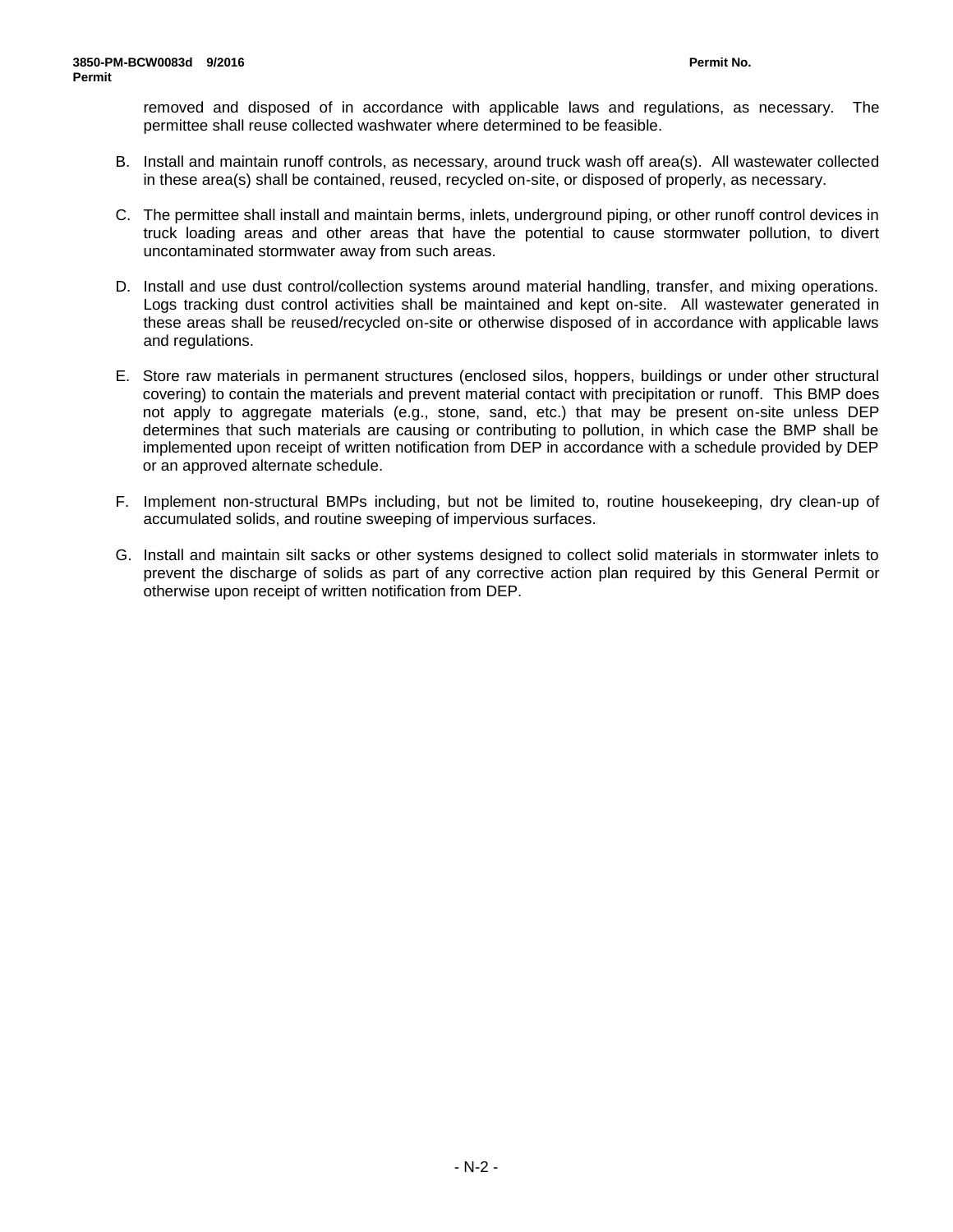# **APPENDIX O**

### **AUTOMOBILE SALVAGE YARDS**

# **I. APPLICABILITY**

The requirements in Appendix O apply to stormwater discharges associated with industrial activity from Automobile Salvage Yards as identified by the following SIC Code: 5015. Other facilities may be required to comply with this appendix if notified by DEP in writing.

# **II. MONITORING REQUIREMENTS**

The permittee must monitor and report analytical results for the parameters listed below on Discharge Monitoring Reports (DMRs) for representative outfalls, subject to footnotes provided. The benchmark values listed below are not effluent limitations, and exceedances do not constitute permit violations. However, if the permittee's sampling demonstrates exceedances of benchmark values for two consecutive monitoring periods, the permittee shall submit a corrective action plan within 90 days of the end of the monitoring period triggering the plan.

|                                     | Monitoring Requirements <sup>(1)</sup>                           |                    |                         |
|-------------------------------------|------------------------------------------------------------------|--------------------|-------------------------|
| <b>Parameter</b>                    | <b>Minimum</b><br><b>Measurement</b><br>Frequency <sup>(2)</sup> | <b>Sample Type</b> | <b>Benchmark Values</b> |
| Total Suspended Solids (TSS) (mg/L) | $1/6$ months                                                     | Grab               | 100                     |
| Oil and Grease (mg/L)               | $1/6$ months                                                     | Grab               | 30                      |
| Total Aluminum (mg/L)               | $1/6$ months                                                     | Grab               | <b>XXX</b>              |
| Total Iron (mg/L)                   | $1/6$ months                                                     | Grab               | <b>XXX</b>              |
| Total Lead (mg/L)                   | $1/6$ months                                                     | Grab               | XXX                     |

### Footnotes

- (1) In accordance with Part C V.B, the permittee shall conduct additional monitoring if specified by DEP in the letter authorizing permit coverage or other correspondence.
- (2) This is the minimum number of sampling events required. Permittees are encouraged to perform more than the minimum number of sampling events.

#### **III. SECTOR-SPECIFIC BMPs**

In addition to the BMPs contained in Part C II of the General Permit, the permittee shall implement, at a minimum, all of the following BMPs that are applicable to the processes in place at the facility for which coverage under this General Permit is approved.

- A. Drain vehicles intended to be dismantled of all fluids upon arrival at the site (or as soon thereafter as practicable), or employ some other equivalent means to prevent spills and leaks.
- B. Store cracking/leaking batteries on/in secondary containment.
- C. Install and maintain oil/water separator(s) or other treatment to remove petroleum products from stormwater runoff.
- D. Cover/enclose parts storage areas, where practicable.
- E. Periodically inspect stored vehicles for liquid drainage.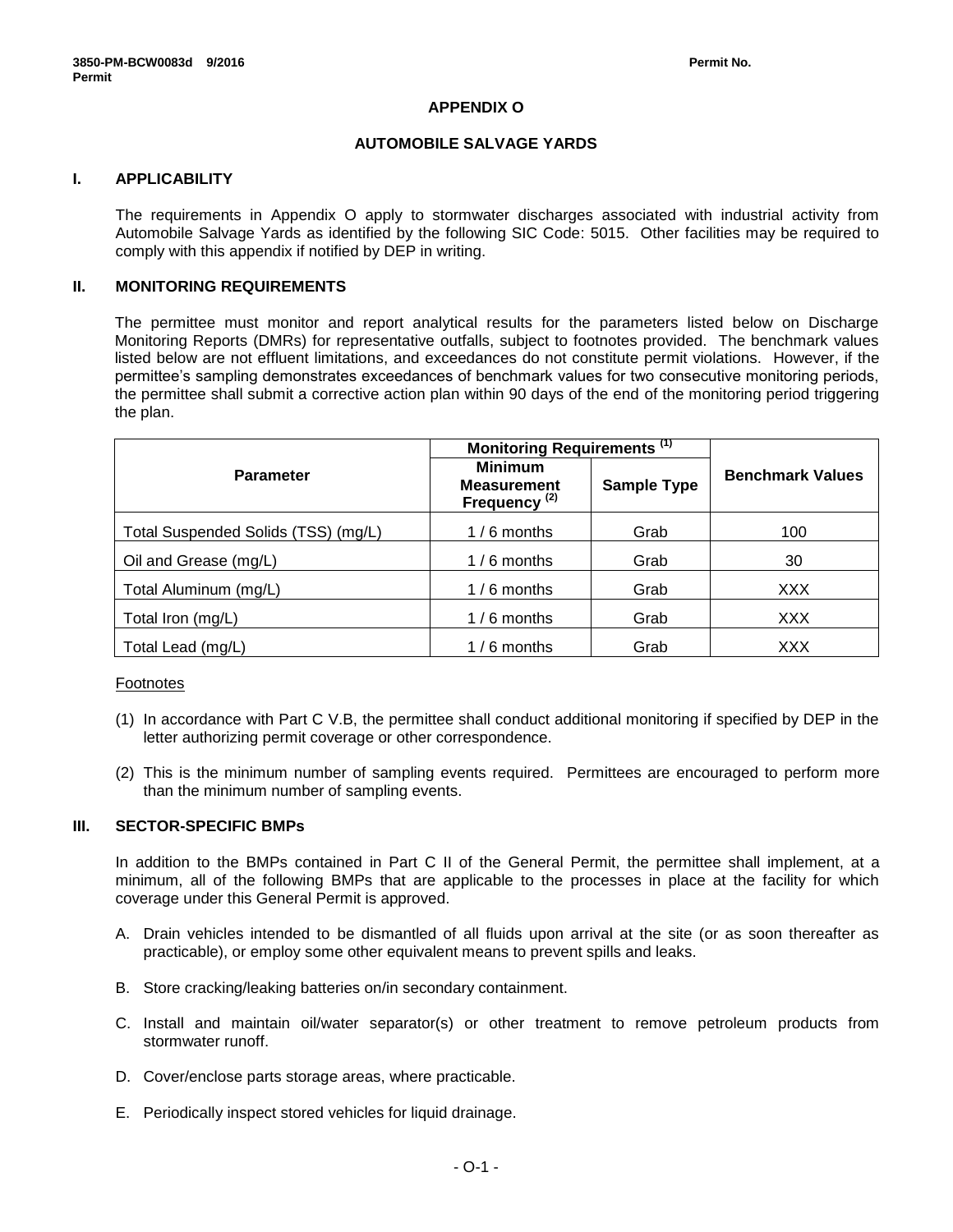- F. Use high pressure wash systems without detergents and other additives; separately collect and manage wash water from stormwater drainage.
- G. Establish procedures for separately handling cuttings, turnings or other materials with petroleum residue.
- H. Practice good housekeeping by periodically inspecting and cleaning up liquids and particulate residue from scrap metal storage and processing areas.
- I. Establish procedures for the removal and proper disposal of mercury-containing automobile switches.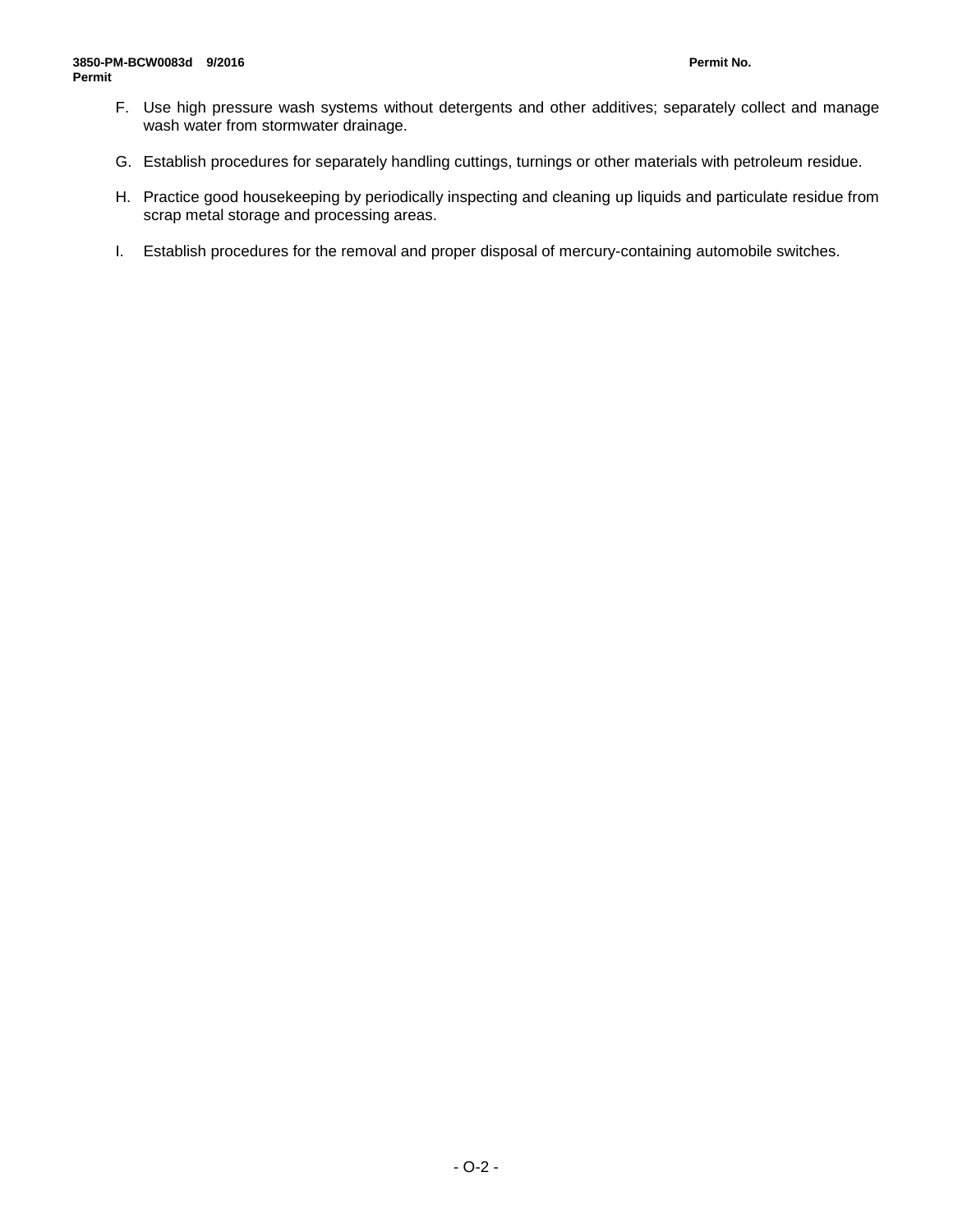### **APPENDIX P**

#### **SCRAP AND WASTE RECYCLING FACILITIES**

#### **I. APPLICABILITY**

The requirements in Appendix P apply to stormwater discharges associated with industrial activity from Scrap and Waste Recycling Facilities as identified by the following SIC Code: 5093. Other facilities may be required to comply with this appendix if notified by DEP in writing.

#### **II. SECTOR-SPECIFIC DISCHARGE PROHIBITIONS**

This General Permit does not cover the following discharges in this sector and an individual NPDES permit is required for such discharges:

- A. Non-stormwater discharges from turnings containment areas.
- B. Dry weather discharges from containment areas.

### **II. MONITORING REQUIREMENTS**

The permittee must monitor and report analytical results for the parameters listed below on Discharge Monitoring Reports (DMRs) for representative outfalls, subject to footnotes provided. The benchmark values listed below are not effluent limitations, and exceedances do not constitute permit violations. However, if the permittee's sampling demonstrates exceedances of benchmark values for two consecutive monitoring periods, the permittee shall submit a corrective action plan within 90 days of the end of the monitoring period triggering the plan.

|                                     | Monitoring Requirements <sup>(1)</sup>                           |                    |                         |
|-------------------------------------|------------------------------------------------------------------|--------------------|-------------------------|
| <b>Parameter</b>                    | <b>Minimum</b><br><b>Measurement</b><br>Frequency <sup>(2)</sup> | <b>Sample Type</b> | <b>Benchmark Values</b> |
| Total Suspended Solids (TSS) (mg/L) | $1/6$ months                                                     | Grab               | 100                     |
| Oil and Grease (mg/L)               | $1/6$ months                                                     | Grab               | 30                      |
| Chemical Oxygen Demand (mg/L)       | $1/6$ months                                                     | Grab               | 120                     |
| Total Copper (mg/L)                 | $1/6$ months                                                     | Grab               | <b>XXX</b>              |
| Total Lead (mg/L)                   | $1/6$ months                                                     | Grab               | <b>XXX</b>              |
| Total Zinc (mg/L)                   | $1/6$ months                                                     | Grab               | <b>XXX</b>              |

#### Footnotes

- (1) In accordance with Part C V.B, the permittee shall conduct additional monitoring if specified by DEP in the letter authorizing permit coverage or other correspondence.
- (2) This is the minimum number of sampling events required. Permittees are encouraged to perform more than the minimum number of sampling events.

#### **III. SECTOR-SPECIFIC BMPs**

In addition to the BMPs contained in Part C II of the General Permit, the permittee shall implement, at a minimum, all of the following BMPs that are applicable to the processes in place at the facility for which coverage under this General Permit is approved.

A. BMPs for Scrap and Waste Recycling Facilities (Non-Source Separated, Non-Liquid Recyclable Materials).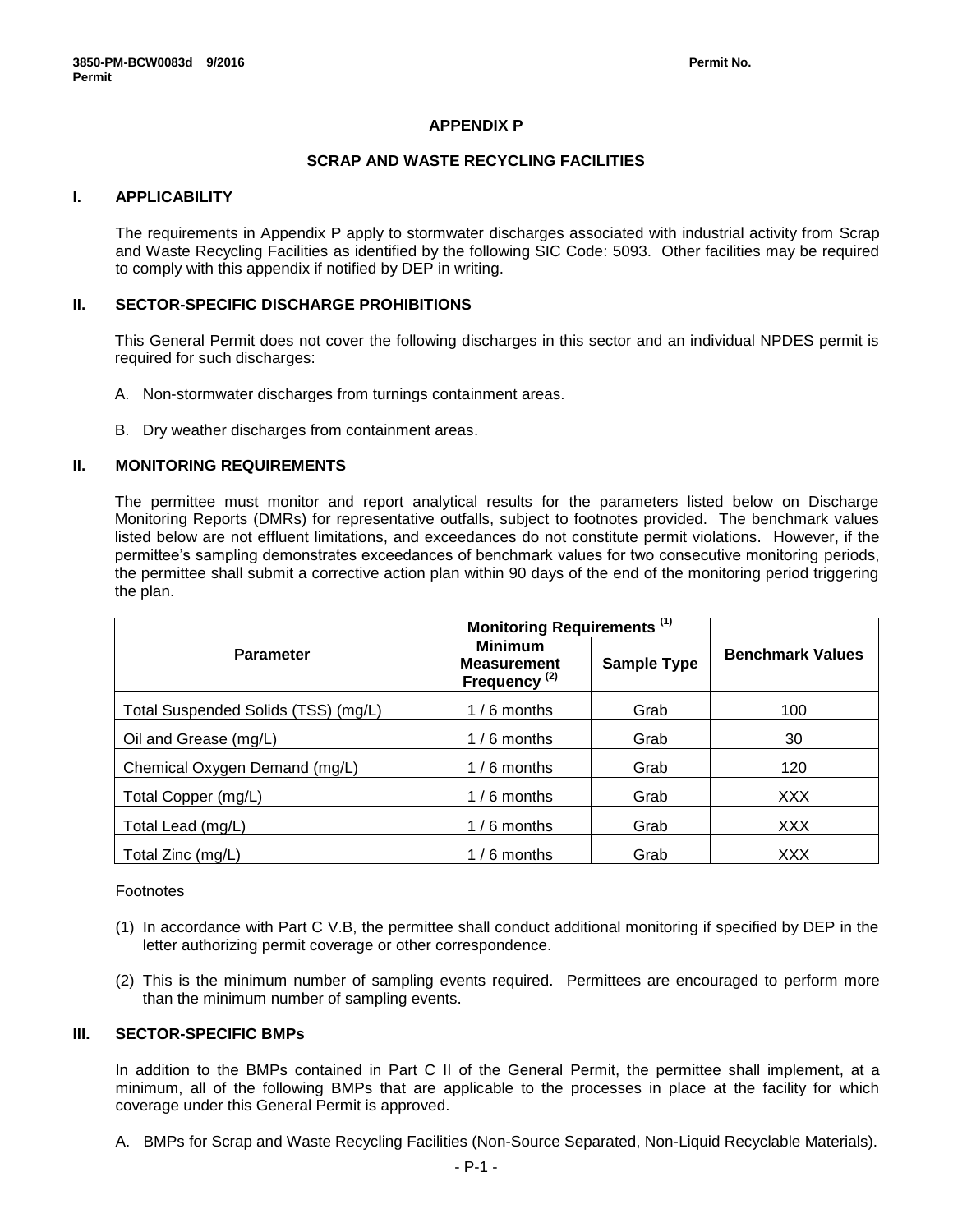The following requirements are for facilities that receive, process, and conduct wholesale distribution of non-source separated, non-liquid recyclable wastes (e.g., ferrous and nonferrous metals, plastics, glass, cardboard, and paper). These facilities may receive both non-recyclable and recyclable materials. This section is not intended for those facilities that accept recyclables only from primarily non-industrial and residential sources.

1. Inbound Recyclable and Waste Material Control Program.

Minimize the chance of accepting materials that could be significant sources of pollutants by conducting inspections of inbound recyclables and waste materials and through implementation of control measures including but not limited to the following: provide information and education to suppliers of scrap and recyclable waste materials on draining and properly disposing of residual fluids (e.g., from vehicles and equipment engines, radiators and transmissions, oil filled transformers, and individual containers or drums) and removal of mercury switches from vehicles before delivery to the facility; establish procedures to minimize the potential of any residual fluids from coming into contact with precipitation or runoff; establish procedures for accepting scrap lead-acid batteries; provide training targeted for those personnel engaged in the inspection and acceptance of inbound recyclable materials; and establish procedures to ensure that liquid wastes, including used oil, are stored in materially compatible and non-leaking containers and are disposed of or recycled in accordance with RCRA (42 U.S.C. §§ 6901-6992k).

2. Scrap and Waste Material Stockpiles and Storage (Outdoor).

Minimize contact of stormwater runoff with stockpiled materials, processed materials, and non-recyclable wastes through implementation of control measures including but not limited to the following: permanent or semi-permanent covers; sediment traps, vegetated swales and strips, catch basin filters, and sand filters to facilitate settling or filtering of pollutants; dikes, berms, containment trenches, culverts, and surface grading to divert runoff from storage areas; silt fencing; and oil and water separators, sumps, and dry absorbents for areas where potential sources of residual fluids are stockpiled (e.g., automobile engine storage areas).

3. Stockpiling of Turnings Exposed to Cutting Fluids (Outdoor Storage).

Minimize contact of surface runoff with residual cutting fluids by storing all turnings exposed to cutting fluids under some form of permanent or semi-permanent cover, or establishing dedicated containment areas for all turnings that have been exposed to cutting fluids. Any containment areas must be constructed of concrete, asphalt, or other equivalent types of impermeable material and include a barrier (e.g., berms, curbing, elevated pads) to prevent contact with stormwater run-on. Stormwater runoff from these areas can be discharged, provided that any runoff is first collected and treated by an oil/water separator or its equivalent. The permittee must regularly maintain the oil/water separator (or its equivalent) and properly dispose of or recycle collected residual fluids.

4. Scrap and Waste Material Stockpiles and Storage (Covered or Indoor Storage).

Minimize contact of residual liquids and particulate matter from materials stored indoors or under cover with surface runoff through implementation of control measures including but not limited to the following: good housekeeping measures, including the use of dry absorbents or wet vacuuming to contain, dispose of, or recycle residual liquids originating from recyclable containers, and mercury spill kits for spills from storage of mercury switches; not allowing wash water from tipping floors or other processing areas to discharge to the storm sewer system; and disconnecting or sealing off all floor drains connected to the storm sewer system.

5. Scrap and Recyclable Waste Processing Areas.

Minimize surface runoff from coming in contact with scrap processing equipment. Pay attention to operations that generate visible amounts of particulate residue (e.g., shredding) to minimize the contact of accumulated particulate matter and residual fluids with runoff (i.e., through good housekeeping, preventive maintenance). To minimize discharges of pollutants in stormwater from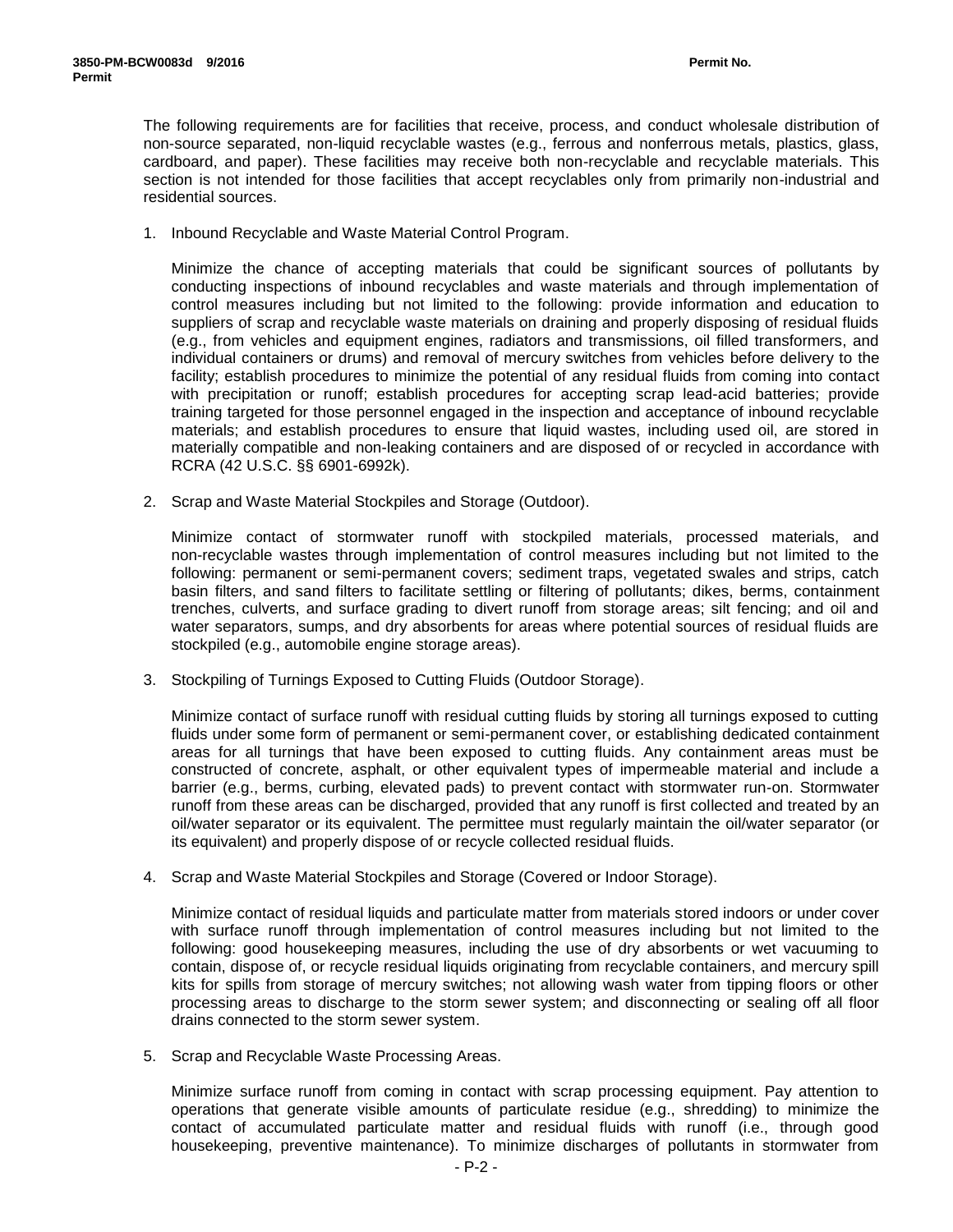scrap and recyclable waste processing areas, implement control measures including but not limited to the following: inspect equipment at least once per month for spills or leaks and malfunctioning, worn, or corroded parts or equipment; establish a preventive maintenance program for processing equipment; use dry-absorbents or other cleanup practices to collect and dispose of or recycle spilled or leaking fluids or use mercury spill kits for spills from storage of mercury switches; install protection devices such as low-level alarms or equivalent or secondary containment on unattended hydraulic reservoirs over 150 gallons in capacity; implement containment or diversion structures such as dikes, berms, culverts, trenches, elevated concrete pads, and grading to minimize contact of stormwater runoff with outdoor processing equipment or stored materials; use oil/water separators or sumps; install permanent or semi-permanent covers in processing areas where there are residual fluids and grease; and use retention or detention ponds or basins, sediment traps, vegetated swales or strips, and/or catch basin filters or sand filters for pollutant settling and filtration.

6. Scrap Lead-Acid Battery Program.

To minimize the discharge of pollutants in stormwater from lead-acid batteries, properly handle, store, and dispose of scrap lead-acid batteries, and implement control measures including but not limited to the following: segregate scrap lead-acid batteries from other scrap materials; proper handling, storing, and disposing of cracked or broken batteries; collect and dispose leaking lead-acid battery fluid; minimize or eliminate exposure of scrap lead-acid batteries to precipitation or runoff; and provide employee training for the management of scrap batteries.

7. Spill Prevention and Response Procedures.

Install alarms and/or pump shutoff systems on outdoor equipment with hydraulic reservoirs exceeding 150 gallons in the event of a line break. Alternatively, a secondary containment system capable of holding the entire contents of the reservoir plus room for precipitation can be used. Use a mercury spill kit for any release of mercury from switches, anti-lock brake systems, and switch storage areas.

8. Supplier Notification Program.

As appropriate, notify major suppliers which scrap materials will not be accepted at the facility or will be accepted only under certain conditions.

- B. Waste Recycling Facilities (Liquid Recyclable Materials).
	- 1. Waste Material Storage (Indoor).

Minimize or eliminate contact between residual liquids from waste materials stored indoors and from surface runoff. To minimize discharges of pollutants in stormwater from indoor waste material storage areas, implement control measures including but not limited to the following: establish procedures for material handling (including labeling and marking); clean up spills and leaks with dry absorbent materials and/or a wet vacuum system; install appropriate containment structures (e.g., trenching, curbing, gutters, etc.); and install a drainage system, including appurtenances (e.g., pumps or ejectors, manually operated valves), to handle discharges from diked or bermed areas.

Drainage should be discharged to an appropriate treatment facility or sanitary sewer system, or otherwise disposed of properly. These discharges may require coverage under a separate NPDES permit or industrial user permit under a pretreatment program.

2. Waste Material Storage (Outdoor).

Minimize contact between stored residual liquids and precipitation or runoff. Discharges of stormwater from containment areas containing used oil must also be in accordance with applicable sections of 40 CFR Part 112. To minimize discharges of pollutants in stormwater from outdoor waste material storage areas, implement control measures including but not limited to the following: appropriate containment structures (e.g., dikes, berms, curbing, pits) to store the volume of the largest tank, with sufficient extra capacity for precipitation; drainage control and other diversionary structures; corrosion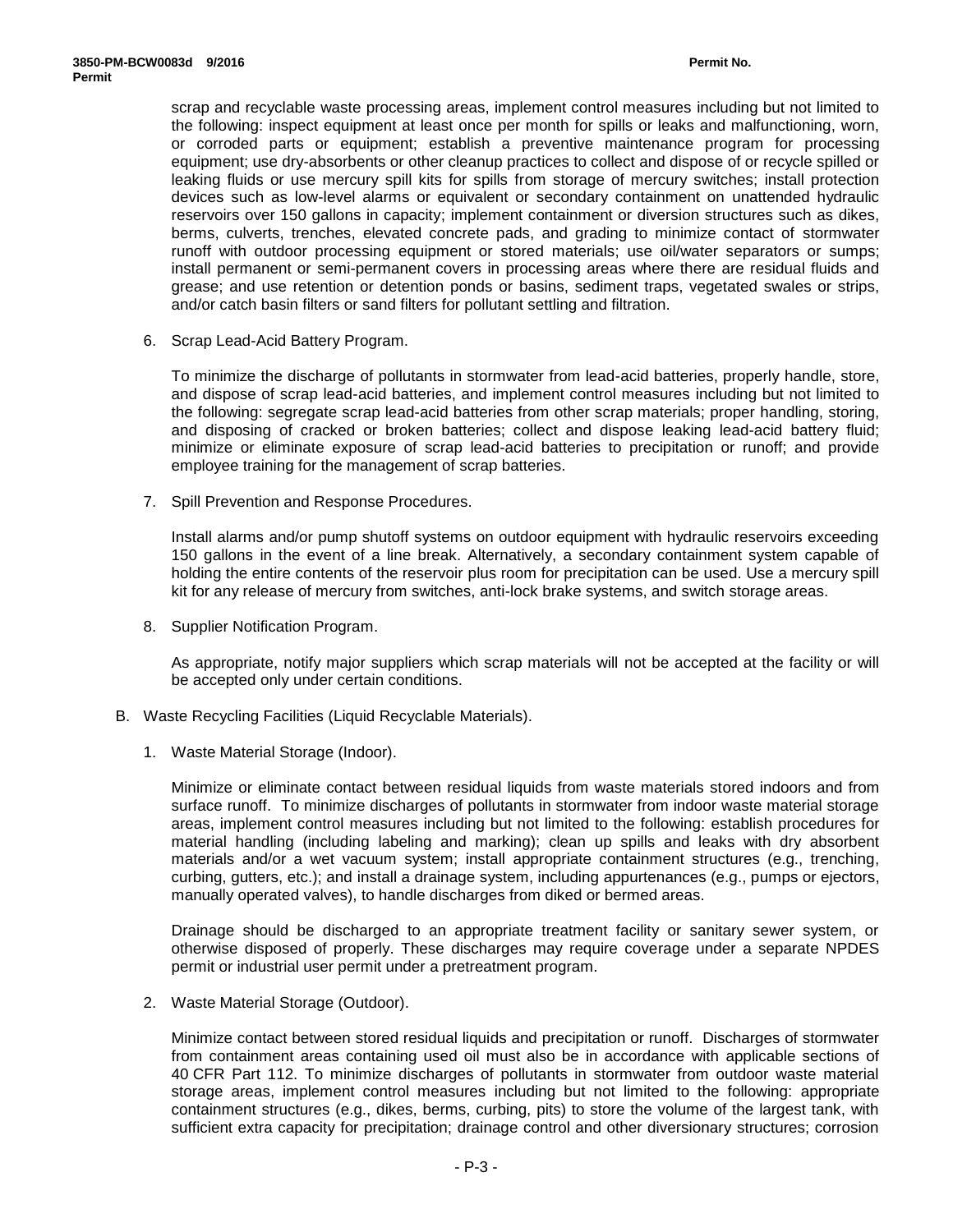protection and/or leak detection systems for storage tanks; and dry-absorbent materials or a wet vacuum system to collect spills.

3. Trucks and Rail Car Waste Transfer Areas.

Minimize pollutants in stormwater discharges from truck and rail car loading and unloading areas. Include measures to clean up minor spills and leaks resulting from the transfer of liquid wastes. To minimize discharges of pollutants in stormwater from truck and rail car waste transfer areas, implement control measures including but not limited to the following: containment and diversionary structures to minimize contact with precipitation or runoff; and dry clean-up methods, wet vacuuming, roof coverings, and/or runoff controls.

C. Recycling Facilities (Source-Separated Materials).

The following requirements are for facilities that receive only source-separated recyclables, primarily from non-industrial and residential sources.

1. Inbound Recyclable Material Control.

Minimize the chance of accepting non-recyclables (e.g., hazardous materials) that could be a significant source of pollutants by conducting inspections of inbound materials and through the implementation of control measures including but not limited to the following: providing information and education measures to inform suppliers of recyclables about acceptable and non-acceptable materials; training drivers responsible for pickup of recycled material; clearly marking public drop-off containers regarding which materials can be accepted; rejecting non-recyclable wastes or household hazardous wastes at the source; and establishing procedures for handling and disposal of non-recyclable material.

2. Outdoor Storage.

Minimize exposure of recyclables to precipitation and runoff by using good housekeeping measures to prevent accumulation of particulate matter and fluids, particularly in high traffic areas and through implementation of control measures including but not limited to the following: provide totally enclosed drop-off containers for the public; install a sump and pump with each container pit and treat or discharge collected fluids to a sanitary sewer system; provide dikes and curbs for secondary containment (e.g., around bales of recyclable waste paper); divert surface water runoff away from outside material storage areas; provide covers over containment bins, dumpsters, and roll-off boxes; and store the equivalent of one day's volume of recyclable material indoors.

3. Indoor Storage and Material Processing.

Minimize the release of pollutants from indoor storage and processing areas through implementation of control measures including but not limited to the following: schedule routine good housekeeping measures for all storage and processing areas; prohibit tipping floor wash water from draining to the storm sewer system; and provide employee training on pollution prevention practices.

4. Vehicle and Equipment Maintenance.

Minimize the discharge of pollutants in stormwater from areas where vehicle and equipment maintenance occur outdoors through implementation of control measures including but not limited to the following: minimize or eliminate outdoor maintenance areas; establish spill prevention and clean-up procedures in fueling areas; avoid topping off fuel tanks; divert runoff from fueling areas; store lubricants and hydraulic fluids indoors; and provide employee training on proper handling and storage of hydraulic fluids and lubricants.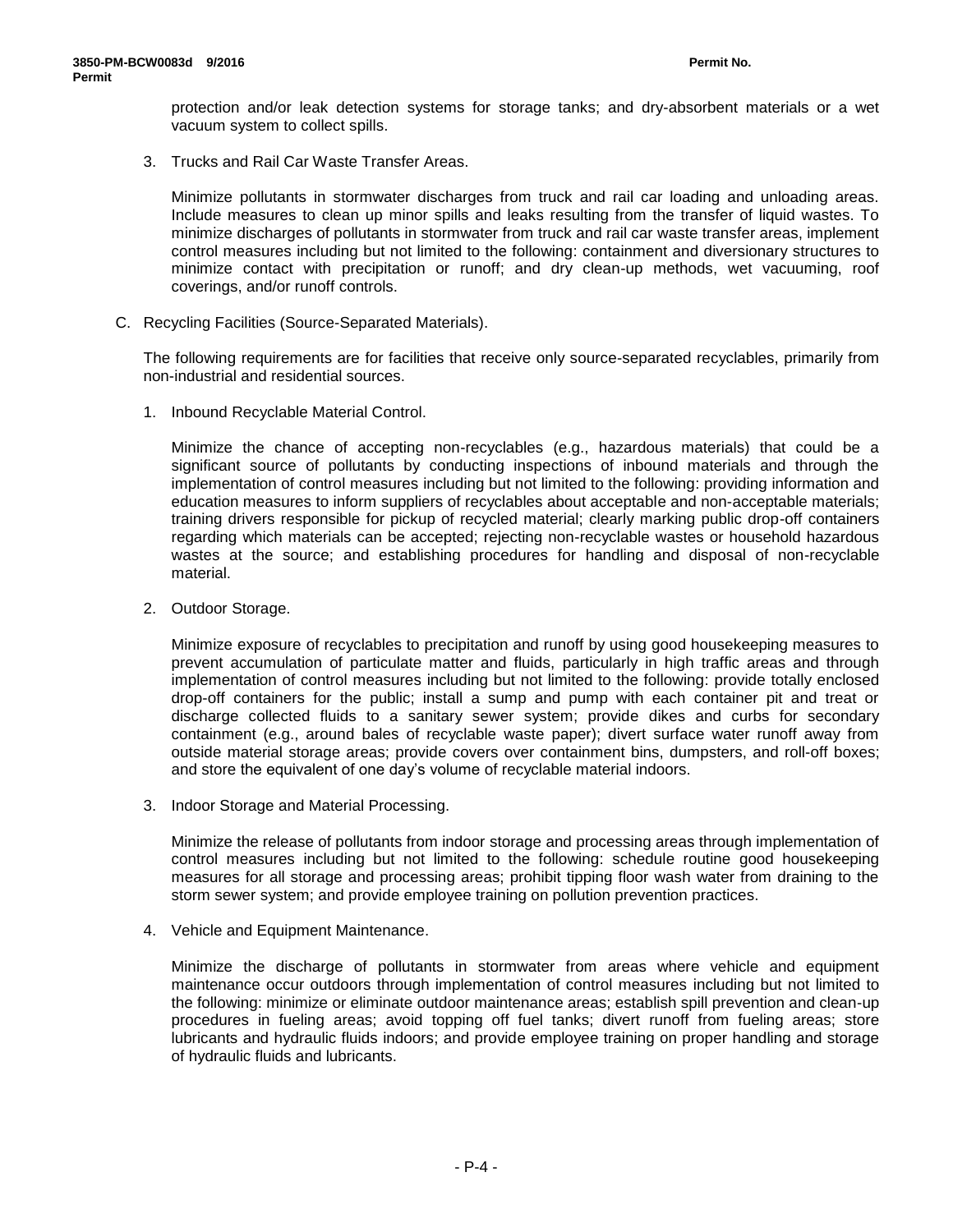# **APPENDIX Q**

### **TEXTILE MILLS, APPAREL AND OTHER FABRIC PRODUCTS**

# **I. APPLICABILITY**

The requirements in Appendix Q apply to stormwater discharges associated with industrial activity from Textile Mills, Apparel and Other Fabric Products facilities as identified by the following SIC Codes: 2211 – 2299, 2311 – 2399 and 3131 – 3199. Other facilities may be required to comply with this appendix if notified by DEP in writing.

### **II. MONITORING REQUIREMENTS**

The permittee must monitor and report analytical results for the parameters listed below on Discharge Monitoring Reports (DMRs) for representative outfalls, subject to footnotes provided. The benchmark values listed below are not effluent limitations, and exceedances do not constitute permit violations. However, if the permittee's sampling demonstrates exceedances of benchmark values for two consecutive monitoring periods, the permittee shall submit a corrective action plan within 90 days of the end of the monitoring period triggering the plan.

|                                     | Monitoring Requirements <sup>(1)</sup>                           |                    |                         |  |
|-------------------------------------|------------------------------------------------------------------|--------------------|-------------------------|--|
| <b>Parameter</b>                    | <b>Minimum</b><br><b>Measurement</b><br>Frequency <sup>(2)</sup> | <b>Sample Type</b> | <b>Benchmark Values</b> |  |
| pH(S.U.)                            | $1/6$ months                                                     | Grab               | XXX                     |  |
| Total Suspended Solids (TSS) (mg/L) | $1/6$ months                                                     | Grab               | 100                     |  |

Footnotes

- (1) In accordance with Part C V.B, the permittee shall conduct additional monitoring if specified by DEP in the letter authorizing permit coverage or other correspondence.
- (2) This is the minimum number of sampling events required. Permittees are encouraged to perform more than the minimum number of sampling events.

### **III. SECTOR-SPECIFIC BMPs**

In addition to the BMPs contained in Part C II of the General Permit, the permittee shall implement, at a minimum, all of the following BMPs that are applicable to the processes in place at the facility for which coverage under this General Permit is approved.

A. Material Storage Areas.

Plainly label and store all containerized materials (e.g., fuels, petroleum products, solvents, and dyes) in a protected area, away from drains. Minimize contamination of the stormwater runoff from such storage areas. Also consider an inventory control plan to prevent excessive purchasing of potentially hazardous substances. For storing empty chemical drums or containers, ensure that the drums and containers are clean (consider triple-rinsing) and that there is no contact of residuals with precipitation or runoff. Collect and dispose of wash water from these cleanings properly.

B. Material Handling Areas.

Minimize contamination of stormwater runoff from material handling operations and areas through implementation of control measures including but not limited to the following: use spill and overflow protection; and cover or enclose areas where the transfer of material may occur. When applicable, address the replacement or repair of leaking connections, valves, transfer lines and pipes that may carry chemicals, dyes or wastewater.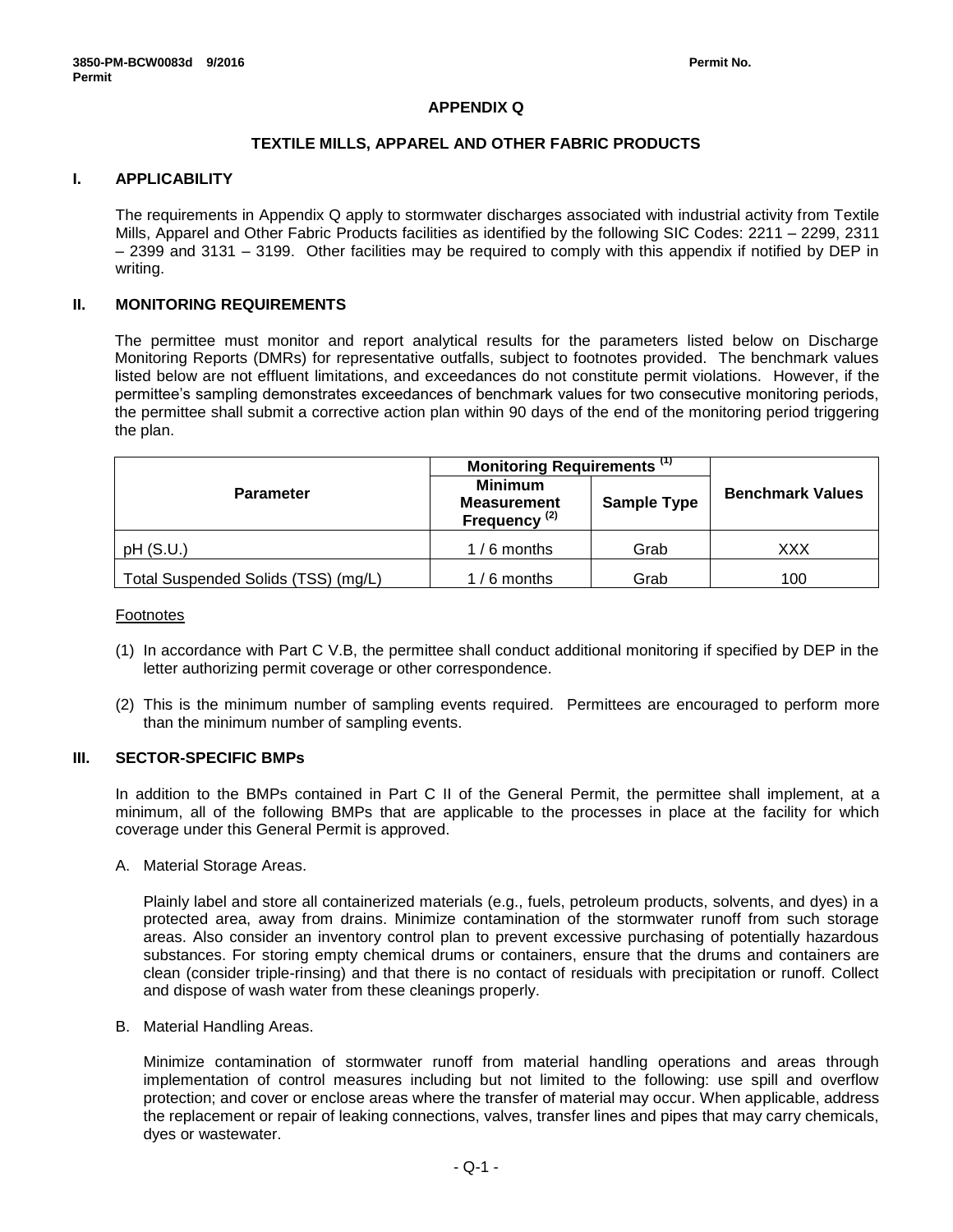C. Above-Ground Storage Tank Areas.

Minimize contamination of stormwater runoff from above-ground storage tank areas, including the associated piping and valves, through implementation of control measures including but not limited to the following: regular cleanup of storage tank areas; minimize runoff of stormwater from adjacent areas; restrict access to the area; insert filters in adjacent catch basins; provide absorbent booms in unbermed fueling areas; use dry cleanup methods; and permanently seal drains within critical areas that may discharge to a storm drain.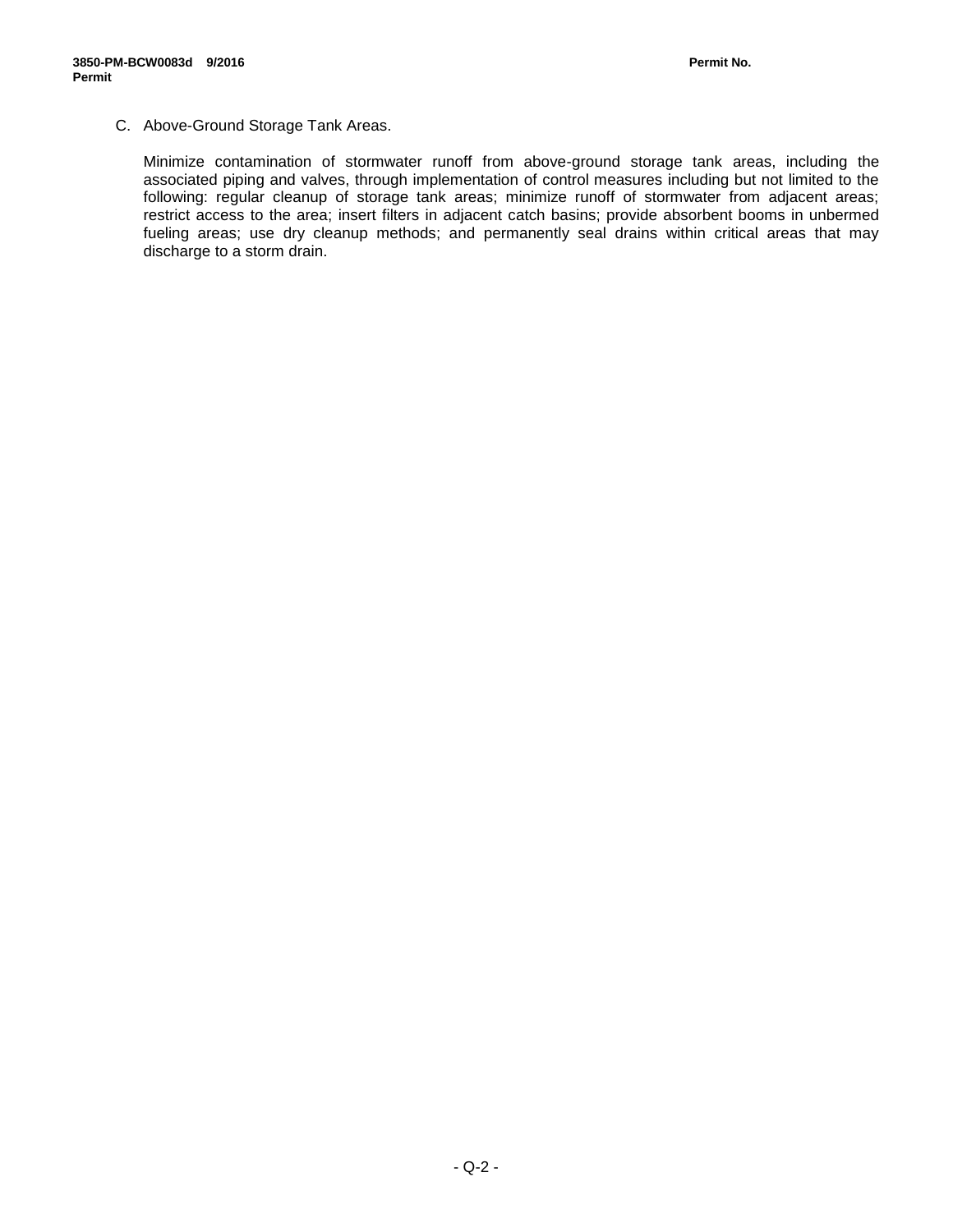# **APPENDIX R**

### **PRINTING AND PUBLISHING**

### **I. APPLICABILITY**

The requirements in Appendix R apply to stormwater discharges associated with industrial activity from Printing and Publishing facilities as identified by the following SIC Codes: 2711-2796. Other facilities may be required to comply with this appendix if notified by DEP in writing.

# **II. MONITORING REQUIREMENTS**

The permittee must monitor and report analytical results for the parameters listed below on Discharge Monitoring Reports (DMRs) for representative outfalls, subject to footnotes provided. The benchmark values listed below are not effluent limitations, and exceedances do not constitute permit violations. However, if the permittee's sampling demonstrates exceedances of benchmark values for two consecutive monitoring periods, the permittee shall submit a corrective action plan within 90 days of the end of the monitoring period triggering the plan.

|                                     | Monitoring Requirements <sup>(1)</sup>                           |                    |                         |
|-------------------------------------|------------------------------------------------------------------|--------------------|-------------------------|
| <b>Parameter</b>                    | <b>Minimum</b><br><b>Measurement</b><br>Frequency <sup>(2)</sup> | <b>Sample Type</b> | <b>Benchmark Values</b> |
| pH(S.U.)                            | $1/6$ months                                                     | Grab               | XXX                     |
| Total Suspended Solids (TSS) (mg/L) | $1/6$ months                                                     | Grab               | 100                     |

#### Footnotes

- (1) In accordance with Part C V.B, the permittee shall conduct additional monitoring if specified by DEP in the letter authorizing permit coverage or other correspondence.
- (2) This is the minimum number of sampling events required. Permittees are encouraged to perform more than the minimum number of sampling events.

#### **III. SECTOR-SPECIFIC BMPs**

In addition to the BMPs contained in Part C II of the General Permit, the permittee shall implement, at a minimum, all of the following BMPs that are applicable to the processes in place at the facility for which coverage under this General Permit is approved.

A. Material Storage Areas.

Plainly label and store all containerized materials (e.g., skids, pallets, solvents, bulk inks, hazardous waste, empty drums, portable and mobile containers of plant debris, wood crates, steel racks, and fuel oil) in a protected area, away from drains. Minimize contamination of the stormwater runoff from such storage areas. Also consider an inventory control plan to prevent excessive purchasing of potentially hazardous substances.

B. Material Handling Areas.

Minimize contamination of stormwater runoff from material handling operations and areas (e.g., blanket wash, mixing solvents, loading and unloading materials) through implementation of control measures including but not limited to the following: use spill and overflow protection; and cover or enclose areas where the transfer of materials may occur. When applicable, address the replacement or repair of leaking connections, valves, transfer lines, and pipes that may carry chemicals or wastewater.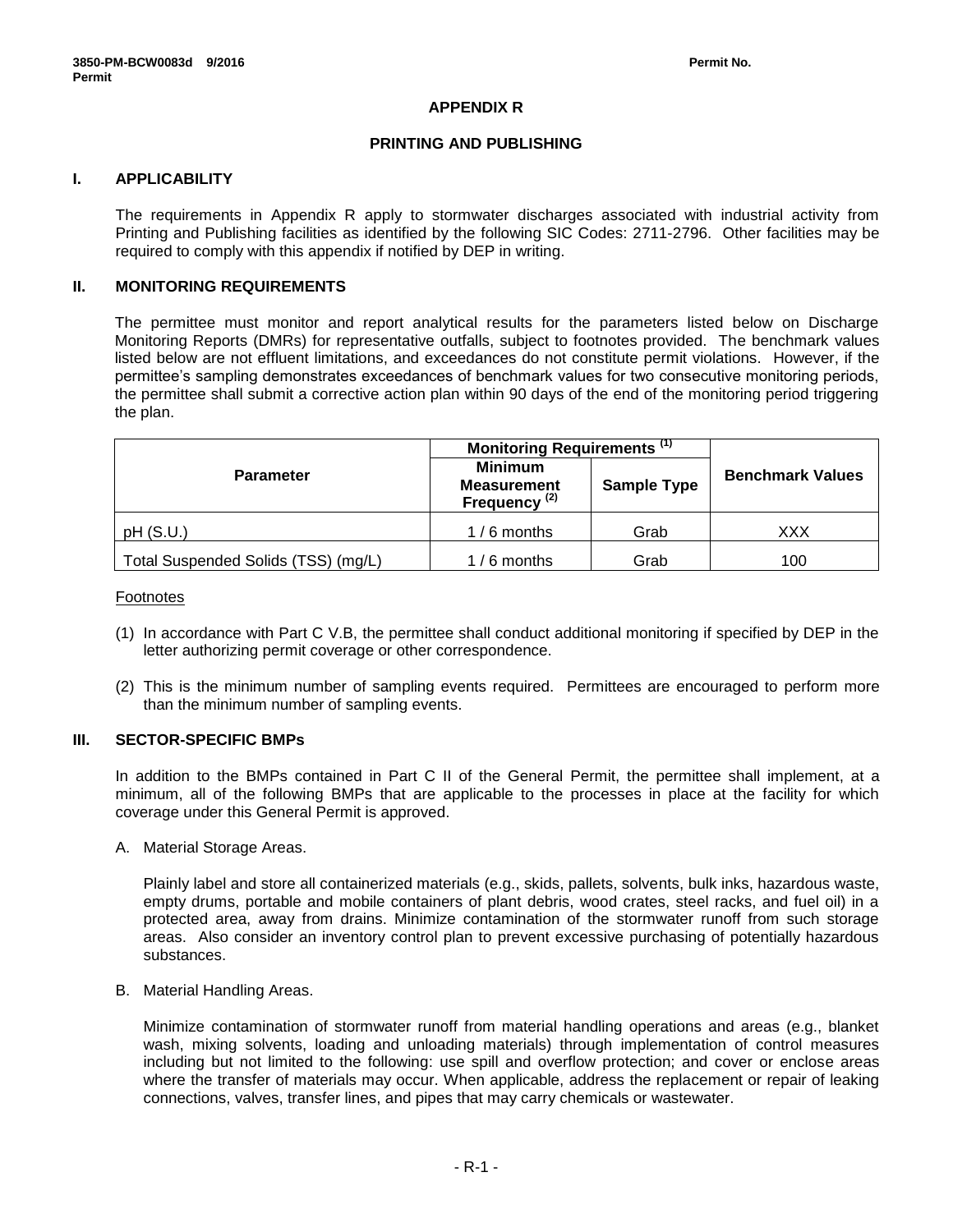# C. Above-Ground Storage Tank Areas.

Minimize contamination of the stormwater runoff from above-ground storage tank areas, including the associated piping and valves, through implementation of control measures including but not limited to the following: regularly cleaning storage tank areas; minimize stormwater runoff from adjacent areas; restrict access to the area; insert filters in adjacent catch basins; provide absorbent booms in unbermed fueling areas; use dry cleanup methods; and permanently seal drains within critical areas that may discharge to a storm drain.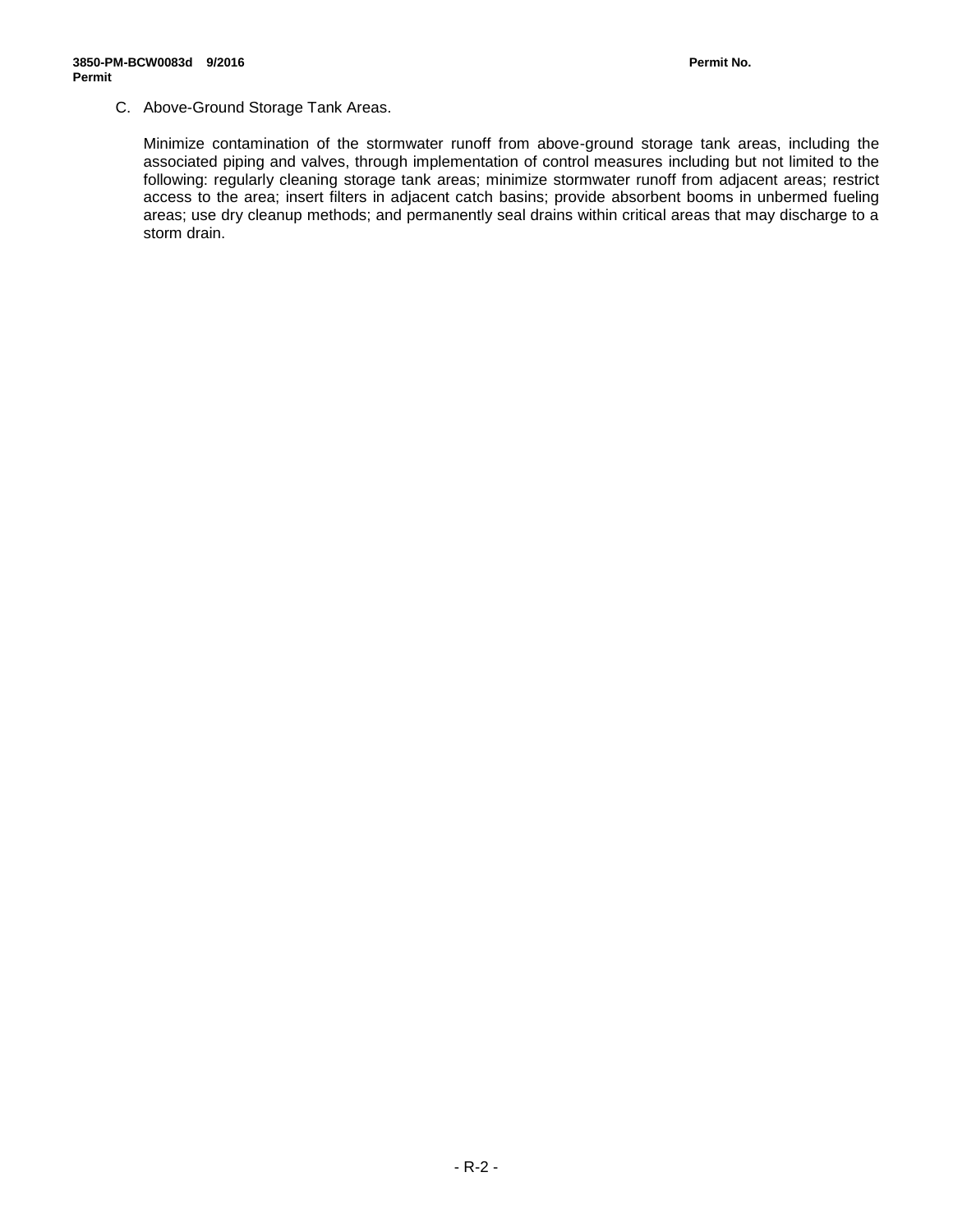### **APPENDIX S**

### **RUBBER, MISCELLANEOUS PLASTIC PRODUCTS AND MISCELLANEOUS MANUFACTURING INDUSTRIES**

# **I. APPLICABILITY**

The requirements in Appendix S apply to stormwater discharges associated with industrial activity from Rubber, Miscellaneous Plastic Products and Miscellaneous Manufacturing Industries as identified by the following SIC Codes: 3011, 3021, 3052, 3053, 3061, 3069, 3081 – 3089, 3931, 3942 – 3949, 3951, 3953, 3954, 3955, 3961, 3965 and 3991 – 3999. Other facilities may be required to comply with this appendix if notified by DEP in writing.

### **II. MONITORING REQUIREMENTS**

The permittee must monitor and report analytical results for the parameters listed below on Discharge Monitoring Reports (DMRs) for representative outfalls, subject to footnotes provided. The benchmark values listed below are not effluent limitations, and exceedances do not constitute permit violations. However, if the permittee's sampling demonstrates exceedances of benchmark values for two consecutive monitoring periods, the permittee shall submit a corrective action plan within 90 days of the end of the monitoring period triggering the plan.

|                                     | Monitoring Requirements <sup>(1)</sup>                           |                    |                         |  |
|-------------------------------------|------------------------------------------------------------------|--------------------|-------------------------|--|
| <b>Parameter</b>                    | <b>Minimum</b><br><b>Measurement</b><br>Frequency <sup>(2)</sup> | <b>Sample Type</b> | <b>Benchmark Values</b> |  |
| pH(S.U.)                            | $1/6$ months                                                     | Grab               | XXX                     |  |
| Total Suspended Solids (TSS) (mg/L) | $1/6$ months                                                     | Grab               | 100                     |  |
| Total Zinc (mg/L)                   | $1/6$ months                                                     | Grab               | XXX                     |  |

#### Footnotes

- (1) In accordance with Part C V.B, the permittee shall conduct additional monitoring if specified by DEP in the letter authorizing permit coverage or other correspondence.
- (2) This is the minimum number of sampling events required. Permittees are encouraged to perform more than the minimum number of sampling events.

### **III. SECTOR-SPECIFIC BMPs**

In addition to the BMPs contained in Part C II of the General Permit, the permittee shall implement, at a minimum, all of the following BMPs that are applicable to the processes in place at the facility for which coverage under this General Permit is approved.

A. Controls for Rubber Manufacturers.

Minimize the discharge of zinc in your stormwater discharges by implementing the controls identified in paragraphs A.1. through A.5., below. Implement additional control measures including but not limited to the following: use chemicals purchased in pre-weighed, sealed polyethylene bags; store in-use materials in sealable containers, ensuring an airspace between the container and the cover to minimize "puffing" losses when the container is opened; and use automatic dispensing and weighing equipment.

1. Zinc Bags.

Ensure proper handling and storage of zinc bags at your facility through implementation of control measures including but not limited to the following: employee training on the handling and storage of zinc bags; indoor storage of zinc bags; cleanup of zinc spills without washing the zinc into the storm drain; and the use of 2,500-pound sacks of zinc rather than 50- to 100-pound sacks.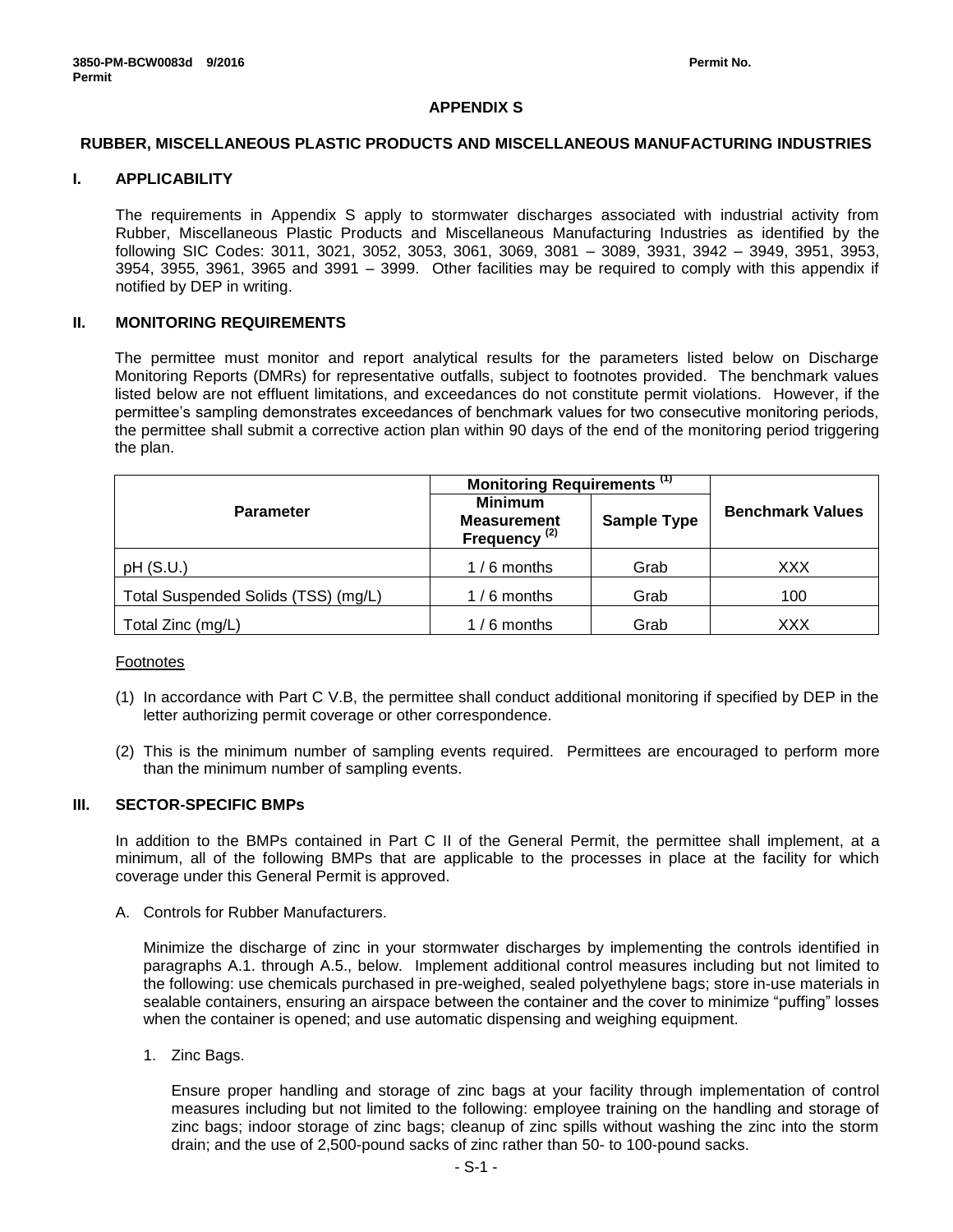2. Dumpsters.

Minimize discharges of zinc from dumpsters through implementation of control measures including but not limited to the following: cover dumpsters; move dumpsters indoors; and provide a lining for dumpsters.

3. Dust Collectors and Baghouses.

Minimize contributions of zinc to stormwater from dust collectors and baghouses. Replace or repair, as appropriate, improperly operating dust collectors and baghouses.

4. Grinding Operations.

Minimize contamination of stormwater as a result of dust generation from rubber grinding operations. Where determined to be feasible, install a dust collection system.

5. Zinc Stearate Coating Operations.

Minimize the potential for stormwater contamination from drips and spills of zinc stearate slurry that may be released to the storm drain. Where determined to be feasible, use alternative compounds to zinc stearate.

B. Controls for Plastic Products Manufacturers.

Minimize the discharge of plastic resin pellets in your stormwater discharges through implementation of control measures including but not limited to the following: minimize spills; clean up spills promptly and thoroughly; sweep thoroughly; pellet capturing; employee education; and disposal precautions.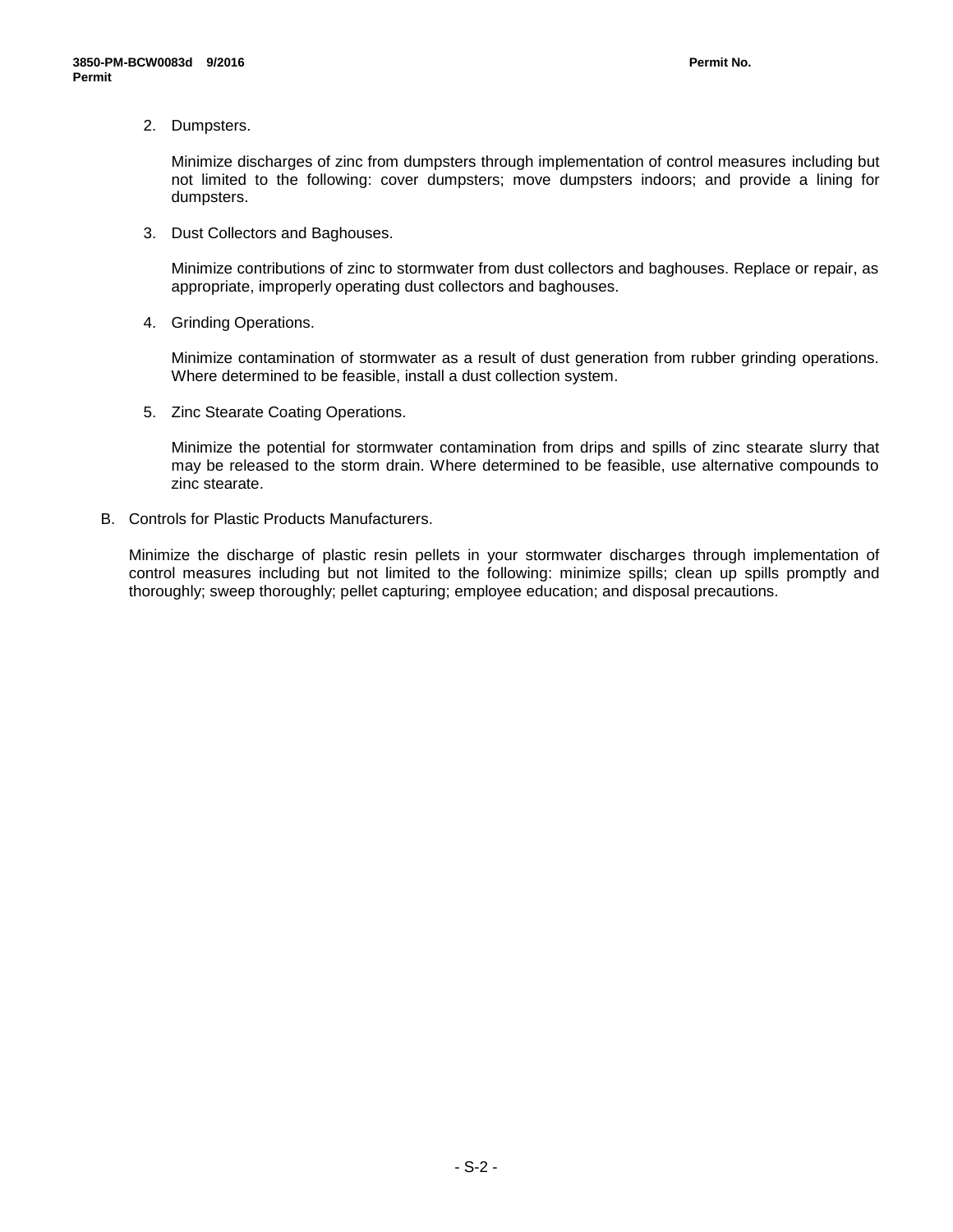# **APPENDIX T**

### **LEATHER TANNING AND FINISHING**

# **I. APPLICABILITY**

The requirements in Appendix T apply to stormwater discharges associated with industrial activity from Leather Tanning and Finishing facilities as identified by SIC Code 3111. Other facilities may be required to comply with this appendix if notified by DEP in writing.

# **II. MONITORING REQUIREMENTS**

The permittee must monitor and report analytical results for the parameters listed below on Discharge Monitoring Reports (DMRs) for representative outfalls, subject to footnotes provided. The benchmark values listed below are not effluent limitations, and exceedances do not constitute permit violations. However, if the permittee's sampling demonstrates exceedances of benchmark values for two consecutive monitoring periods, the permittee shall submit a corrective action plan within 90 days of the end of the monitoring period triggering the plan.

|                                     | Monitoring Requirements <sup>(1)</sup>                           |                    |                         |  |
|-------------------------------------|------------------------------------------------------------------|--------------------|-------------------------|--|
| <b>Parameter</b>                    | <b>Minimum</b><br><b>Measurement</b><br>Frequency <sup>(2)</sup> | <b>Sample Type</b> | <b>Benchmark Values</b> |  |
| pH(S.U.)                            | $1/6$ months                                                     | Grab               | XXX                     |  |
| Total Suspended Solids (TSS) (mg/L) | $1/6$ months                                                     | Grab               | 100                     |  |
| Total Kjeldahl Nitrogen (mg/L)      | $1/6$ months                                                     | Grab               | XXX                     |  |

#### Footnotes

- (1) In accordance with Part C V.B, the permittee shall conduct additional monitoring if specified by DEP in the letter authorizing permit coverage or other correspondence.
- (2) This is the minimum number of sampling events required. Permittees are encouraged to perform more than the minimum number of sampling events.

# **III. SECTOR-SPECIFIC BMPs**

In addition to the BMPs contained in Part C II of the General Permit, the permittee shall implement, at a minimum, all of the following BMPs that are applicable to the processes in place at the facility for which coverage under this General Permit is approved.

A. Storage Areas for Raw, Semiprocessed, or Finished Tannery Byproducts.

Minimize contamination of stormwater runoff from pallets and bales of raw, semiprocessed, or finished tannery byproducts (e.g., splits, trimmings, shavings). Store or protect indoors with polyethylene wrapping, tarpaulins, roofed storage, etc., where practicable. Place materials on an impermeable surface and enclose or put berms (or equivalent measures) around the area to prevent stormwater run-on and runoff where practicable.

- B. Material Storage Areas. Label storage containers of all materials (e.g., specific chemicals, hazardous materials, spent solvents, waste materials) and minimize contact of such materials with stormwater.
- C. Buffing and Shaving Areas. Minimize contamination of stormwater runoff with leather dust from buffing and shaving areas through implementation of control measures including but not limited to the following: implement dust collection enclosures; implement preventive inspection and maintenance programs; or other appropriate preventive measures.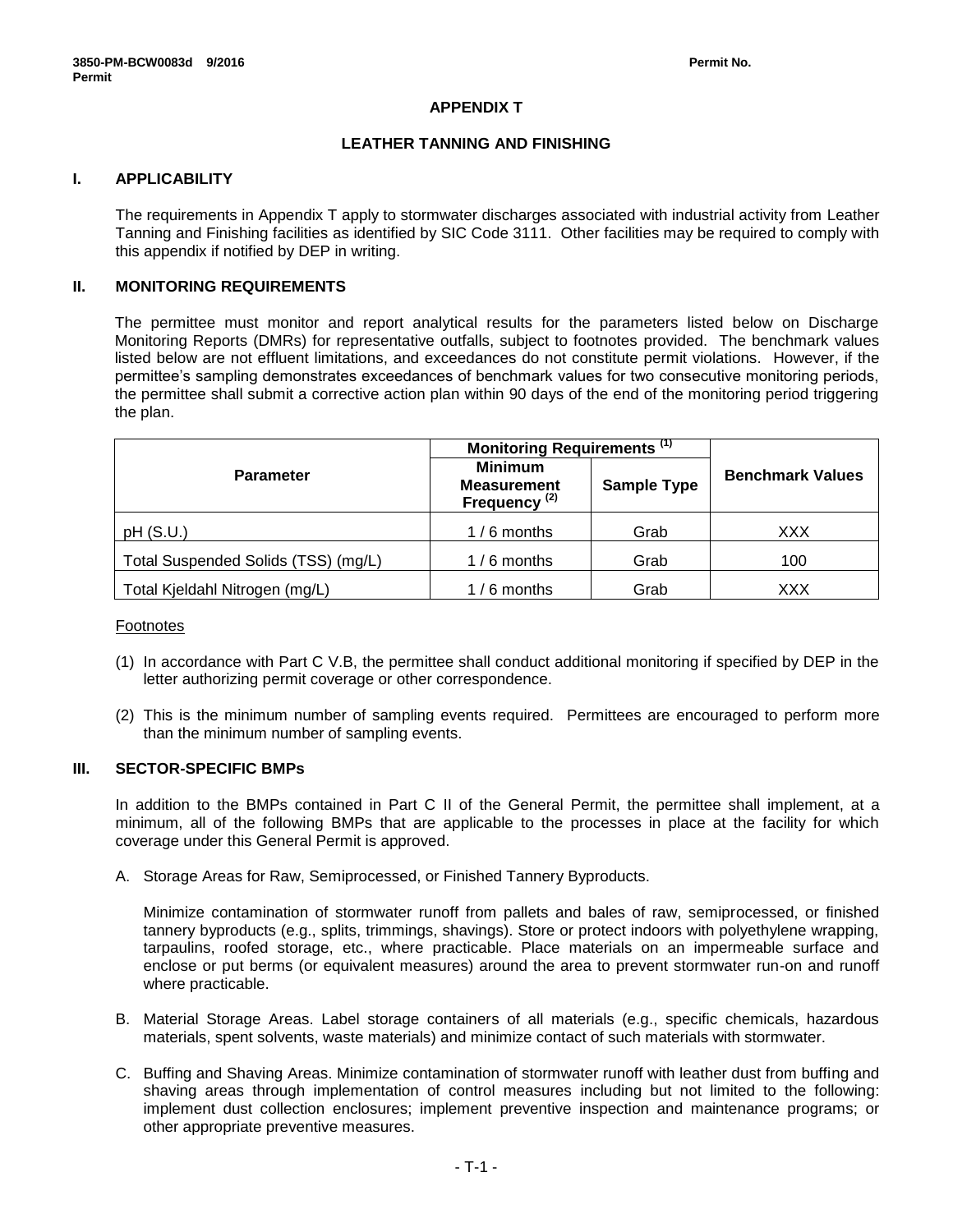- D. Receiving, Unloading, and Storage Areas. Minimize contamination of stormwater runoff from receiving, unloading, and storage areas. If these areas are exposed, implement control measures including but not limited to the following: cover all hides and chemical supplies; divert drainage to the sanitary sewer; and berm or curb the area to prevent stormwater runoff.
- E. Outdoor Storage of Contaminated Equipment. Minimize contact of stormwater with contaminated equipment through implementation of control measures including but not limited to the following: cover equipment, divert drainage to the sanitary sewer, and clean thoroughly prior to storage.
- F. Waste Management. Minimize contamination of stormwater runoff from waste storage areas through implementation of control measures including but not limited to the following: cover dumpsters; move waste management activities indoors; cover waste piles with temporary covering material such as tarpaulins or polyethylene; and minimize stormwater runoff by enclosing the area or building berms around the area.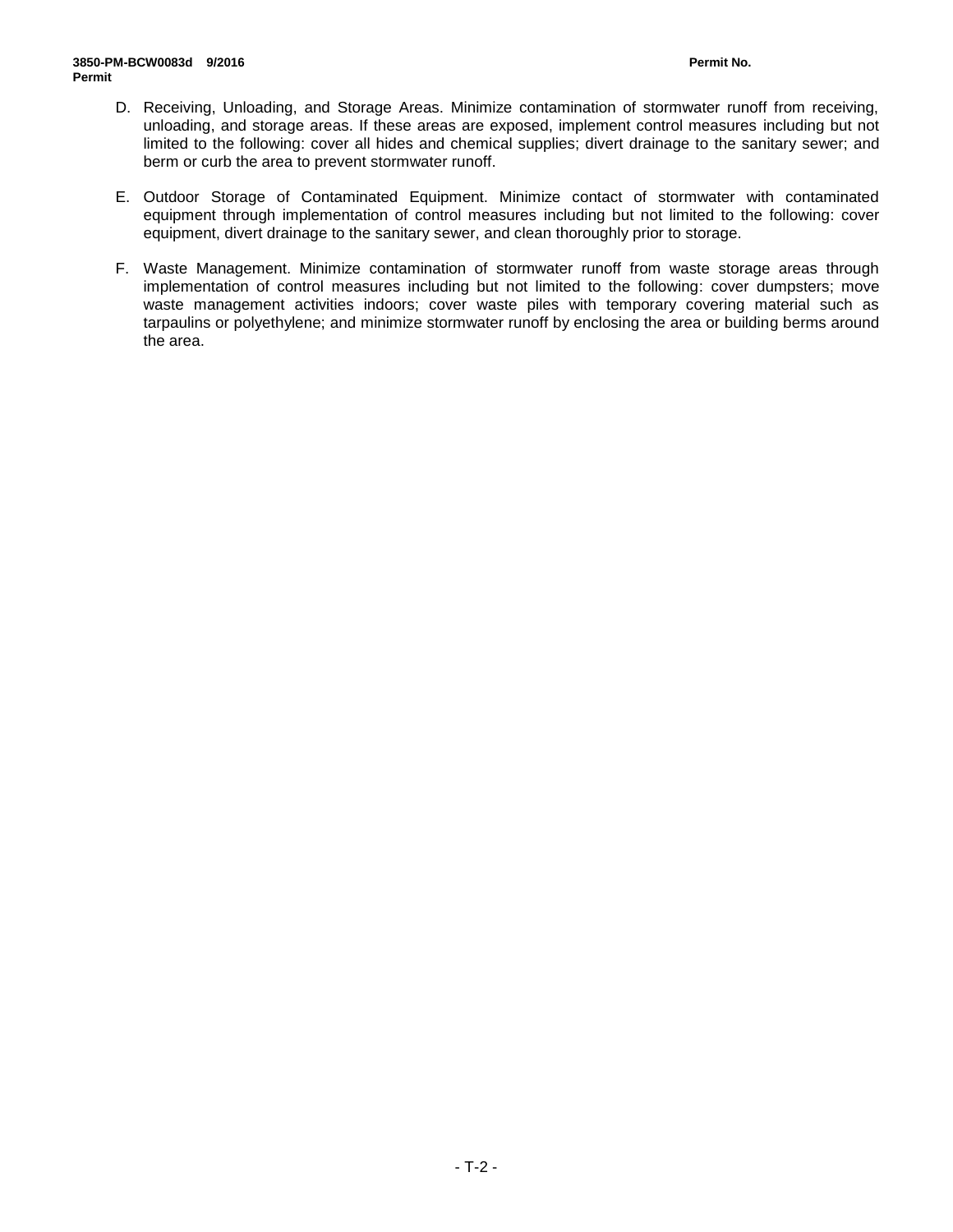# **APPENDIX U**

### **FABRICATED METAL PRODUCTS**

# **I. APPLICABILITY**

The requirements in Appendix U apply to stormwater discharges associated with industrial activity from Fabricated Metal Products facilities as identified by SIC Codes: 3411 – 3499 and 3911 – 3915. Other facilities may be required to comply with this appendix if notified by DEP in writing.

# **II. MONITORING REQUIREMENTS**

The permittee must monitor and report analytical results for the parameters listed below on Discharge Monitoring Reports (DMRs) for representative outfalls, subject to footnotes provided. The benchmark values listed below are not effluent limitations, and exceedances do not constitute permit violations. However, if the permittee's sampling demonstrates exceedances of benchmark values for two consecutive monitoring periods, the permittee shall submit a corrective action plan within 90 days of the end of the monitoring period triggering the plan.

|                                     | Monitoring Requirements <sup>(1)</sup>                           |                    |                         |
|-------------------------------------|------------------------------------------------------------------|--------------------|-------------------------|
| <b>Parameter</b>                    | <b>Minimum</b><br><b>Measurement</b><br>Frequency <sup>(2)</sup> | <b>Sample Type</b> | <b>Benchmark Values</b> |
| pH(S.U.)                            | $1/6$ months                                                     | Grab               | <b>XXX</b>              |
| Total Suspended Solids (TSS) (mg/L) | $1/6$ months                                                     | Grab               | 100                     |
| Nitrate + Nitrite-Nitrogen (mg/L)   | $1/6$ months                                                     | Grab               | <b>XXX</b>              |
| Total Aluminum (mg/L)               | $1/6$ months                                                     | Grab               | <b>XXX</b>              |
| Total Iron (mg/L)                   | $1/6$ months                                                     | Grab               | <b>XXX</b>              |
| Total Zinc (mg/L)                   | $1/6$ months                                                     | Grab               | <b>XXX</b>              |

### Footnotes

- (1) In accordance with Part C V.B, the permittee shall conduct additional monitoring if specified by DEP in the letter authorizing permit coverage or other correspondence.
- (2) This is the minimum number of sampling events required. Permittees are encouraged to perform more than the minimum number of sampling events.

# **III. SECTOR-SPECIFIC BMPs**

In addition to the BMPs contained in Part C II of the General Permit, the permittee shall implement, at a minimum, all of the following BMPs that are applicable to the processes in place at the facility for which coverage under this General Permit is approved.

A. Raw Steel Handling Storage.

Minimize the generation of and/or recover and properly manage scrap metals, fines, and iron dust. Include measures for containing materials within storage handling areas.

B. Paints and Painting Equipment.

Minimize exposure of paint and painting equipment to stormwater.